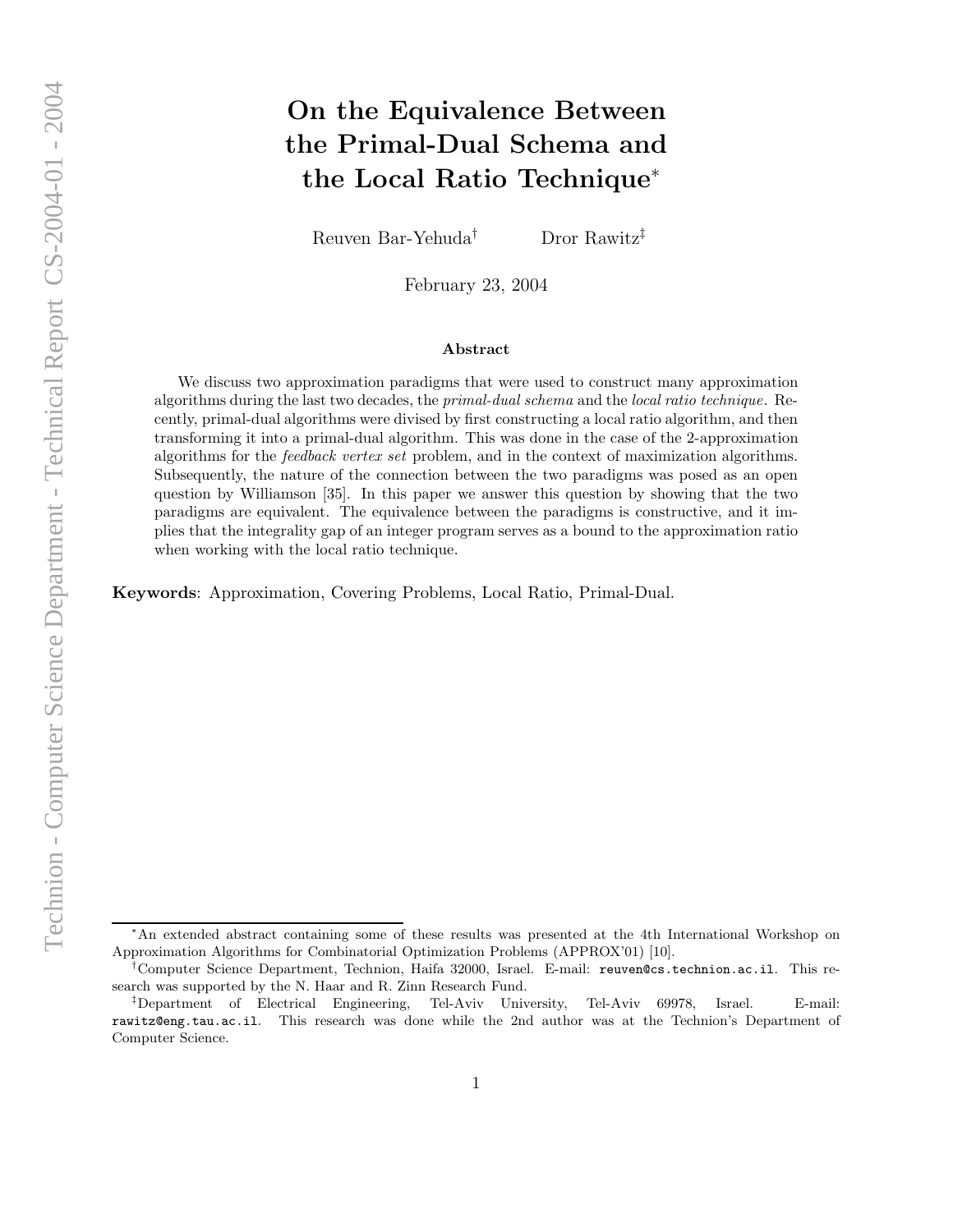# 1 Introduction

# 1.1 Primal-Dual Schema

A key step in designing an approximation algorithm is establishing a good bound on the value of the optimum. This is where linear programming (LP) helps out. Many combinatorial optimization problems can be expressed as linear integer programs, and the value of an optimal solution to their  $LP$ -relaxation provides the desired bound. Clearly, the best we can hope for using this approach is to get an r-approximation algorithm, where r is the *integrality gap* of the program. One way to obtain approximate solutions is to solve the LP-relaxation and then to round the solution while ensuring that the cost does not change by much. Another way to go about it is to use the *dual* of the LP-relaxation in the design of approximation algorithms and their analysis. A primal-dual r-approximation algorithm constructs a feasible integral primal solution and a feasible dual solution such that the value of the primal solution is no more than  $r$  times (or, in the maximization case, at least  $1/r$  times) the value of the dual solution. This work focuses on classical primal-dual algorithms. Specifically, those that fall within the, so called, primal-dual schema (or method) for approximation algorithms.

The primal-dual schema for approximation can be seen as a modified version of the *primal-dual* method for solving linear programs.<sup>1</sup> The primal-dual method was originally proposed by Dantzig, Ford, and Fulkerson [17]. Over the years, it became an important tool for solving combinatorial optimization problems that can be formulated as linear programs. While the complementary slackness conditions are imposed in the primal-dual method, we relax the dual conditions when working with the primal-dual schema. A primal-dual approximation algorithm typically constructs an approximate primal solution and a feasible dual solution simultaneously. The approximation ratio is derived from comparing the values of both solutions. The first approximation algorithm to use the primal-dual schema is Bar-Yehuda and Even's approximation algorithm for the weighted set cover problem [6], and since then many approximations algorithms for NP-hard optimization problems were constructed using this approach, among which are algorithms for *network design* problems (see, e.g.,  $[33, 1, 24]$ ). In fact, this line of research has introduced the idea of looking at *minimal* solutions (with respect to set inclusion) to the primal-dual schema.

Several primal-dual approximation frameworks were proposed in the last decade. Goemans and Williamson [24] presented a generic algorithm for a wide family of *network design* problems. They also based a subsequent survey of the primal-dual schema [25] on this algorithm. Another, more recent, survey by Williamson [35] describes the primal-dual schema and several extensions of the primal-dual approach. In [25] the authors show that the primal-dual schema can be used to explain many classical (exact and approximation) algorithms for special cases of the hitting set problem, such as the *shortest path, minimum spanning tree,* and *vertex cover* problems. Following the work of Goemans and Williamson [24], Bertsimas and Teo [12] proposed a primal-dual framework to design and analyze approximation algorithms for integer programming problems of the covering type. As in [25] this framework enforces the primal complementary slackness conditions while relaxing the dual conditions. However, in contrast to previous studies, Bertsimas and Teo [12] express each advancement step as the construction of a single valid inequality, and an increase of the corresponding dual variable (instead of an increase of several dual variables). The approximation ratio of the resulting algorithm depends upon the quality, or *strength*, of the inequalities that are used.

<sup>&</sup>lt;sup>1</sup>Henceforth, we will refer to the former as the primal-dual schema and to the latter as the primal-dual method.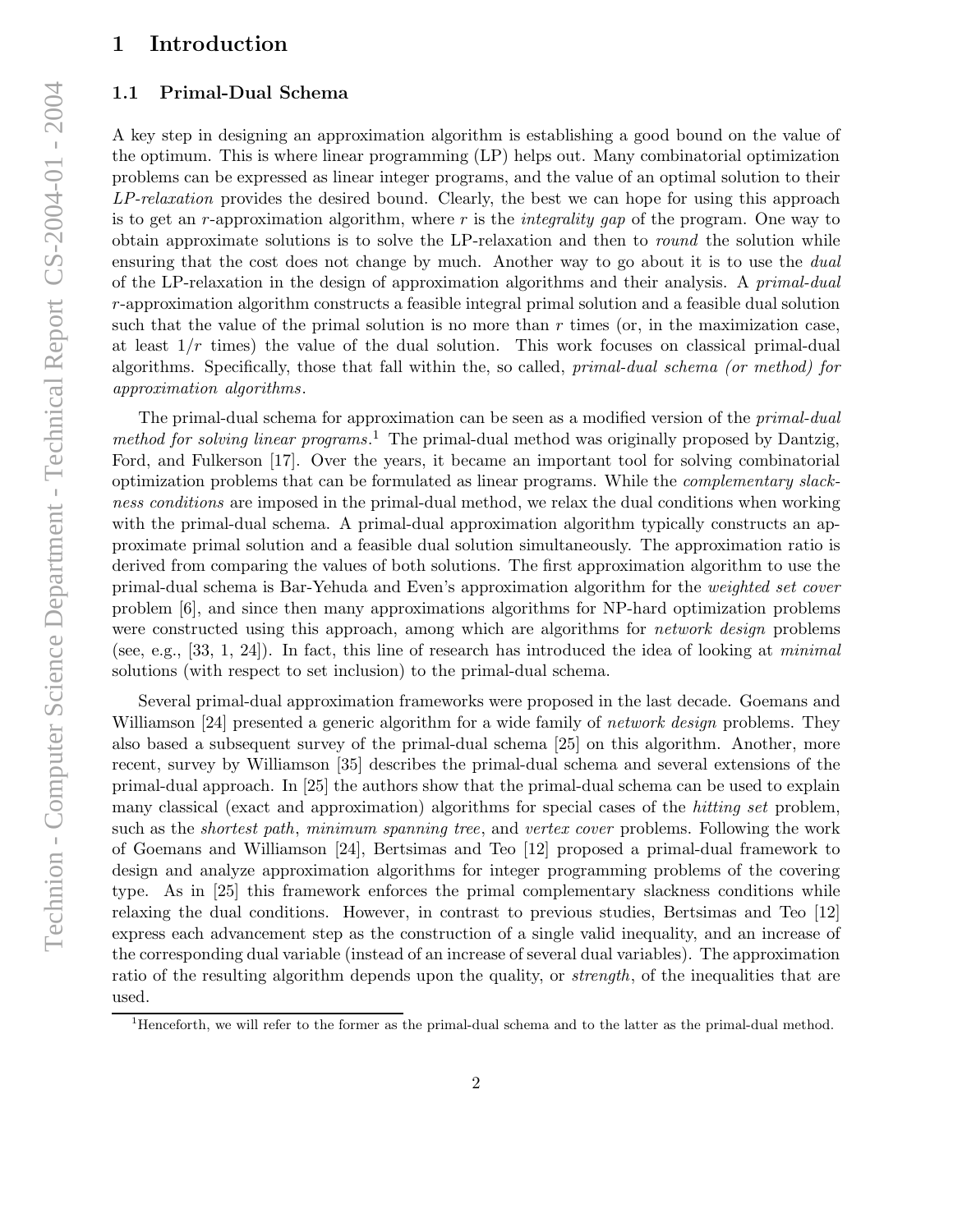# 1.2 Local Ratio Technique

The local ratio technique uses weight subtractions. An advancement step of a local ratio algorithm typically consists of the construction of a new weight function, which is then subtracted from the current objective function. Each subtraction changes the optimum, but incurs a cost. The ratio between this cost and the change in the optimum is called the *effectiveness* of the weight function. The approximation ratio of a local ratio algorithm depends on the effectiveness of the weight functions it constructs.

The local ratio approach was developed by Bar-Yehuda and Even [7] in order to approximate the set cover and vertex cover problems. In this paper the authors presented a local ratio analysis to their primal-dual approximation algorithm for set cover [6], and a  $(2 - \frac{\log \log n}{2 \log n})$  $\frac{\log \log n}{2 \log n}$ )-approximation algorithm for vertex cover. About ten years later Bafna et al. [2] extended the local ratio lemma from [7] in order to construct a 2-approximation algorithm for the feedback vertex set problem. This algorithm was the first local ratio algorithm that used the notion of minimal solutions. We note that this work and the 2-approximation from [11] were essential in the design of primaldual approximation algorithms for *feedback vertex set* [15]. Following Bafna, et al. [2], Fujito [21] presented a generic local ratio algorithm for node deletion problems with nontrivial and hereditary graph properties.<sup>2</sup> Later, Bar-Yehuda [4] presented a unified local ratio approach for developing and analyzing approximation algorithms for covering problems. This framework, which extends the one in [21], can be used to explain most known optimization and approximation algorithms for covering problems. Bar-Noy et al. [3] use the local-ratio technique to develop a framework for resource allocation and scheduling problems. This study was the first to present a local-ratio (or primal-dual) approximation algorithm for a natural maximization problem. A primal-dual interpretation was given in [3] as well. A detailed survey on the local ratio technique that includes recent developments such as fractional local ratio [8] can be found in [5].

### 1.3 Our Results

We show that the framework for covering problems by Bertsimas and Teo [12] extends the generic algorithm given in [25] by proving that every advancement step of an approximation algorithm that uses the primal-dual schema can be represented by a change in a single dual variable. Note that this was not shown in [12]. The question whether one can construct a non-dual ascend algorithm within the primal-dual schema was posed by Williamson [35]. In a way we answer this open question by showing that a non-dual ascend primal-dual algorithm can be viewed as a dual ascend algorithm. This is due to the fact that any dual change can be transformed into a change in a single dual variable.

We present two generic approximation algorithms for covering problems. The first is a recursive version of the primal-dual framework from [12], and the second is a variant of the local ratio algorithm from [4]. After presenting both frameworks we discuss the connection between them. We show that a *strong* valid inequality (in terms of  $[12]$ ) and an *effective* weight function (in terms of [4]) are equivalent notions. Consequently, we prove that both frameworks for covering are one and the same. We demonstrate the combined approach on a variety of covering problems, such as network design problems, and the feedback vertex set problem. We also present a linear time approximation algorithm for the generalized hitting set problem (which can be viewed as the prize

<sup>&</sup>lt;sup>2</sup>A graph property  $\pi$  is nontrivial if it is true for infinitely many graphs and false for infinitely many graphs; it is hereditary if every subgraph of a graph satisfying  $\pi$  also satisfies  $\pi$ .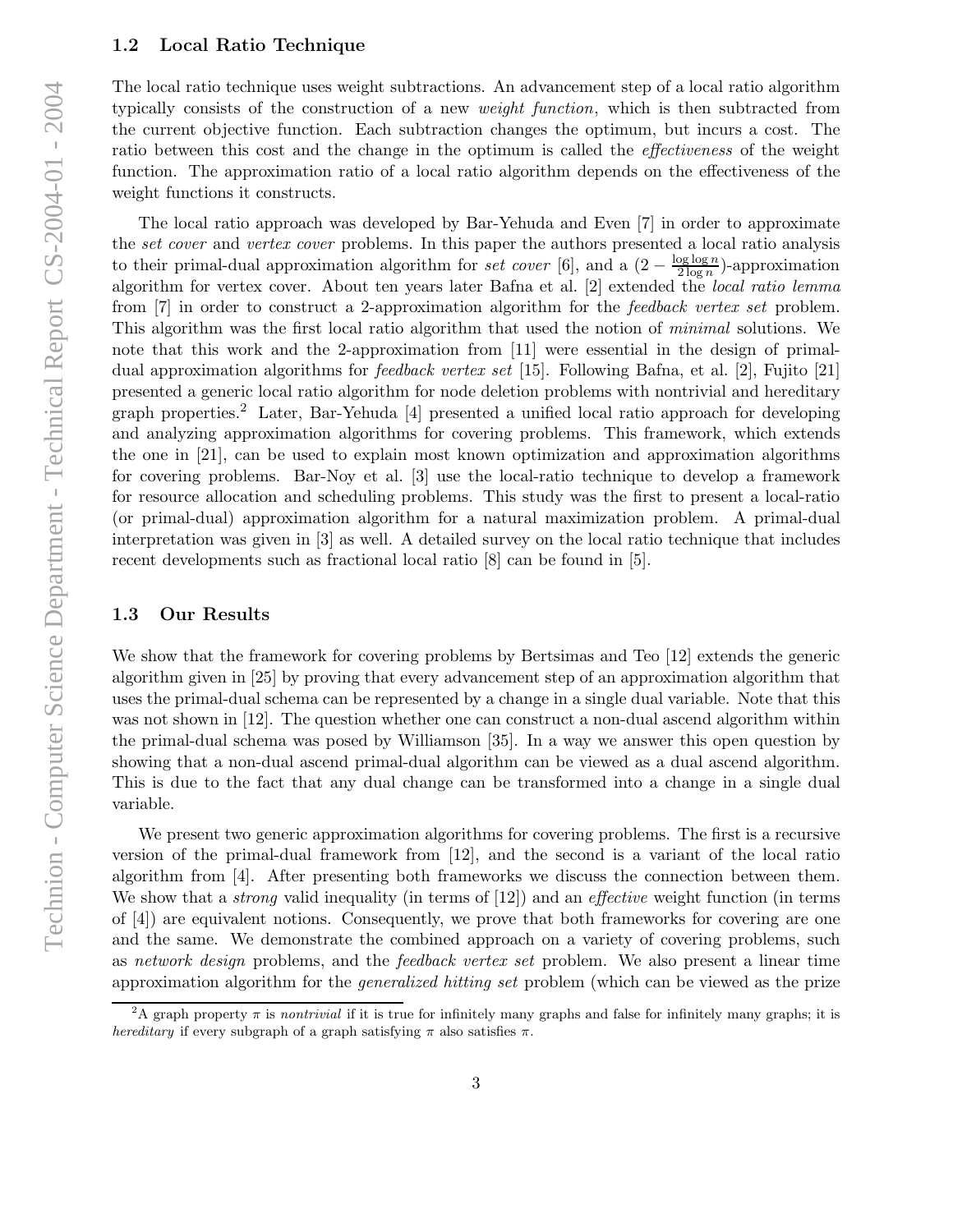collecting version of hitting set). This algorithm extends the algorithm for set cover<sup>3</sup> from  $[6]$ and achieves a ratio of 2 in the special case of *generalized vertex cover*. Its time complexity is significantly better than Hochbaum's [29]  $O(nm \log \frac{n^2}{m})$  2-approximation algorithm for this special case.

Next, we extend both our frameworks to include algorithms for minimization problems that are not covered by the generic algorithms from  $[12]$  and  $[4]$ . We show that the equivalence between the paradigms continues to hold (under certain conditions). We demonstrate the use of the extended frameworks on several algorithm: a 2.5-approximation algorithm for *feedback vertex* set in tournaments [14]; a 2-approximation algorithm for a non covering problem called minimum 2-satisfiability  $[27, 9]$ ; and, a 3-approximation algorithm for a bandwidth trading problem [13]. We show that the equivalence continues to hold in the case of algorithms for maximization problems. We do that by developing two equivalent frameworks for maximization problems, one in each approach. Algorithms for interval scheduling [3] and longest path in a DAG are used to demonstrate our maximization frameworks.

It is important to note that the equivalence between the paradigms is constructive. That is, a primal-dual algorithm that follows our framework can be easily transformed into a local ratio algorithm, and vice versa. We also note that the nature of the connection between the two paradigms was mentioned as an open question by Williamson [35]. A corollary to this equivalence is that the integrality gap of a certain integer program serves as a lower bound to the approximation ratio of a local ratio algorithm.

We believe that this study contributes to the understanding of both approaches, and, especially, that it may help in the design of approximation algorithms for non covering problems, and non standard algorithms for covering problem. For example, we show that the primal-dual schema can be applied as a clean-up phase whose output is an instance of a certain type that we know how to solve by other means. This approach is quite natural in the local ratio setting, and has been used in the  $\left(2-\frac{\log\log n}{2\log n}\right)$  $\frac{\log \log n}{2 \log n}$ )-approximation algorithm for vertex cover [7], and the 2.5-approximation algorithm for feedback vertex set in tournaments [14].

### 1.4 Overview

The remainder of the paper is organized as follows. In Section 2 we define the family of problems which we consider in this paper, and state some basic facts regarding primal-dual and local ratio. In Section 3 we demonstrate the two approaches on the *Steiner tree* problem. The objective of this example is to identify the differences and similarities between the paradigms. Section 4 discusses covering problems. We present a generic primal-dual algorithm and a generic local ratio algorithm, both for covering problems, and we show that they are equivalent. We also show how the two generic algorithms can be applied to several covering problems. Our frameworks for minimization problems are given in Section 5. We demonstrate these frameworks by presenting several applications. Our maximization frameworks and several examples are given in Section 6.

<sup>&</sup>lt;sup>3</sup>The *hitting set* problem and the *set cover* problem are equivalent problems in the sense that each is obtained from the other by switching the roles of sets and elements.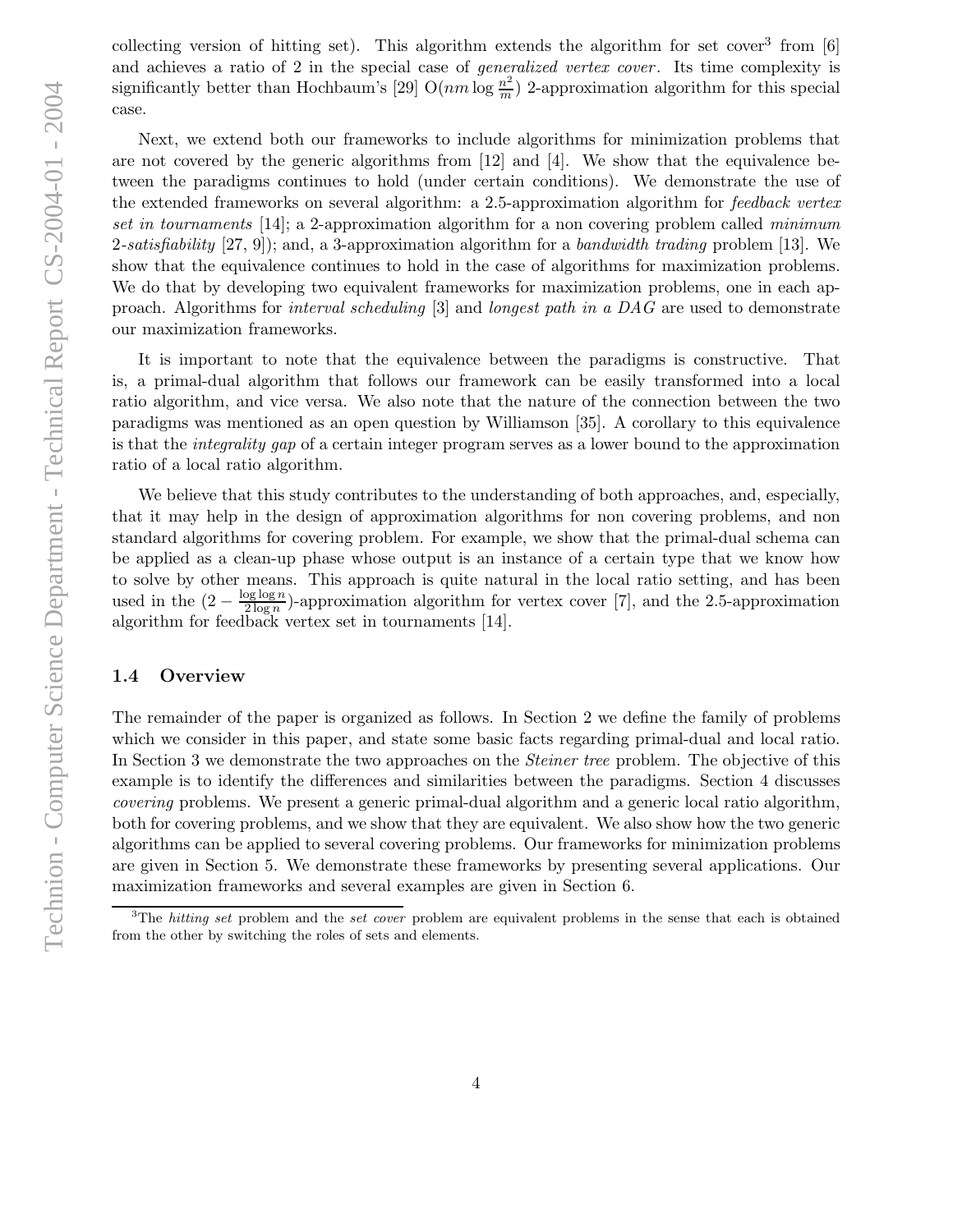# 2 Preliminaries

We consider the following optimization problem: given a non negative weight vector  $w \in \mathbb{R}^n_+$ , find a solution  $x \in \mathbb{N}^n$  that minimizes (or maximizes) the inner product  $w \cdot x$  subject to some set  $\mathcal F$ of feasibility constraints on x. This formulation contains, among others, all LP and IP problems. Usually, we require  $x \in \{0,1\}^n$ , and in this case we abuse notation by treating a vector  $x \in \{0,1\}^n$ as the set of its 1 coordinates, i.e., as  $\{j : x_j = 1\}$ . The correct interpretation should be clear from the context.

We define the following for a minimization (maximization) problem  $(\mathcal{F}, w)$ . A vector x is called a feasible solution if x satisfies the constraints in  $\mathcal{F}$ . A feasible solution  $x^*$  is optimal if every feasible solution x satisfies  $w \cdot x^* \leq w \cdot x$   $(w \cdot x^* \geq w \cdot x)$ . We denote by OPT the value of an optimal solution, i.e., the optimum value. A feasible solution  $x$  is called an  $r$ -approximation or r-approximate if  $w \cdot x \leq r \cdot w \cdot x^*$   $(w \cdot x \geq \frac{1}{r} \cdot w \cdot x^*)$ , where  $x^*$  is an optimal solution. An algorithm is called an  $r$ -approximation algorithm if it returns  $r$ -approximate solutions. Namely, an r-approximation algorithm returns a feasible solution whose weight is no more than r (at least  $1/r$ ) times the optimum weight.

### 2.1 Primal-Dual

This section is written in terms of minimization problems. Similar arguments can be given in the maximization case. Also, in the sequel we assume basic knowledge of linear programming. (See, e.g., [32, 31] for more details about linear programming.)

Consider the following linear program,

$$
\begin{array}{ll}\n\min & \sum_{j=1}^{n} w_j x_j \\
\text{s.t.} & \sum_{j=1}^{n} a_{ij} x_j \ge b_i \quad \forall i \in \{1, \dots, m\} \\
x_j \ge 0 \qquad \qquad \forall j \in \{1, \dots, n\}\n\end{array}
$$

and its dual,

$$
\begin{array}{ll}\n\max & \sum_{i=1}^{n} b_i y_i \\
\text{s.t.} & \sum_{i=1}^{n} a_{ij} y_i \leq w_j \quad \forall j \in \{1, \dots, n\} \\
y_i \geq 0 & \forall i \in \{1, \dots, m\}\n\end{array}
$$

A primal-dual r-approximation algorithm for a minimization problem produces an integral primal solution x and a dual solution y such that the weight of the primal solution is no more than r times the value of dual solution. Namely, it produces an integral solution  $x$  and a solution  $y$  such that

$$
wx \le r \cdot by \tag{1}
$$

The Weak Duality Theorem implies that  $x$  is  $r$ -approximate.

One way to design an algorithm that finds a pair of primal and dual solutions that satisfy (1) is to restrict our attention to a specific kind of pairs of primal and dual solutions. Consider a primal solution x and a dual solution y. The Duality Theorem provides us with a way to characterize a pair of optimal solutions. Specifically, x and y are optimal if and only if the following conditions, called the complementary slackness conditions, are satisfied:

$$
\begin{array}{lll}\n\text{Primal conditions:} & \forall j, \ x_j > 0 \ \Rightarrow \ \sum_{i=1}^m a_{ij} y_i = w_j \\
\text{Dual conditions:} & \forall i, \ y_i > 0 \ \Rightarrow \ \sum_{j=1}^n a_{ij} x_j = b_i\n\end{array}
$$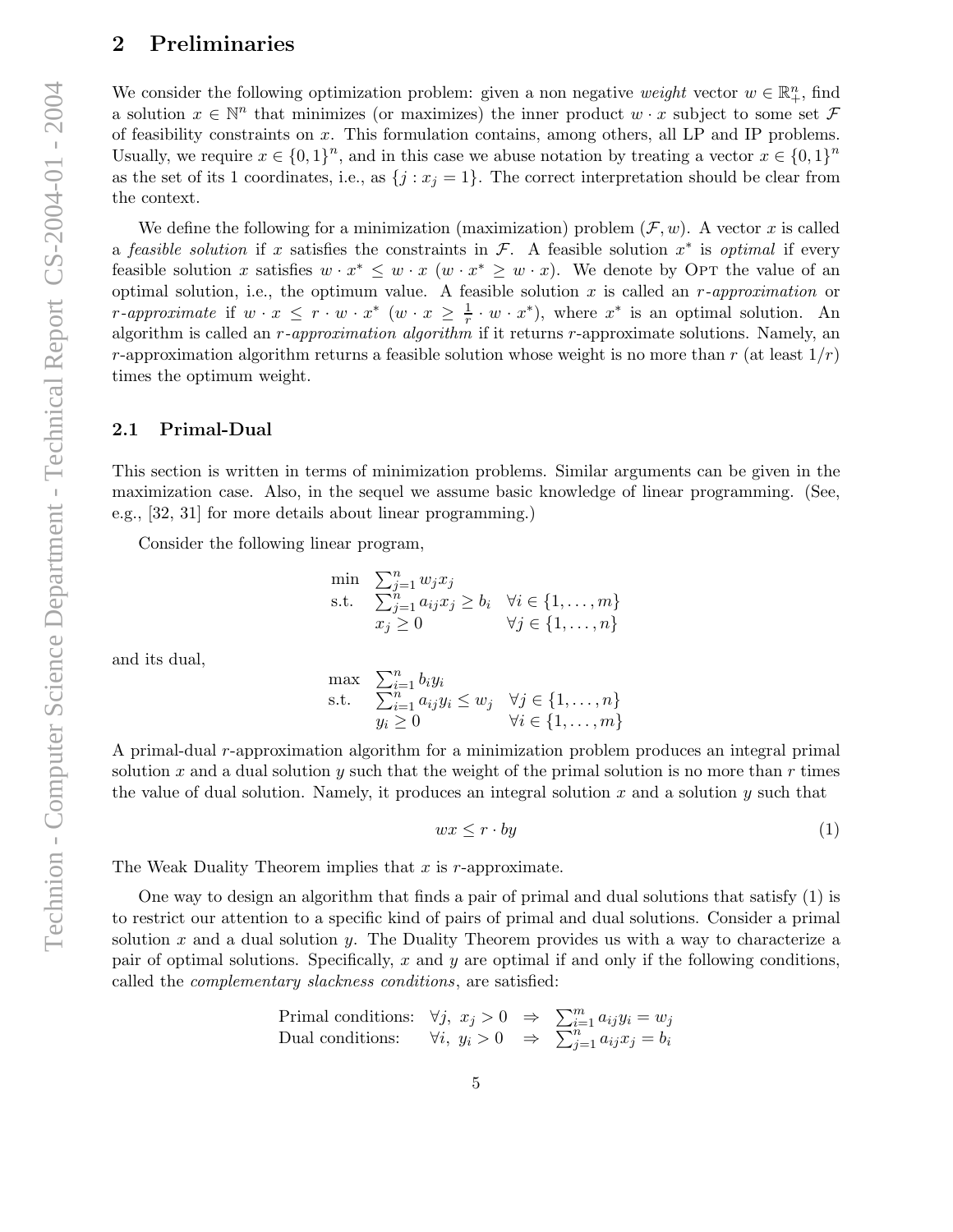Relaxed Primal: 
$$
\forall j, x_j > 0 \Rightarrow w_j/r_1 \leq \sum_{i=1}^m a_{ij}y_i \leq w_j
$$
  
Relaxed Dual:  $\forall i, y_i > 0 \Rightarrow b_i \leq \sum_{j=1}^n a_{ij}x_j \leq r_2 \cdot b_i$ 

Then,

$$
\sum_{j=1}^{n} w_j x_j \le \sum_{j=1}^{n} r_1 \cdot \left( \sum_{i=1}^{m} a_{ij} y_i \right) x_j = r_1 \cdot \sum_{i=1}^{m} \left( \sum_{j=1}^{n} a_{ij} x_j \right) y_i \le r_1 \cdot r_2 \cdot \sum_{i=1}^{m} b_i y_i
$$

which means that x is  $r_1 \cdot r_2$ -approximate.

In this study we consider algorithms in which  $r_1 = 1$ , that is, algorithms that only relax the dual complementary slackness conditions. (Algorithms that relax the primal conditions are studied in [20].) Typically, such an algorithm constructs an integral primal solution x and a feasible dual solution  $y$  simultaneously. It starts with an infeasible primal solution and a feasible dual solution (usually,  $x = 0$  and  $y = 0$ ). It iteratively raises the dual solution, and improves the feasibility of the primal solution. In each iteration the dual solution is increased while ensuring that the relaxed dual conditions are satisfied. Also, a primal variable can be increased only if its corresponding primal condition is obeyed.

### 2.2 Local Ratio

Say we want to construct an r-approximation algorithm for a minimization problem. A key step in the design of such an algorithm is to establish a good lower bound  $b$  on the weight of the optimal solution. This bound can later be used in the analysis to prove that the solution found by the algorithm is r-approximate by showing that its weight is no more than  $r \cdot b$ . The local ratio technique uses a "local" variation of this idea. In essence, the idea is to break down the weight  $w$ of the solution found by the algorithm into a sum of "partial weights"  $w = w_1 + w_2 + ... + w_k$ , and similarly break down the lower bound b into  $b = b_1 + b_2 + \ldots + b_k$ , and to show that  $w_i \le r \cdot b_i$  for all i. The breakdown of  $w$  and  $b$  is determined by the manner in which the solution is constructed by the algorithm. In fact, the algorithm constructs the solution in such a manner as to ensure that such a breakdown exists. Put differently, at the *i*th step, the algorithm "pays"  $r \cdot b_i$  and manipulates the problem instance so that the optimum drops by at least  $b_i$ .

The local-ratio technique is based on the following Theorem. (The proof is given for purposes of completeness.)

**Theorem 1 (Local Ratio Theorem [3])** Let  $(\mathcal{F}, w)$  be a minimization (maximization) problem, and let w,  $w_1$ , and  $w_2$  be weight functions such that  $w = w_1 + w_2$ . Then, if x is r-approximate with respect to  $(\mathcal{F}, w_1)$  and with respect to  $(\mathcal{F}, w_2)$ , then x is r-approximate with respect to  $(\mathcal{F}, w)$ .

**Proof.** Let  $x^*, x_1^*, x_2^*$  be optimal solutions with respect to  $(\mathcal{F}, w), (\mathcal{F}, w_1)$ , and  $(\mathcal{F}, w_2)$  respectively. Then, in the minimization case we have,

$$
wx = w_1x + w_2x \le r \cdot w_1x_1^* + r \cdot w_2x_2^* \le r \cdot (w_1x^* + w_2x^*) = r \cdot wx^*
$$

.

For the maximization case simply replace  $\leq$  by  $\geq$  and  $r$  by  $\frac{1}{r}$ .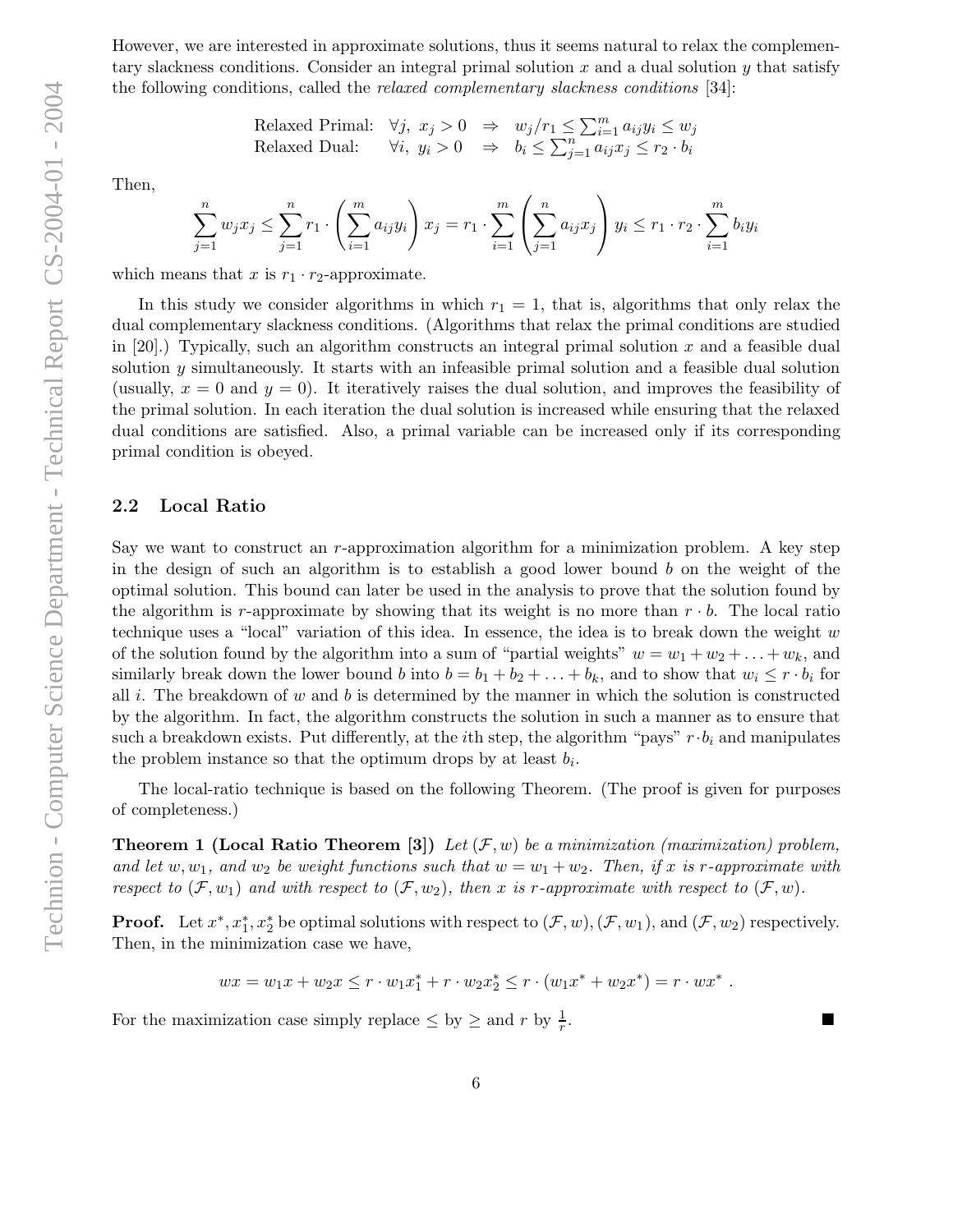Note that  $\mathcal F$  can include arbitrary feasibility constraints, and not just linear, or linear integer, constraints. Nevertheless, all successful applications of the local ratio technique to date involve problems in which the constraints are linear.

Usually, the Local Ratio Theorem is used in the following manner. Given a problem instance with a non negative weight function w, we find a non negative weight function  $\delta \leq w$  such that every minimal solution (with respect to set inclusion) is r-approximate with respect to  $\delta$ . Then, we recursively find a minimal solution that is r-approximate with respect to  $w - \delta$ . By the Local Ratio Theorem this solution is  $r$ -approximate with respect to the original weights  $w$ . The recursion terminates when a minimal r-approximate solution can be found directly, which usually occurs when the problem instance is an empty instance, or when the weights have evolved to the point that the set of all zero-weight elements constitutes a feasible (and hence optimal) solution. Note that the scheme just described is tail recursive and can thus be implemented iteratively rather than recursively.

# 3 An Introductory Example: The Steiner Tree Problem

In this section we compare two approximation algorithms for the Steiner tree problem, one based on the primal-dual schema and the other on the local ratio technique. The two algorithms are not new, but they demonstrate how one usually uses both paradigms, and thus help us to identify differences and similarities between the two approaches. Also, this example will be useful in the next section. We start with the definition of the problem.

Given a graph  $G = (V, E)$ , and a non empty set of *terminals*  $T \subseteq V$ , a *Steiner tree* is a subtree of G that connects all the vertices in T. Given a non negative weight function  $w$  on the edges, the Steiner tree problem is to find a minimum weight Steiner tree, where the weight of a tree is the total weight of its edges. (We consider trees to be sets of edges.)

We are interested in Steiner trees that are *minimal* with respect to set inclusion. Namely, a Steiner tree F is minimal if  $F \setminus \{e\}$  is not a Steiner tree for every edge  $e \in F$ . Observe that a Steiner tree is minimal if and only if every leaf in the tree is a terminal. For an edge  $e \in E$  we denote the number of terminals incident to e, or the terminal degree of e, by  $\tau(e)$ , i.e.,  $\tau(e) = |e \cap T|$ .

**Lemma 1** Let F be a minimal Steiner tree. Then,  $|T| \leq \sum_{e \in F} \tau(e) \leq 2 \cdot |T| - 2$ .

**Proof Sketch.** The first inequality follows from the fact that every terminal must be incident to some edge in  $F$ . The second inequality can be proven as follows. First, we pick an arbitrary terminal r to be the root of the Steiner tree. Next, we place a total of  $2 \cdot |T| - 2$  coins on the terminals—two coins on each terminal in  $T \setminus \{r\}$ , and show that we can reassign the coins such that there will be at least  $\tau(e)$  coins on each edge  $e \in F$ . Consider a terminal  $t \in T \setminus \{r\}$ , and let u be the parent of t. Also, let s be the terminal which is closest to u on the path from u to r, and let v be s's child on that path. t places one coin on the edge  $(t, u)$ , and another coin on the edge  $(v, s)$ . (If  $u = s$  and  $v = t$  then two coins are placed on  $(t, u)$ .) It is not hard to show that, because the leaves of F are terminals, at least  $\tau(e)$  coins are placed on every edge  $e \in F$ .

(See [25, 5] for a slightly different proof of a more general claim.)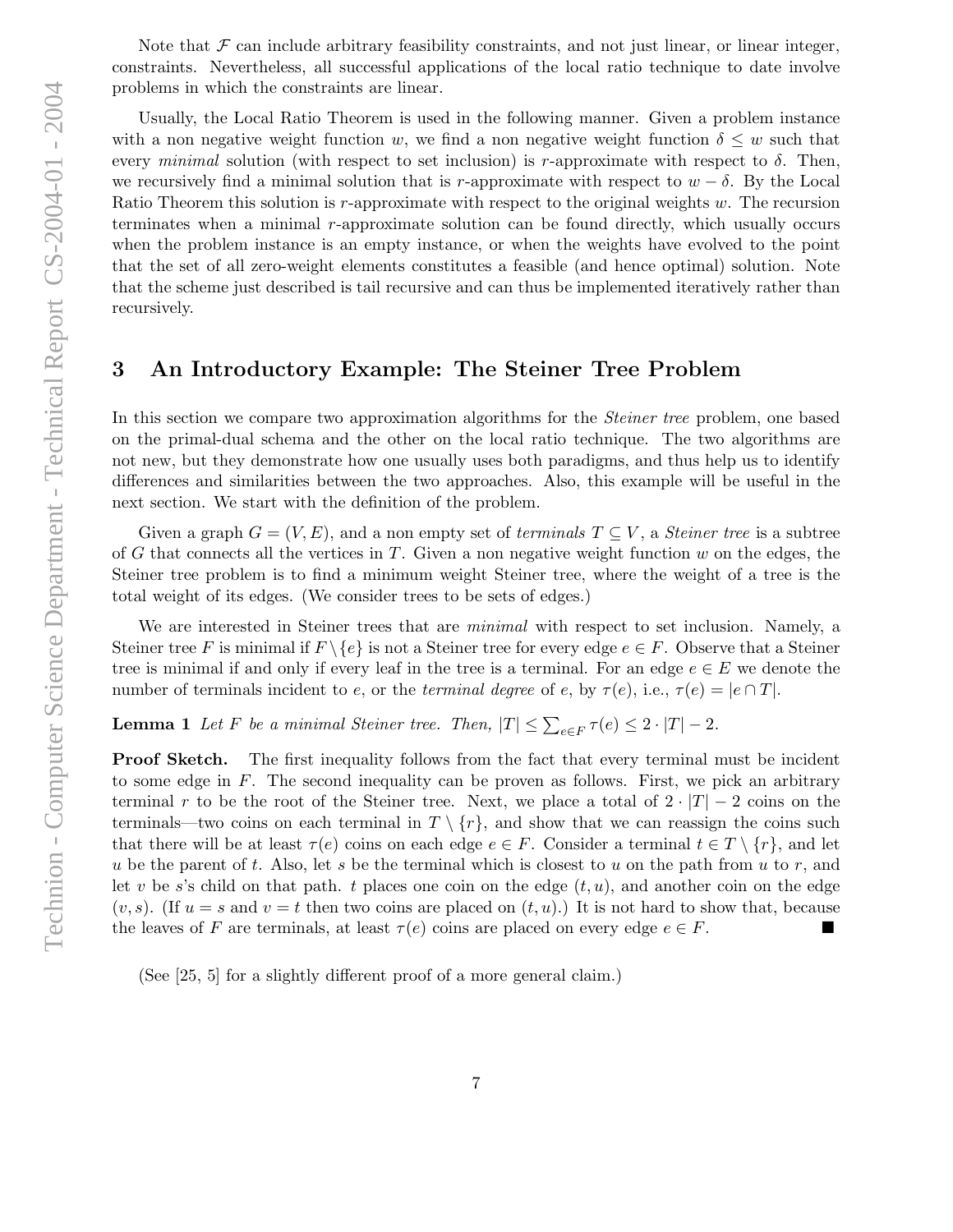#### 3.1 Primal-Dual

A typical first step in the design of a primal-dual approximation algorithm is to find a suitable formulation of the problem at hand as a linear integer program. Indeed, we start with such a formulation of the Steiner tree problem. We say that a subset  $S \subseteq V$  splits T if  $\emptyset \subsetneq S \cap T \subsetneq T$ . Let  $SPLIT(T)$  be the set of all subsets of V that split T, i.e.,  $SPLIT(T) = \{S : \emptyset \subsetneq S \cap T \subsetneq T\}$ . The Steiner tree problem can be formulated by the following linear integer program:

(ST) min 
$$
\sum_{e \in E} w(e)x_e
$$
  
s.t. 
$$
\sum_{e \in (S,\bar{S})} x_e \ge 1 \quad \forall S \in \text{SPLIT}(T)
$$

$$
x_e \in \{0,1\} \qquad \forall e \in E
$$

where  $(S, \overline{S})$  denotes the set of edges having exactly one endpoint in S. We get an LP-relaxation by replacing the last set of constraints by:  $x_e \geq 0$ ,  $\forall e \in E$ . The corresponding dual program is:

$$
\begin{aligned}\n\max \quad & \sum_{S \in \text{SPLIT}(T)} y_S \\
\text{s.t.} \quad & \sum_{S: e \in (S, \bar{S})} y_S \le w(e) \quad \forall e \in E \\
& y_S \ge 0 \qquad \qquad \forall S \in \text{SPLIT}(T)\n\end{aligned}
$$

Algorithm PD-ST is a primal-dual approximation algorithm for the Steiner tree problem. It is a specific implementation of the generic algorithm given in [24]. The algorithm starts with  $|V|$ components—each containing a single vertex. These components are induced by the solution F. In the  $\ell$ th iteration it raises the dual variables that correspond to components that split T until some dual constraint becomes tight. Then, an edge that corresponds to some tight dual constraint is added to  $F$ , and the components are updated accordingly. This process terminates when all terminals are in the same component. Then,  $F$  is turned into a minimal Steiner tree using reverse deletion.

| Algorithm $PD-ST(G, w)$ |                                                                                                   |  |  |  |
|-------------------------|---------------------------------------------------------------------------------------------------|--|--|--|
|                         | 1. $F \leftarrow \emptyset$                                                                       |  |  |  |
|                         | 2. $y \leftarrow 0$                                                                               |  |  |  |
|                         | 3. $\mathcal{C}_0 \leftarrow \{\{v\} : v \in V\}$                                                 |  |  |  |
| 4.                      | $\ell \leftarrow 0$                                                                               |  |  |  |
| 5.                      | While $\exists C \in \mathcal{C}_\ell$ such that C splits T                                       |  |  |  |
| 6.                      | $\ell \leftarrow \ell + 1$                                                                        |  |  |  |
| 7.                      | Increase $y_C$ uniformly for every $C \in \mathcal{C}$ that splits T                              |  |  |  |
|                         | until some dual constraint becomes tight                                                          |  |  |  |
| 8.                      | Let $e_{\ell} = (u, v)$ , such that $u \in C_i$ and $v \in C_j$ ,                                 |  |  |  |
|                         | be an edge that corresponds to a tight dual constraint                                            |  |  |  |
| 9.                      | $F \leftarrow F \cup \{e_\ell\}$                                                                  |  |  |  |
| 10.                     | $\mathcal{C}_{\ell} \leftarrow \mathcal{C}_{\ell-1} \cup \{C_i \cup C_j\} \setminus \{C_i, C_j\}$ |  |  |  |
| 11.                     | For $j \leftarrow \ell$ down-to 1                                                                 |  |  |  |
| 12.                     | If $F \setminus \{e_i\}$ is feasible then $F \leftarrow F \setminus \{e_i\}$                      |  |  |  |
| 13.                     | Output $F$                                                                                        |  |  |  |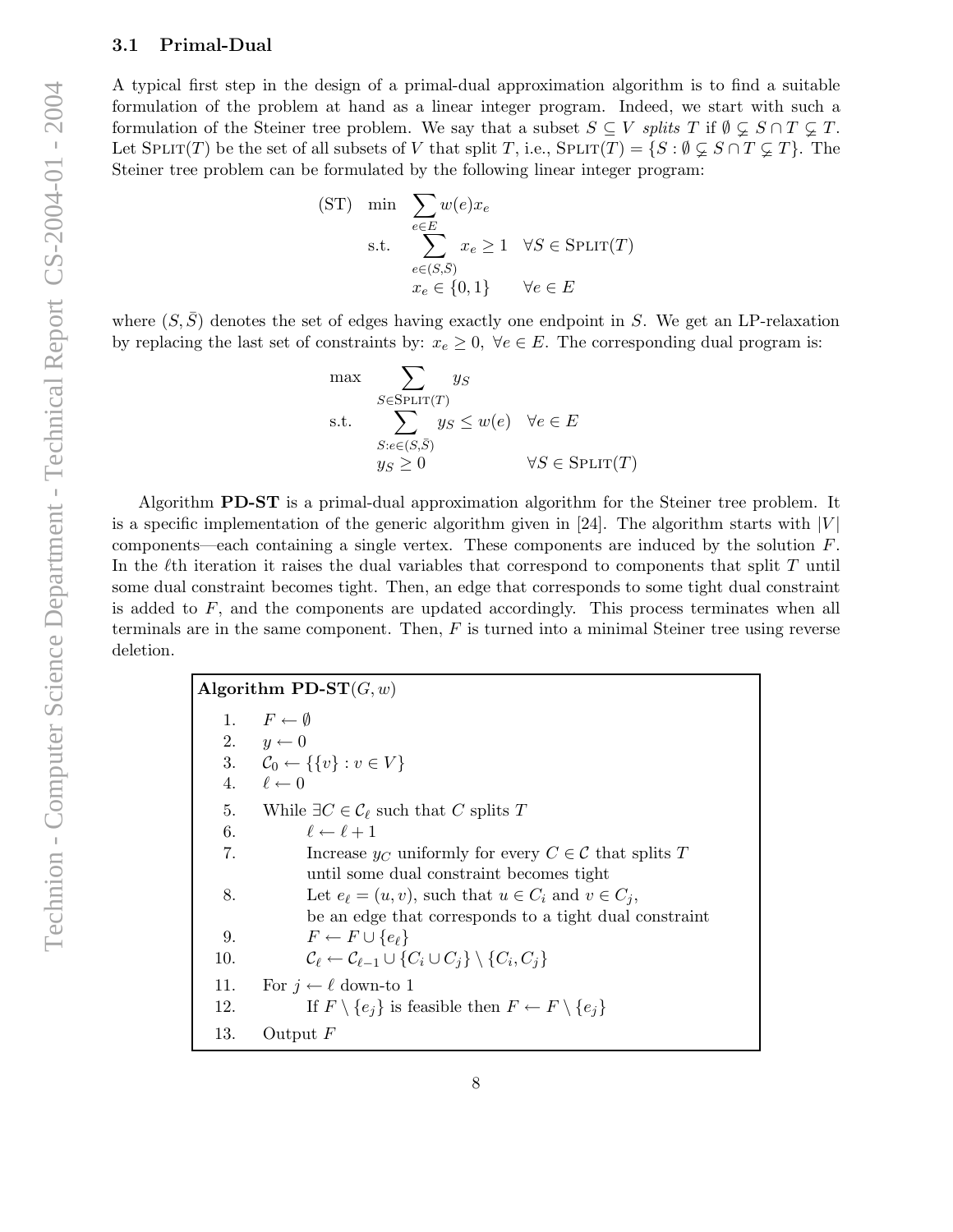First, we show that Algorithm **PD-ST** produces feasible solutions. Consider a solution  $F$ returned by the algorithm. Observe that all the terminals are in the same component, otherwise the algorithm would not have terminated. Also, due to lines  $11-12$  F is a minimal Steiner tree.

We need only prove that Algorithm **PD-ST** produces 2-approximate solutions. Let y be the dual solution corresponding to a solution  $F$  that was output by the algorithm. By the Weak Duality Theorem  $\sum_{S \in \text{SPLIT}(T)} y_S \leq \text{OPT}$ . Thus, in order to show that F is 2-approximate, it is enough to prove that  $\sum_{e \in F} w(e) \leq 2 \cdot \sum_{S \in \text{SPLIT}(T)} y_S$ .

In the  $\ell$ th iteration the algorithm raises  $y_C$  for every component C that splits T, therefore

$$
\sum_{S \in \text{SPLIT}(T)} y_S = \sum_{\ell=1}^t \epsilon_{\ell} |\mathcal{C}'_{\ell}|
$$

where  $\epsilon_{\ell}$  is the dual increase at the  $\ell$ th iteration, and  $\mathcal{C}'_{\ell} \subseteq \mathcal{C}_{\ell}$  is the set of components that split T (active components in the terminology of [24]). On the other hand, only edges that correspond to tight dual constraints are taken into the solution  $F$ , hence

$$
\sum_{e \in F} w(e) = \sum_{e \in F} \sum_{S: e \in (S, \bar{S})} y_S = \sum_{e \in F} \sum_{S: e \in (S, \bar{S})} \sum_{\ell: S \in \mathcal{C}'_{\ell}} \epsilon_{\ell} = \sum_{\ell=1}^t \epsilon_{\ell} \sum_{C \in \mathcal{C}'_{\ell}} |(C, \bar{C}) \cap F|.
$$

Thus, it is enough to prove that for every  $\ell \in \{1, \ldots, t\},\$ 

$$
\sum_{C \in \mathcal{C}'_{\ell}} |(C, \bar{C}) \cap F| \le 2 \cdot |\mathcal{C}'_{\ell}|
$$

.

Observe that for a component  $C \in \mathcal{C}'_{\ell}$ ,  $|(C, \overline{C}) \cap F|$  is the number of edges in F with one endpoint in C. If we could prove that  $|(C,\bar{C}) \cap F| \leq 2$  for every  $C \in C'_{\ell}$ , then we are done. However, this is not necessarily true. Instead, we prove an "amortized" version of this claim. That is, we prove that the average number of edges in F with one endpoint in a component  $C \in \mathcal{C}'_{\ell}$  is no more that two. We remark that by doing that we actually prove that the relaxed dual complementary slackness conditions are satisfied (as shown in the next chapter).

Consider the  $\ell$ th iteration, and define a multi-graph (a graph that may contain multiple edges between pairs of vertices)  $G^{\ell} = (V^{\ell}, E^{\ell})$  as follows. Each vertex in  $V^{\ell}$  corresponds to a component  $C \in \mathcal{C}_{\ell}$ . We refer to a vertex u as a terminal in  $G^{\ell}$  if the corresponding component in G contains at least one terminal (i.e., if the corresponding component is in  $\mathcal{C}'_{\ell}$ ). We denote the set of terminals in  $G^{\ell}$  by  $T^{\ell}$ . Let  $u, v$  be vertices in  $G^{\ell}$  and let  $C_u, C_v$  be the corresponding components.  $E^{\ell}$  contains a copy of the edge  $(u, v)$  for every edge  $(x, y) \in E$  such that  $x \in C_u, y \in C_v$ , and the weight of this copy is  $w(x, y)$ . Consider the set of edges  $F^{\ell}$  that is induced by F in  $G^{\ell}$ . Clearly,

$$
\sum_{C \in \mathcal{C}'_{\ell}} |(C, \bar{C}) \cap F| = \sum_{v \in T^{\ell}} \left| E^{\ell}(v) \cap F^{\ell} \right| = \sum_{e \in F^{\ell}} \tau_{G^{\ell}}(e)
$$

where  $E^{\ell}(v)$  is the set of edges incident on v (in  $G^{\ell}$ ). We claim that  $F^{\ell}$  is a minimal Steiner tree in  $G^{\ell}$ . To see this observe that in the  $\ell$ th iteration the terminals in each component C are connected in  $G$  (by edges within each component). Moreover, due to the reverse deletion phase (Lines 11-12) the edges in  $F^{\ell}$  form a minimal Steiner tree in  $G^{\ell}$ . Thus, by Lemma 1, we know that

$$
\sum_{e \in F^{\ell}} \tau_{G^{\ell}}(e) \le 2 \cdot |T^{\ell}| - 2 = 2 \cdot |C'_{\ell}| - 2
$$

and we are done.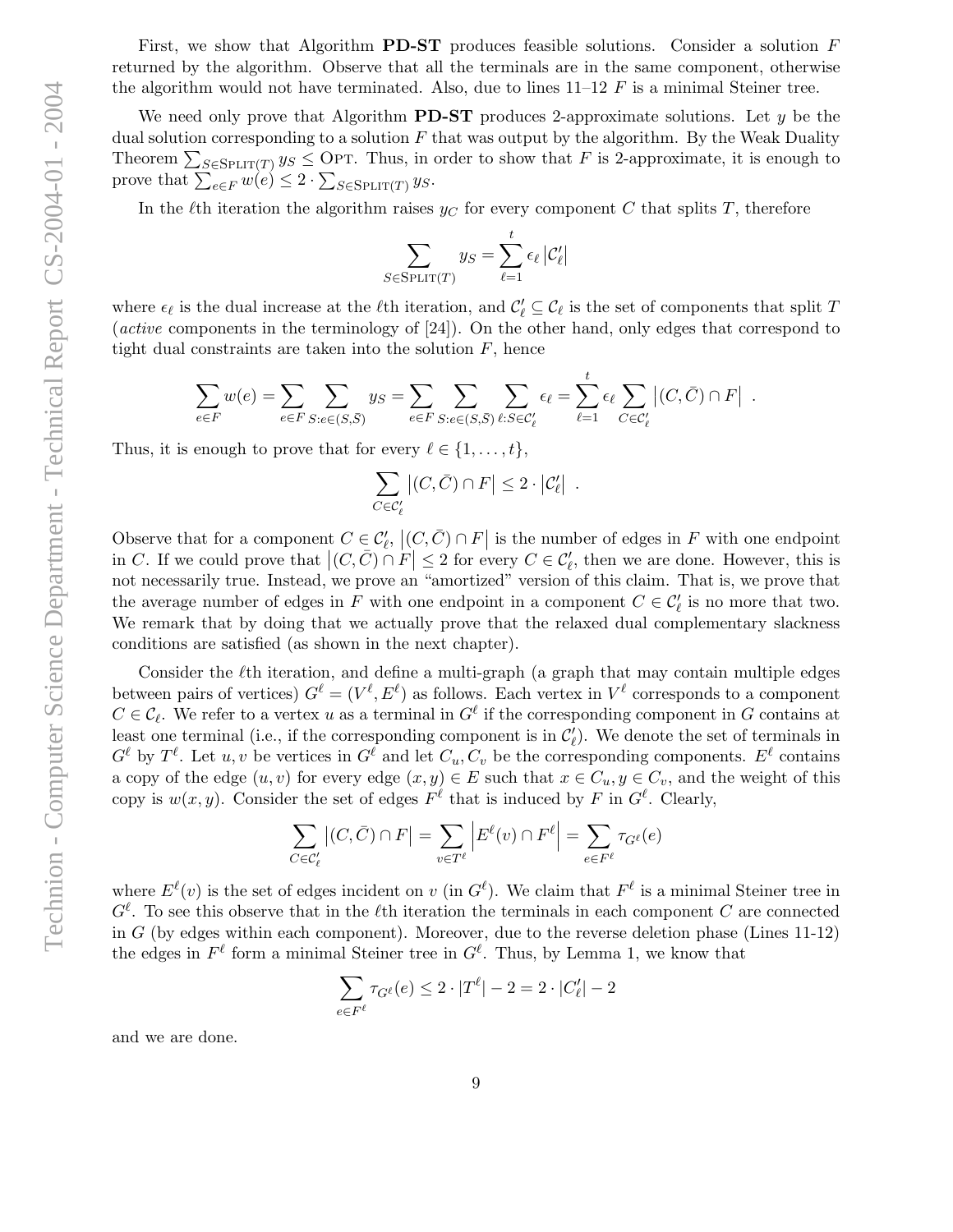#### 3.2 Local Ratio

The following local ratio approximation algorithm appeared in [4] (though in less detail). In the course of its execution, the algorithm modifies the graph by performing edge contractions. Contracting an edge  $(u, v)$  consists of "fusing" its two endpoints u and v into a single (new) vertex z. The edge connecting u and v is deleted and every other edge incident on u or v becomes incident on z instead. In addition, if either u or v are terminals then z is a terminal too.

| Algorithm LR-ST $(G, T, w)$ |                                                                 |  |  |  |
|-----------------------------|-----------------------------------------------------------------|--|--|--|
| 1.                          | If G contains only one terminal then return $\emptyset$         |  |  |  |
| 2.                          | Else:                                                           |  |  |  |
| 3.                          | Let $\epsilon = \min_e \{w(e)/\tau(e)\}\$                       |  |  |  |
| 4.                          | Define the weight function $\delta(e) = \epsilon \cdot \tau(e)$ |  |  |  |
| 5.                          | Let e be an edge such that $w(e) = \delta(e)$                   |  |  |  |
| 6.                          | Let $(G',T')$ be the instance obtained by contracting e         |  |  |  |
| 7.                          | $F' \leftarrow \textbf{LR-ST}(G', T', w - \delta)$              |  |  |  |
| 8.                          | If F' is not feasible then return $F = F' \cup \{e\}$           |  |  |  |
| 9.                          | Else, return $F = F'$                                           |  |  |  |

Note the slight abuse of notation in Line 7. The weight function in the recursive call is not  $w - \delta$  itself, but rather the restriction on G'. We will continue to silently abuse notation in this manner.

We show that Algorithm LR-ST returns a minimal Steiner tree. The proof is by induction on the number of terminals. At the recursion basis the solution returned is the empty set, which is both feasible and minimal. For the inductive step, by the inductive hypothesis  $F'$  is a minimal Steiner tree with respect to  $G'$  and  $T'$ . Also, we add  $e$  to  $F$  only if we have to. Therefore,  $F$  is a minimal Steiner tree with respect to  $G$  and  $T$ .

It remains to prove that Algorithm LR-ST produces 2-approximate solutions. The proof is also by induction on the number of terminals. In the base case the solution returned is the empty set, which is optimal. For the inductive step, by the inductive hypothesis  $F'$  is 2-approximate with respect to  $G', T'$  and  $w - \delta$ . Since  $(w - \delta)(e) = 0$ , the weight of F with respect to  $w - \delta$  equals to that of F', and the optimum value for  $(G,T)$  with respect to  $w-\delta$  cannot be smaller than the optimum value for  $(G',T')$  because if  $F^*$  is an optimal solution for  $(G,T)$  then  $F^* \setminus \{e\}$  is a feasible solution of the same weight for  $(G', T')$ . Thus, F is 2-approximate with respect to  $(G, T, w - \delta)$ . By Lemma 1, any minimal Steiner tree in G is 2-approximate with respect to  $\delta$ . Thus, by the Local Ratio Theorem, F is 2-approximate with respect to  $(G, T, w)$  as well.

# 3.3 Primal-Dual vs. Local Ratio

Algorithm PD-ST and Algorithm LR-ST represent many algorithms in the literature in the sense that each of them can be viewed as a standard use of the corresponding paradigm. Algorithm PD-ST heavily relies on LP-duality. It is based on a predetermined linear program and its dual program, and its analysis is based on the comparison between the values of an integral primal solution and a dual solution. Algorithm PD-ST is iterative, and in each iteration the dual solution is changed. In a sense, the dual solution can be viewed as the book-keeper of the algorithm. On the other hand,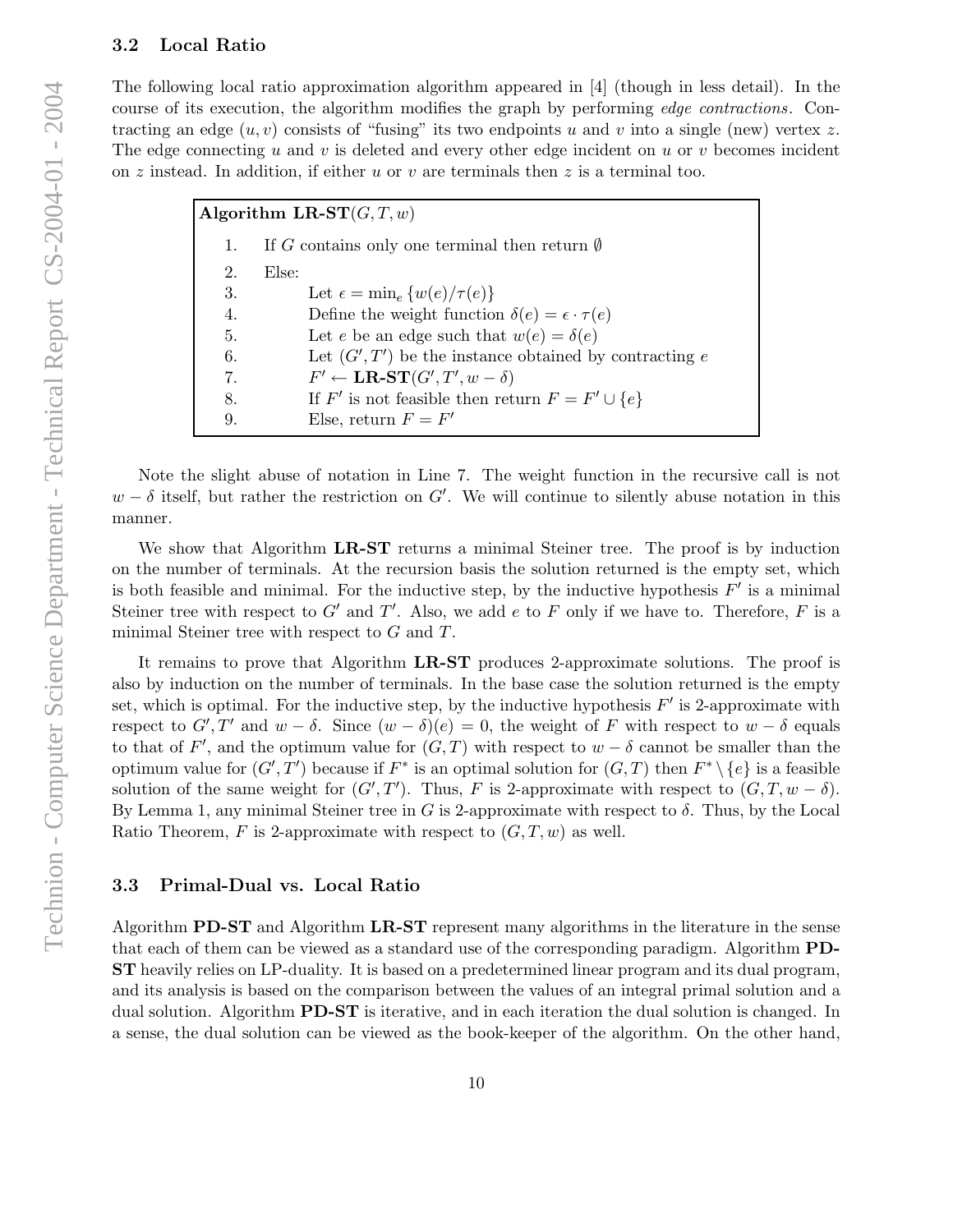Algorithm LR-ST does not use linear programming. Instead, it relies upon weight decompositions, and a Local Ratio Theorem. As in this case, local ratio algorithms are typically recursive, and in each recursive call the weights are decomposed and the instance is modified. The decomposition is determined by a weight function defined in the current recursive call. Thus, at least at first glance, the two algorithms and their analyses seem very different.

Having said all that, we turn to the similarities between the algorithms. Both algorithms use the same combinatorial property (Lemma 1) to achieve an approximate solution. The performance ratio of both algorithms was proven locally. That is, it was shown, using the above mentioned property, that in each iteration/decomposition a certain ratio holds. Also, both solutions use a reverse deletion phase. In the next section we show that this is no coincidence. The equivalence between the paradigms is based on the fact that "good" valid inequalities are equivalent to "good" weight functions. We shall also see that the changes in the dual during a primal-dual algorithm are strongly connected to the values of  $\epsilon$  that are chosen in the recursive calls of a local ratio algorithm.

# 4 Covering Problems

Perhaps the most famous covering problem is the set cover problem. In this problem we are given a collection of sets  $\mathcal{C} = \{S_1, \ldots, S_m\}$ , and a weight function w on the sets. The objective is to find a minimum-weight collection of sets that "covers" all elements. In other words, a collection  $\mathcal{C}' \subseteq \mathcal{C}$  is a set cover if each element in  $\bigcup_{i=1}^m S_i$  is contained in some set from  $\mathcal{C}'$ , and we aim to find a set cover of minimum weight. Consider a set cover  $\mathcal{C}'$ . Clearly, if we add sets from  $\mathcal{C} \setminus \mathcal{C}'$  to  $\mathcal{C}'$  the resulting collection is also a set cover. This property is shared by all covering problems. A minimization problem  $(\mathcal{F}, w)$  is called a covering problem if  $(1)$   $x \in \{0, 1\}^n$ ; and  $(2)$  any extension of a feasible solution to any possible instance is always feasible. In this case, we call the set of constraints  $\mathcal F$ monotone. Note that a monotone set of linear constraints typically contains inequalities with non negative coefficients.

The family of covering problems contains a broad range of optimization problems. Many of them, such as vertex cover, feedback vertex set, and Steiner tree were studied extensively during the last two decades. In fact, both the primal-dual schema and the local ratio technique were developed for the purpose of finding good approximate solutions for the *set cover* problem, and its special case, the *vertex cover* problem.

Primal-dual approximation algorithms for covering problems traditionally reduce the size of the instance at hand in each iteration by adding an element  $j \in \{1, \ldots, n\}$  whose corresponding dual constraint is tight to the primal solution (see, e.g., [25, 12]). Local ratio algorithms for covering problems implicitly add all zero weight elements to the solution, and, therefore, reduce the size of the instance in each step as well (see, e.g., [4]). In order to implement this we alter the problem definition by adding a set (or vector), denoted by z, which includes elements that are considered (at least, temporarily) to be taken into the solution. This makes it easier to present primal-dual algorithms recursively, and to present local ratio algorithms in which the addition of zero weight elements to the partial solution is explicit.

More formally, given a monotone set of constraints  $\mathcal{F}$ , a weight function w, and a vector  $z \in \{0,1\}^n$ , we are interested in the following problem. Find a vector  $x \in \{0,1\}^n$  such that (1)  $z \cap x = \emptyset$ ; (2)  $x \cup z$  satisfies F; And, (3) minimizes the inner product  $w \cdot x$ . (When  $z = \emptyset$  we get the original problem  $(\mathcal{F}, w)$ .  $z$  can be viewed as an additional monotone constraint, and therefore this problem is a covering problem. The definitions of a feasible solution, an optimal solution, and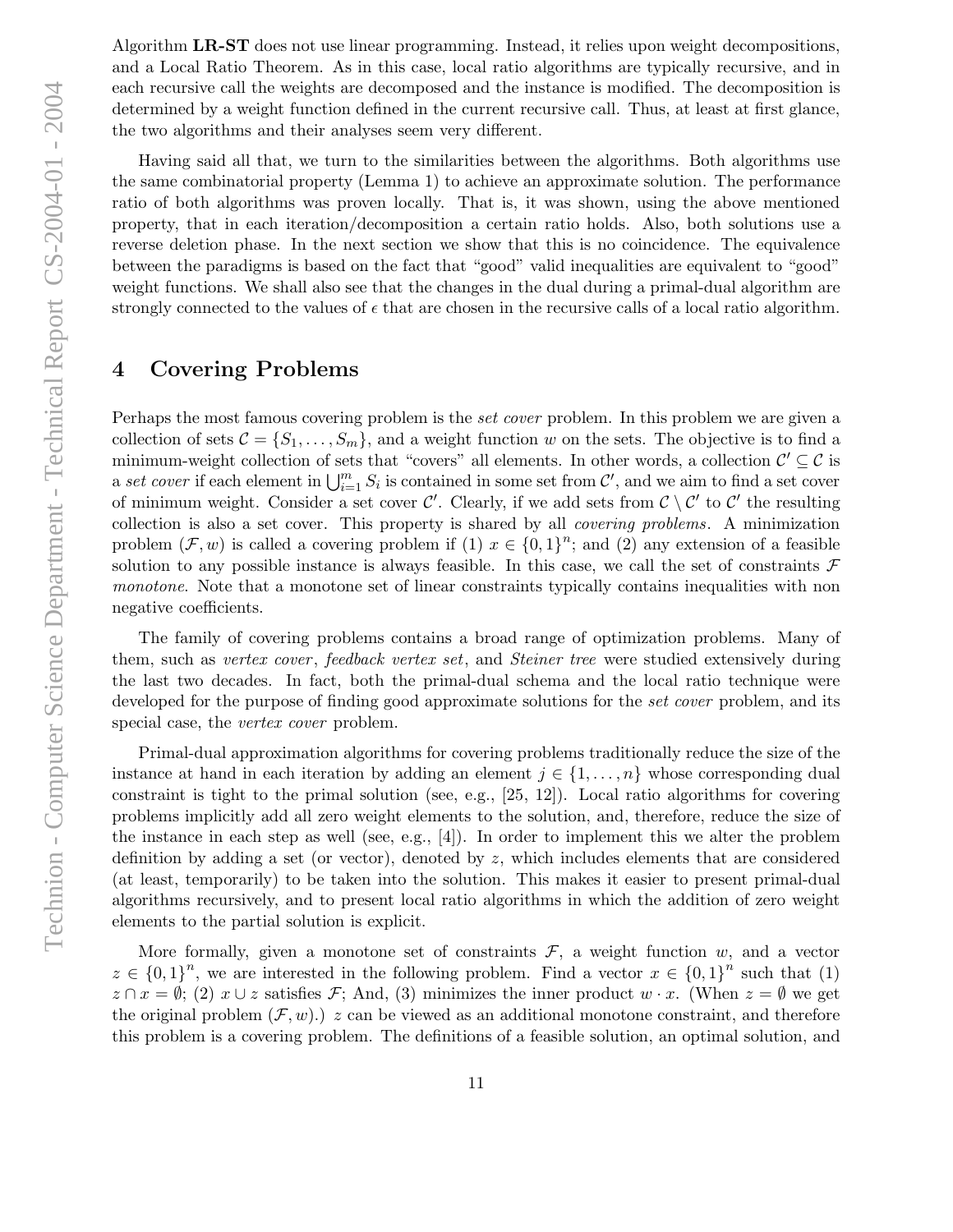an r-approximate solution can be understood in a straightforward manner. We denote the set of feasible solutions with respect to F and z by  $SOL(\mathcal{F}, z)$ . Also, a feasible solution x is called minimal (with respect to set inclusion) if for all  $j \in x$  the vector  $z \cup x \setminus \{j\}$  is not feasible.

We remark that the use of this terminology is very useful in the context of this paper, i.e., for presenting generic algorithms, and for showing the equivalence between the two paradigms. However, it may be inept for constructing an approximation algorithm for a specific problem.

### 4.1 A Primal-Dual Framework for Covering Problems

Many primal-dual algorithms in the literature follow the outline of the generic algorithm given by Goemans and Williamson [25]. We show that the framework for covering problems by Bertsimas and Teo [12] extends the generic algorithm from [25]. Afterwards, we present our own recursive primal-dual framework for approximating covering problems that is based on the one from [12].

Goemans and Williamson base their generic algorithm on the *hitting set* problem, which is defined as follows: Given subsets  $T_1, \ldots, T_q$  of a ground set E and a non negative cost  $w_e$  for every element  $e \in E$ , find a minimum-cost subset  $x \subseteq E$  such that  $x \cap T_i \neq \emptyset$  for every  $i \in \{1, ..., q\}$ . In turns out that many known problems (shortest path, vertex cover, etc.) are special cases of the hitting set problem. The hitting set problem can be formulated as follows:

$$
\begin{array}{ll}\n\min & \sum_{e \in E} w_e x_e \\
\text{s.t.} & \sum_{e \in T_i} x_e \ge 1 \quad \forall i \in \{1, \dots, q\} \\
x_e \in \{0, 1\} & \forall e \in E\n\end{array}
$$

where  $x_e = 1$  if and only if  $e \in x$ . The LP-relaxation and the corresponding dual program are:

$$
\begin{array}{ll}\n\min & \sum_{e \in E} w_e x_e \\
\text{s.t.} & \sum_{e \in T_i} x_e \ge 1 \quad \forall i \in \{1, \dots, q\} \\
x_e \ge 0 \qquad & \forall e \in E\n\end{array}\n\quad\n\begin{array}{ll}\n\max & \sum_{i=1}^q y_i \\
\text{s.t.} & \sum_{i:e \in T_i} y_i \le w_e \quad \forall e \in E \\
y_i \ge 0 \qquad & \forall i \in \{1, \dots, q\}\n\end{array}
$$

The primal complementary slackness conditions are:

$$
e \in x \implies \sum_{i:e \in T_i} y_i = w_e ,
$$

and the dual complementary slackness conditions are:

$$
y_i > 0 \implies |x \cap T_i| = 1.
$$

Goemans and Williamson's algorithm that is given below (and is taken from [25, Page 158]) starts with the feasible dual solution  $y = 0$  and the non feasible primal solution  $x = \emptyset$ . It iteratively increases the primal and dual solutions until the primal solution becomes feasible. In each iteration, if x is not feasible then there exists a set  $T_k$  such that  $x \cap T_k = \emptyset$ . Such a subset is called *violated*. Indeed, the increase of the dual solution involves some dual variables corresponding to violated sets. Specifically, the increase of the dual variables depends on a *violation oracle* (called VIOLATION). In each iteration the violation oracle supplies a collection of violated subsets  $\mathcal{V} \subseteq \{T_1, \ldots, T_q\}^4$ , and the dual variables that correspond to subsets in  $V$  are increased simultaneously and at the same speed. When x becomes feasible a reverse delete step is performed. This step discards as many elements as possible from the primal solution  $x$  as long as feasibility is maintained

<sup>&</sup>lt;sup>4</sup>Some subsets in  $V$  may not be violated. See [25] for more details.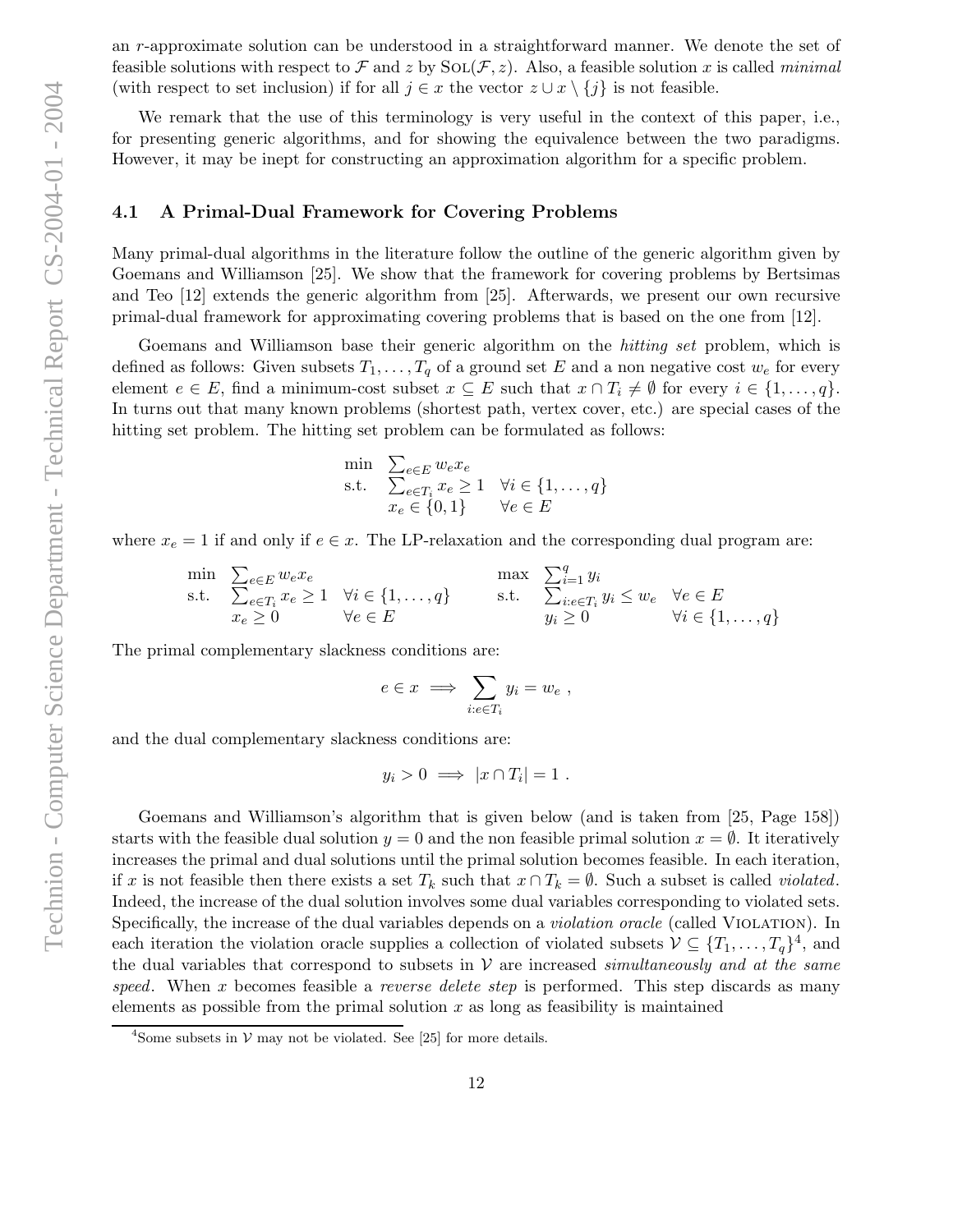# Algorithm GW

| Algorithm GW |                                                                              |  |  |
|--------------|------------------------------------------------------------------------------|--|--|
|              | 1. $y \leftarrow 0$                                                          |  |  |
|              | 2. $x \leftarrow \emptyset$                                                  |  |  |
|              | 3. $j \leftarrow 0$                                                          |  |  |
| 4.           | While $x$ is not feasible                                                    |  |  |
| 5.           | $i \leftarrow i+1$                                                           |  |  |
| 6.           | $\mathcal{V} \leftarrow \text{Vion}(x)$                                      |  |  |
| 7.           | Increase $y_k$ uniformly for all $T_k \in \mathcal{V}$ until                 |  |  |
|              | $\exists e_j \notin x : \sum_{i: e_{\ell} \in T_i} y_i = w_{e_j}$            |  |  |
| 8.           | $x \leftarrow x \cup \{e_i\}$                                                |  |  |
| 9.           | $\ell \leftarrow i$                                                          |  |  |
| 10.          | For $j \leftarrow \ell$ down-to 1                                            |  |  |
| 11.          | If $x \setminus \{e_i\}$ is feasible then $x \leftarrow x \setminus \{e_i\}$ |  |  |
| 12.          | Output $x$                                                                   |  |  |

Let  $x^f$  be the set output by the algorithm, and let  $\epsilon_j$  denote the increase of the dual variables corresponding to  $\mathcal{V}_j$  in iteration j. Thus,  $y_i = \sum_{j:T_i \in \mathcal{V}_j} \epsilon_j$ ,  $\sum_{i=1}^q y_i = \sum_{j=1}^{\ell} |\mathcal{V}_j| \epsilon_j$ , and

$$
w(x^f) = \sum_{e \in x^f} w_e = \sum_{e \in x^f} \sum_{i:e \in T_i} y_i = \sum_{i=1}^q \left| x^f \cap T_i \right| y_i
$$

$$
= \sum_{i=1}^q \left| x^f \cap T_i \right| \sum_{j:T_i \in \mathcal{V}_j} \epsilon_j = \sum_{j=1}^\ell \left( \sum_{T_i \in \mathcal{V}_j} \left| x^f \cap T_i \right| \right) \epsilon_j
$$

From these expressions it is clear that the cost of  $x^f$  is at most the value of the dual solution times r (and, therefore,  $x^f$  is r-approximate) if for all  $j \in \{1, ..., \ell\}$ 

$$
\sum_{T_i \in \mathcal{V}_j} \left| x^f \cap T_i \right| \le r \cdot |\mathcal{V}_j| \tag{2}
$$

Examine iteration j of the reverse deletion step. We know that when  $e_j$  was considered for removal, no element  $e_{j'}$  with  $j' < j$  has been already removed. Thus, after  $e_j$  is considered for removal the temporary solution is  $x^j = x^f \cup \{e_1, \ldots, e_{j-1}\}.$  Observe that  $x^j$  is feasible and  $x^j \setminus \{e\}$ is not feasible for all  $e \in x^j \setminus \{e_1, \ldots, e_{j-1}\}\$ .  $x^j$  is called a *minimal augmentation* of  $\{e_1, \ldots, e_{j-1}\}\$ in [25]. Moreover,

$$
\sum_{T_i \in \mathcal{V}_j} \left| x^f \cap T_i \right| \leq \sum_{T_i \in \mathcal{V}_j} \left| x^j \cap T_i \right| \; .
$$

Therefore, to achieve the bound given in (2) Goemans and Williamson [25] have set the following requirement on every collection of subsets  $V_i$ :

$$
\sum_{T_i \in \mathcal{V}_j} |x' \cap T_i| \leq r \cdot |\mathcal{V}_j|
$$

for any minimal augmentation  $x'$  of  $\{e_1, \ldots, e_{j-1}\}.$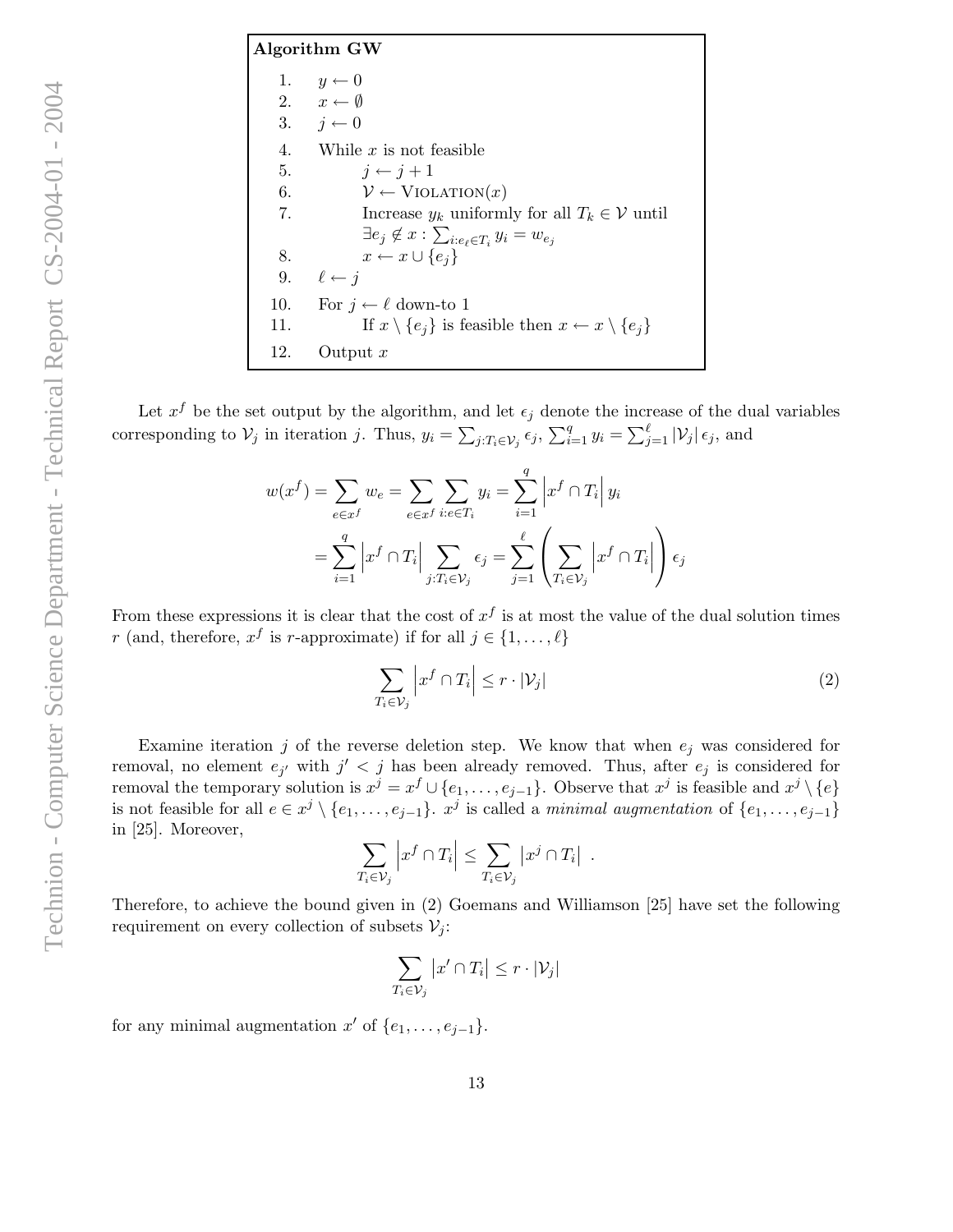To summarize, in order to construct an  $r$ -approximate solution, in each iteration of the algorithm, we seek a collection  $\mathcal V$  such that  $\sum_{T_i \in \mathcal V} |x' \cap T_i| \leq r \cdot |\mathcal V|$  for any minimal augmentation  $x'$  of the current (non feasible) primal solution x. In essence we seek a collection  $\mathcal V$  that satisfies a sort of amortized relaxed version of the dual complementary slackness conditions. We now formalize this demand from a collection of violated subsets in our terminology. (Note that we have replaced x with z and  $x'$  with x.)

 $\sum_{T_i \in \mathcal{V}} |x \cap T_i| \leq r \cdot |\mathcal{V}|$  for any minimal feasible solution x with respect to  $(\mathcal{F}, z)$ . **Definition 1** A collection  $V \subseteq \{T_1, \ldots, T_q\}$  is called r-effective with respect to  $(\mathcal{F}, w, z)$ , if

As did Bertsimas and Teo [12] we prefer to speak in terms of inequalities. An inequality is referred to as valid if any feasible solution to the problem at hand satisfies this inequality. For example, given an IP formulation of a problem, any inequality that appears in this formulation is valid. The following definition uses terms of inequalities and extends the previous definition.

**Definition 2** A set of valid inequalities  $\{\alpha^1 x \geq \beta^1, \ldots, \alpha^k x \geq \beta^k\}$  is called r-effective with respect to  $(\mathcal{F}, w, z)$ , if  $\alpha_j^k = 0$  for every k and  $j \in z$ , and any integral minimal feasible solution x with respect to  $(\mathcal{F}, z)$  satisfies:  $\sum_{i=1}^{k} \alpha^{i} x \leq r \cdot \sum_{i=1}^{k} \beta^{i}$ . If this is true for any integral feasible solution the set is called fully r-effective. If an r-effective set contains a single inequality, we refer to this inequality as r-effective.

We remark that we require  $\alpha_j^k = 0$  for every k and every  $j \in z$  since in general we discuss inequalities with respect to  $(\mathcal{F}, z)$  and not with respect to  $\mathcal{F}$ . If  $z = \emptyset$  we sometimes say that the set (or the inequality) is r-effective with respect to  $\mathcal{F}$ .

An r-effective collection  $V$  can be understood as the following r-effective collection of valid inequalities:  $\{\sum_{e \in T_i} x_e \geq 1 : T_i \in V\}$ . However, Definition 1 allows the use of other kinds of inequalities, and therefore extends Definition 2. Thus, it would seem that our goal is to find an r-effective set of valid inequalities in each iteration. However, we show that it is enough to construct a single r-effective valid inequality for that purpose. Consider an r-effective set of valid inequalities  $S = {\alpha^1 x \geq \beta^1, \ldots, \alpha^k x \geq \beta^k}$ , and examine the inequality

$$
\sum_{i=1}^{k} \alpha^{i} x = \sum_{j=1}^{n} (\sum_{i=1}^{k} \alpha^{i})_{j} x_{j} \ge \sum_{i=1}^{k} \beta^{i}
$$

that we get by summing up the inequalities in S. Since S is r-effective we know that  $\sum_{i=1}^{k} \alpha^i x \leq$  $r \cdot \sum_{i=1}^{k} \beta^{i}$ , and we have found our r-effective inequality. Thus, our goal, in each iteration of the algorithm, is to find an inequality  $\alpha x \geq \beta$  such that any minimal solution satisfies the following relaxed dual condition:

$$
y_i > 0 \implies \alpha \cdot x \leq r\beta.
$$

As an example, examine the 2-approximation algorithm for the Steiner tree problem (Algorithm PD-ST of Section 3). The r-effective collection of sets that is chosen by the algorithm in the Uth iteration is  $\mathcal{V} = \{(C, \bar{C}) : C \in C'_{\ell}\}\$ . The corresponding r-effective collection of valid inequalities is  $S = \{ \sum_{e \in (C, \bar{C})} x_e \geq 1 : C \in C'_{\ell} \}.$  Consider the inequality that we get by summing up the inequalities in  $S$ :

$$
\sum_{C \in \mathcal{C}'_{\ell}} \sum_{e \in (C, \bar{C})} x_e = \sum_{e \in E^{\ell}} \tau_{G^{\ell}}(e) x_e \ge |C'_{\ell}| \tag{3}
$$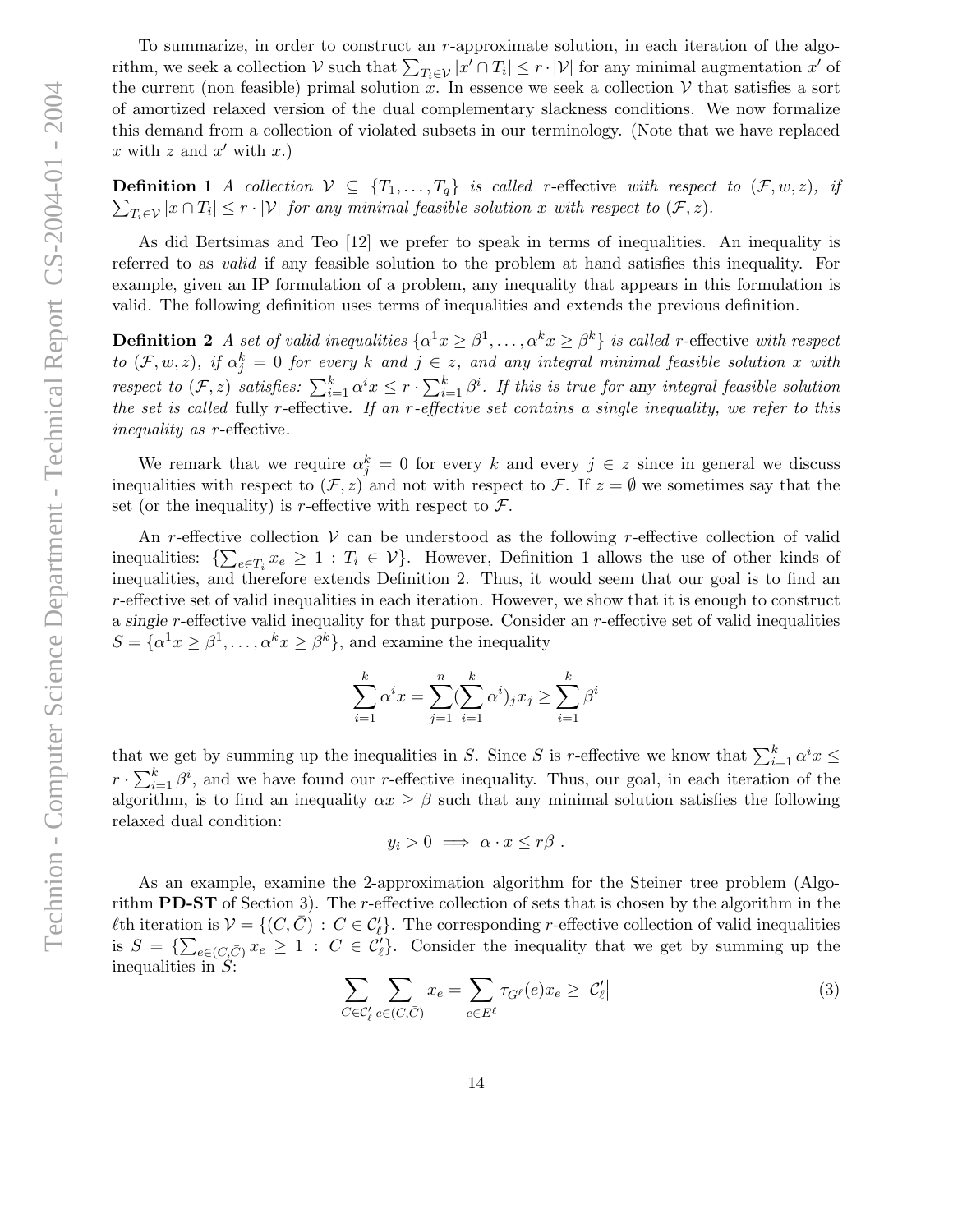where  $E^{\ell}$  is the edge set of  $G^{\ell}$ . Clearly, Inequality 3 is valid, and, by Lemma 1 it is also 2-effective. Notice that the coefficients of Inequality 3 and the weights that are used in Algorithm **LR-ST** are identical. As we shall see in the sequel that this is no coincidence.

Bertsimas and Teo [12] proposed a generic algorithm to design and analyze primal-dual approximation algorithms for problems of the following type:

$$
\begin{array}{ll}\text{min} & wx\\ \text{s.t.} & Ax \geq b\\ & x \in \{0,1\}^n \end{array}
$$

where all coefficients,  $A, b$  and  $w$ , are nonnegative. This algorithm utilizes a single valid inequality (or dual variable) in each iteration, and uses it to modify the current instance. After this modification the primal solution is augmented, and this makes it possible to reduce the size of the problem in each iteration. Thus, the algorithm terminates after no more than  $n$  iterations. The performance of this algorithm depends on the choice of the inequalities. In fact, it corresponds to what Bertsimas and Teo call the strength of an inequality, which, in our terminology, is the minimal value of r for which it is r-effective. It is important to note that, unlike other primal-dual algorithms, this algorithm constructs new valid inequalities during its execution. Another difference is that it uses the weight vector in order to measure the tightness of the dual constraints. Thus, in each iteration it decreases the weights according to the inequality that was used. In fact, this study was inspired by the similarity between this weight decrease and its local ratio counterpart.

Algorithm **PDcov** is a recursive version of the algorithm from [12]. The initial call is **PD** $cov(\emptyset, w, 1)$ . (Note that the third parameter is used only for purposes of analysis.) Informally, it can be viewed as follows: construct an  $r$ -effective inequality; update the corresponding dual variable and w such that w remains non negative; find an element j whose weight is zero; add j to the temporary partial solution z; then recursively solve the problem with respect to  $\mathcal{F}, z$  and the new weights (the termination condition of the recursion is met when the empty set becomes feasible); finally,  $j$  is added to the solution  $x$  only if it is necessary.

Algorithm  $$ 

1. If  $\emptyset \in \text{SOL}(\mathcal{F}, z)$  return  $\emptyset$ 

2. Construct a valid inequality  $\alpha^k x \geq \beta^k$  which is r-effective w.r.t.  $(\mathcal{F}, z)$ 

3.  $y_k \leftarrow \max\left\{ \epsilon : w - \epsilon \alpha^k \geq 0 \right\}$ 

4. Let  $j \notin z$  be an index for which  $w_j = y_k \alpha_j^k$ 

5.  $x \leftarrow \textbf{PDCov}(z \cup \{j\}, w - y_k \alpha^k, k+1)$ 6. If  $x \notin \text{SOL}(\mathcal{F}, z)$  then  $x \leftarrow x \cup \{j\}$ 

7. Return x

The following analysis is based on the corresponding analysis from [12].

We start by proving that Algorithm **PDcov** returns minimal feasible solutions with respect to  $(F, z)$ . We prove this by induction on the recursion. At the recursion basis the solution returned is the empty set, which is both feasible and minimal. For the inductive step, let  $x'$  be the solution returned by the recursive call in Line 5. x' is feasible with respect to  $(\mathcal{F}, z \cup \{j\})$  by the inductive hypothesis, therefore x is feasible with respect to  $(F, z)$ . We show that  $x \setminus \{i\}$  is not feasible for every  $i \in x$ . For the case where  $i \neq j$ , if  $x \setminus \{i\}$  is feasible with respect to  $(\mathcal{F}, z)$  then  $x' \setminus \{i\}$  is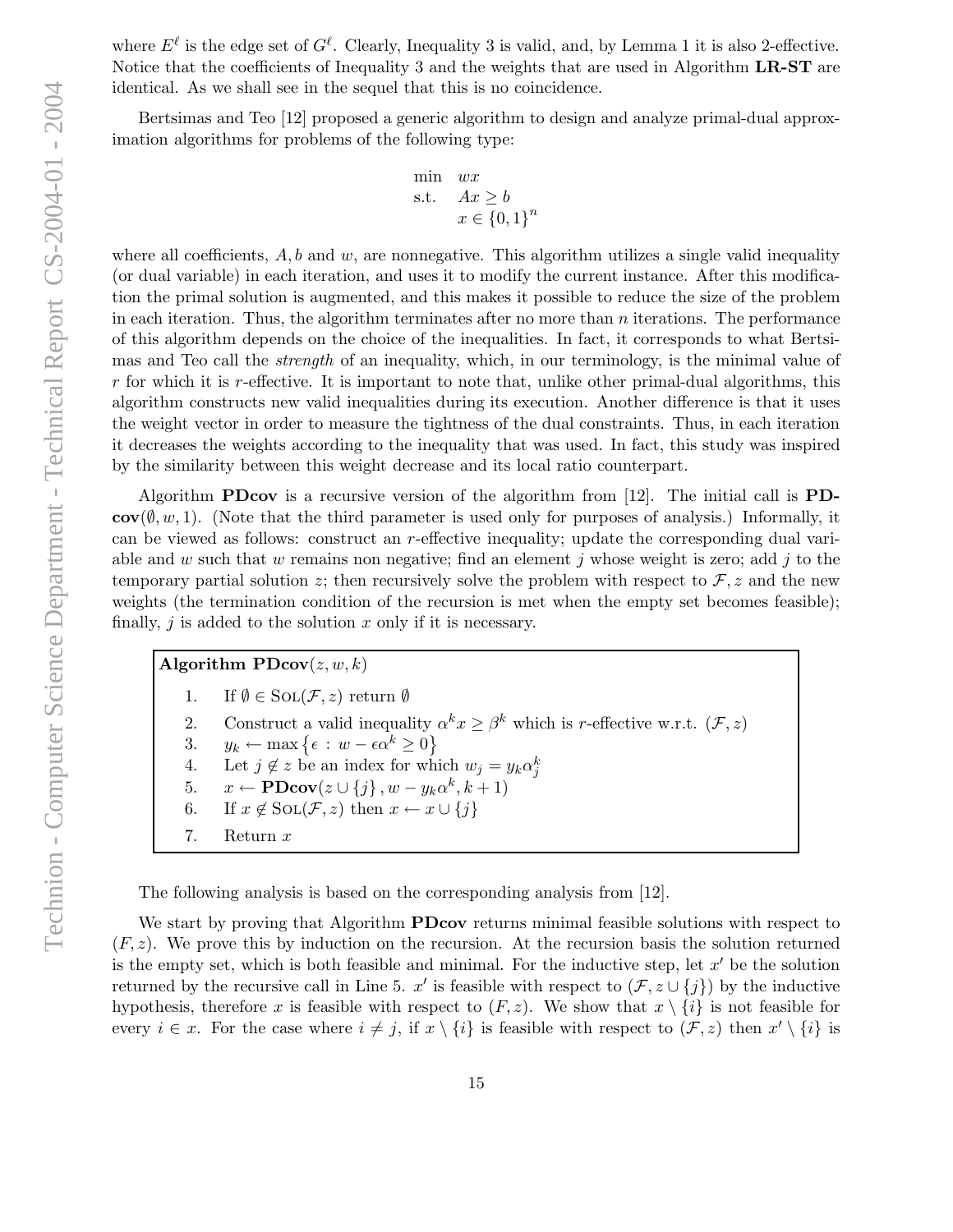feasible with respect to  $(\mathcal{F}, z \cup \{j\})$  in contradiction with the minimality of x'. The case where  $i = j$ , which is relevant only when  $x = x' \cup \{j\}$ , is trivial.

Next we prove that Algorithm **PDcov** outputs r-approximate solutions. Consider the following linear program:

(P) min 
$$
wx
$$
  
\ns.t.  $\alpha^k x \ge \beta^k$   $k \in \{1, ..., t\}$   
\n $x \ge 0$ 

where  $\alpha^k x \geq \beta^k$  is the inequality used in the kth recursive call, and  $t + 1$  is the recursion depth. The dual is:

(D) max 
$$
\beta y
$$
  
s.t.  $\sum_{k=1}^{t} \alpha_j^k y_k \leq w_j$   $j \in \{1, ..., n\}$   
 $y \geq 0$ 

Examine the kth recursive call. Let  $z^k$  be the temporary partial solution at depth k.  $\alpha^k x \geq \beta^k$ is a valid inequality with respect to  $(\mathcal{F}, z^k)$ , and, therefore, it is valid with respect to  $\mathcal{F}$ . Thus,  $SOL(\mathcal{F}) \subseteq SOL(P)$ , and  $OPT(P) \leq OPT(\mathcal{F}, w)$ . As we have seen before x is a feasible solution for  $\mathcal F$ , and, therefore, for P. Also,  $y$  is a feasible solution for the dual of P.

Let  $x^k$  be the solution returned by the k<sup>th</sup> recursive call. Also, let  $w^k$  be the weight vector, and let j be the chosen element at the k'th call. We prove by induction that  $w^k x^k \le r \sum_{l \ge k} y_l \beta^l$ . First, for  $k = t + 1$ , we have  $w^{t+1}x^{t+1} = 0 = \sum_{l \ge t+1} y_l \beta^l$ . For  $k \le t$  we have,

$$
k_{x}^{k} = (w^{k+1} + y_{k}\alpha^{k})x^{k}
$$
  
=  $w^{k+1}x^{k+1} + y_{k}\alpha^{k}x^{k}$  (4)

$$
\leq r \sum_{l \geq k+1} y_l \beta^l + y_k r \beta^k \tag{5}
$$

$$
= r \sum_{l \geq k}^{-1} y_l \beta^l
$$

 $=$ 

where (4) is due to the fact that  $w_j^{k+1} = 0$ , and (5) is implied by the induction hypothesis, and the r-effectiveness of the inequality  $\alpha^k x \geq \beta^k$ . Finally,

$$
wx = w^1x^1 \le r \sum_{l \ge 1} y_l\beta^l \le r \cdot \text{OPT}(P) \le r \cdot \text{OPT}(\mathcal{F}, w)
$$

and we are done.

We remark that the value of  $y_k$  depends on the coefficients of the valid inequality  $\alpha^k x \geq \beta$ . That is, we can use the valid inequality  $\rho \cdot \alpha^k x \ge \rho \cdot \beta$ , for any  $\rho > 0$ , instead of using  $\alpha^k x \ge \beta$ , provided that the value of  $y_k$  is divided by  $\rho$ . In fact, by choosing the appropriate value of  $\rho$ , we can always ensure that  $y_k = 1$ . This fact is used in the sequel.

# 4.2 A Local Ratio Framework for Covering Problems

 $w$ 

As was demonstrated in Section 3 the typical step of a local ratio algorithms involves the construction of a "good" weight function. Algorithm LR-ST used a weight function such that any minimal Steiner tree is 2-approximate with respect to it. In [4] Bar-Yehuda have defined this notion of goodness in the context of covering. The definition is given in our terminology.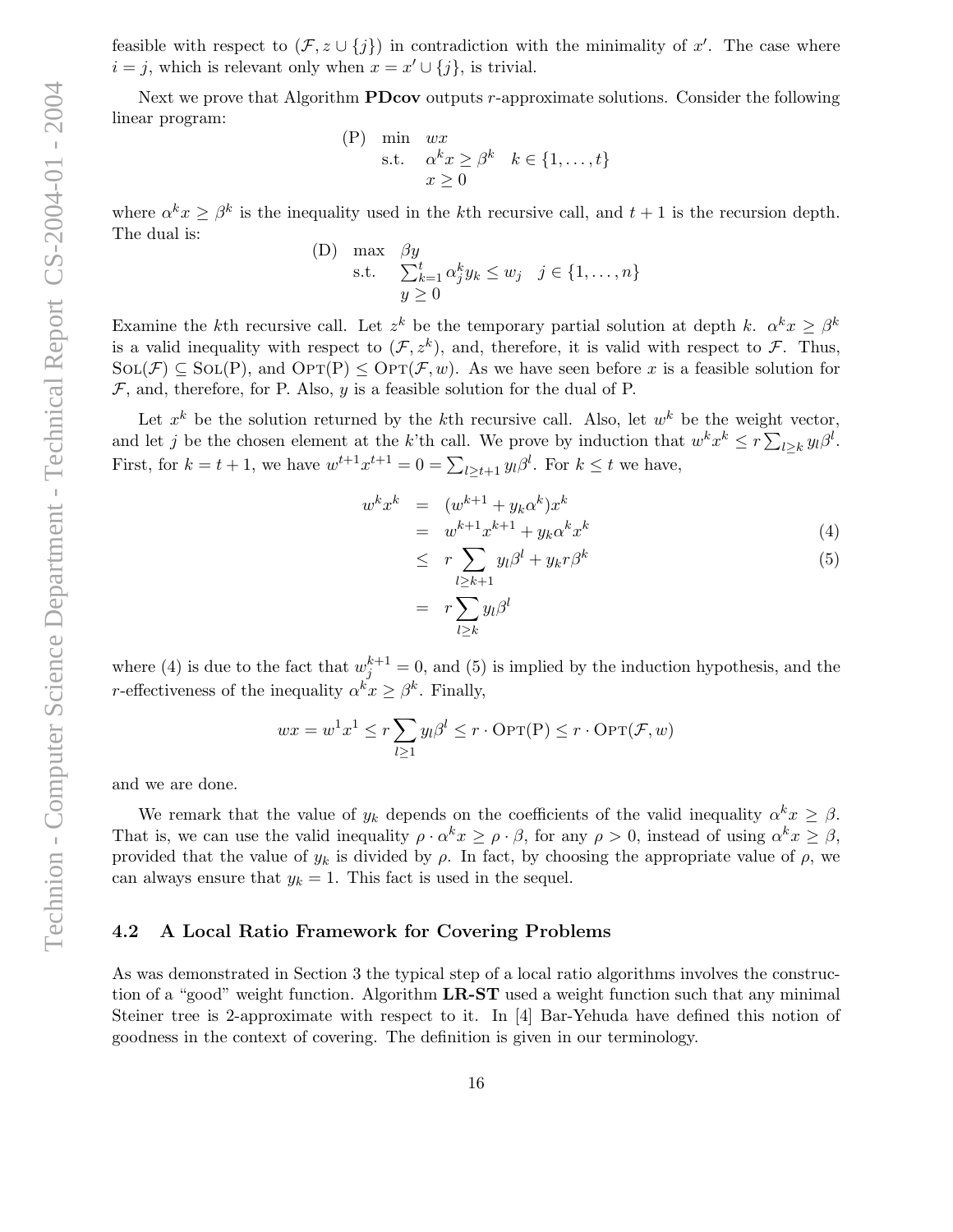**Definition 3 ([4])** Given a covering problem  $(\mathcal{F}, w, z)$ , a weight function  $\delta$  is called r-effective with respect to  $(\mathcal{F}, z)$ , if  $\forall j \in z, \delta_j = 0$ , and every minimal feasible solution x with respect to  $(\mathcal{F}, z)$ satisfies  $\delta x \leq r \cdot \text{OPT}(\mathcal{F}, \delta, z)$ .

We prefer the following equivalent (yet more practical) definition.

**Definition 4** Given a covering problem  $(F, w, z)$ , a weight function  $\delta$  is called r-effective with respect to  $(\mathcal{F}, z)$ , if  $\forall j \in z, \delta_j = 0$ , and there exists  $\beta$  such that every minimal feasible solution x with respect to  $(\mathcal{F}, z)$  satisfies:  $\beta \leq \delta \cdot x \leq r\beta$ . In this case we say that  $\beta$  is a witness to  $\delta$ 's r-effectiveness. If this is true for any integral feasible solution  $\delta$  is called fully r-effective.

We remark that we require  $\delta_j = 0$  for every  $j \in z$  since in general we deal with inequalities with respect to  $(\mathcal{F}, z)$  and not with respect to  $\mathcal{F}$ . If  $z = \emptyset$  we say that  $\delta$  is r-effective with respect to  $\mathcal{F}$ .

Obviously, by assigning  $\beta = \delta x^*$ , where  $x^*$  is an optimal solution, we get that the first definition implies the latter. For the other direction, note that  $\beta \leq \delta x^*$ .

A local ratio algorithm for a covering problem works as follows. First, construct an r-effective weight function  $\delta$ , such that  $w - \delta \geq 0$  and there exists some j for which  $w_j = \delta_j$ . Such a weight function is called w-tight. Subtract  $\delta$  from the weight function w. Add all zero weight elements to the partial solution z. Then, recursively solve the problem with respect to  $(\mathcal{F}, w - \delta, z)$ . When the empty set becomes feasible (or, when z becomes feasible with respect to  $\mathcal{F}$ ) the recursion terminates. Finally, remove unnecessary elements from the temporary solution by performing a reverse deletion phase.

Algorithm **LRcov** is a generic local ratio approximation algorithm for covering problems. (The initial call is  $\textbf{LRcov}(\emptyset, w)$ .) The main difference between the algorithm from [4] and the one given here is that in the latter the augmentation of the temporary solution is done one element at a time. By doing this we have the option not to include zero weight elements which do not contribute to the feasibility of the partial solution z. When using the algorithm from  $|4|$  such elements are removed during the reverse deletion phase (called *removal loop* in  $[4]$ ). In order to simulate the algorithm from [4] when using Algorithm LRcov we can add zero weight elements one by one. This is due to the fact that  $\delta = 0$  is r-effective for all  $r \geq 1$ .

Algorithm  $LRcov(z, w)$ 

1. If  $\emptyset \in \text{SOL}(\mathcal{F}, z)$  return  $\emptyset$ 

2. Construct a w-tight weight function  $\delta$  which is r-effective w.r.t.  $(\mathcal{F}, z)$ 

3. Let  $j \notin z$  be an index for which  $\delta_i = w_j$ 

- 4.  $x \leftarrow \text{LRcov}(z \cup \{j\}, w \delta)$
- 5. If  $x \notin \text{SOL}(\mathcal{F}, z)$  then  $x \leftarrow x \cup \{j\}$
- 6. Return x

Proving that Algorithm LRcov returns minimal feasible solutions with respect to  $(F, z)$  is essentially identical to proving that Algorithm PDcov returns minimal feasible solutions (see Section 4.1). Thus, we need only to prove that Algorithm **LRcov** outputs an r-approximate solution.

We prove by induction on the recursion that Algorithm **LRcov** returns an r-approximation with respect to  $(\mathcal{F}, w, z)$ . At the recursion basis,  $\emptyset$  is an optimal solution. Otherwise, for the inductive step, examine x at the end of the recursive call. By the induction hypothesis  $x \setminus \{j\}$  is an r-approximation with respect to  $(\mathcal{F}, w - \delta, z \cup \{j\})$ . Moreover, due to the fact that  $w_j - \delta_j = 0$ ,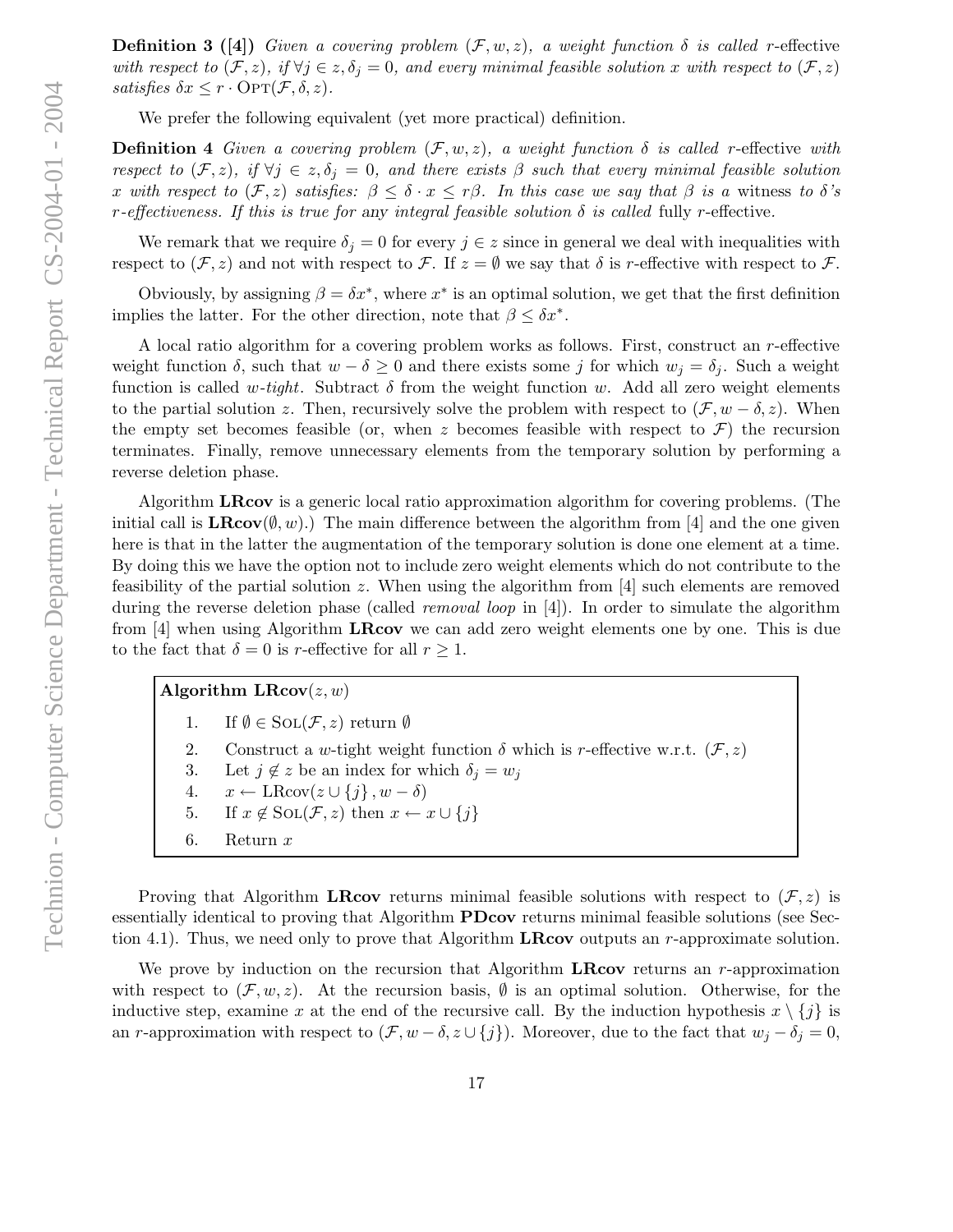x is r-approximate with respect to  $(\mathcal{F}, w - \delta, z)$ . Finally, by the r-effectiveness of  $\delta$  and the Local Ratio Theorem we get that x is an r-approximate solution with respect to  $(\mathcal{F}, w, z)$  as well.

# 4.3 Equivalence

It is not hard to see that Algorithm PDcov and Algorithm LRcov share the same structure. Both algorithms, in each recursive call, modify the weights, add a zero-weight element to  $z$ , and solve the problem recursively. (Indeed, the proofs that both supply a feasible minimal solution are the same.) The difference between the two is that Algorithm **PDcov** uses  $r$ -effective inequalities, while Algorithm LRcov constructs r-effective weight functions. The following lemma shows that an r-effective valid inequality and an r-effective weight function are one and the same.

**Lemma 2**  $\alpha x \geq \beta$  is an r-effective inequality if and only if  $\alpha$  is an r-effective weight function with  $\beta$  as a witness.

**Proof.** Let  $\alpha x \geq \beta$  be an r-effective inequality. By definition every minimal feasible solution x satisfies:  $\beta \leq \alpha x \leq r\beta$ . Thus,  $\alpha$  is an r-effective weight function. On the other hand, let  $\alpha$  be an r-effective weight function with a witness  $\beta$ . Due to the r-effectiveness of  $\alpha$  every minimal feasible solution x satisfies  $\beta \leq \alpha x \leq r\beta$ . Therefore,  $\alpha x \geq \beta$  is an r-effective inequality.

We remark that when using an r-effective weight function  $\delta$ , Algorithm **LRcov** does not need the know the value of the witness to  $\delta$ 's r-effectiveness. In fact, it can be NP-hard to calculate this value. The same goes for Algorithm PDcov. We do not have to know the value of the RHS of an r-effective inequality  $\alpha x \geq \beta$ . This is demonstrated in Section 4.4.4.

By Lemma 2 the use of a valid inequality can be simulated by utilizing the corresponding weight function, and vice versa. Thus, the primal-dual schema and the local ratio technique converge on standard applications.

Corollary 2 Algorithms PDcov and LRcov are identical. Moreover, the equivalence is constructive, i.e., any implementation of one can be transformed into an implementation of the other.

In the analysis of Algorithm **PDcov** we compared the integral primal solution  $x$  to a dual solution y in order to prove that the former is r-approximate. Recall that y was not a dual solution to the original program. We have defined a new program, called P, that contains the valid inequalities that were used by the algorithm, and the primal solution was compared to the dual of P. Clearly, the best approximation ratio we can hope for using this approach is the integrality gap of P. Thus, one can check whether an analysis for an algorithm is tight by comparing the performance ratio given by the analysis to the integrality gap of P. Now, consider the set of weight functions that were used by an implementation of algorithm LRcov. The corresponding inequalities would be the constraints of P. Thus, one can check whether an analysis of a local ratio algorithm is tight by calculating the integrality gap of P as well.

### 4.4 Applications of the Frameworks for Covering Problems

When trying to approximate an minimization problem we need to address several issues, which depend on the combinatorial structure of the problem at hand. First and foremost, we need to construct valid r-effective inequalities, or  $r$ -effective weight functions. Also, we need to use them such that the algorithm terminates in polynomial time. The algorithms for covering problems make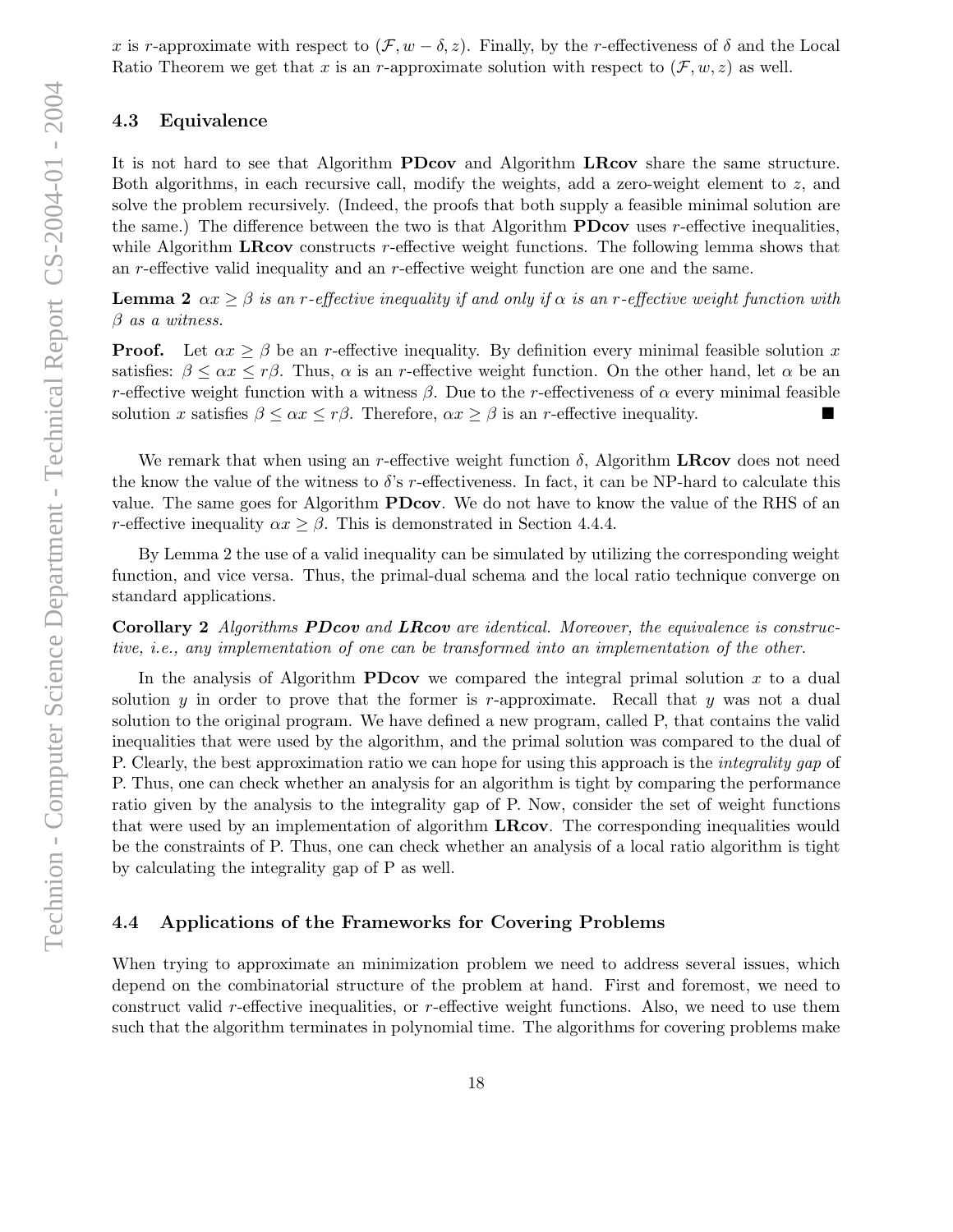use of the fact that you can add a zero weight element to the temporary partial solution, and, by that, reduce the size of the problem. This ensures that they work in polynomial time because there are no more than  $n$  iterations. Also, this allows us to use inequalities or weight functions which are r-effective with respect to the current problem, but are not necessarily r-effective with respect to the original problem. Many covering problems were approximated by making use of this mechanism (e.g., the feedback vertex set problem [2], and network design problems [25]). This is demonstrated in the sequel. Namely, we illustrate how Algorithms PDcov and LRcov can be used to construct and analyze approximation algorithms for covering problem. Note that when an algorithm is presented it is not given in full detail. We only describe the valid inequalities or weight functions needed in order to implement it using one of the generic algorithms.

Many approximation algorithms for covering problems use only one type of inequalities or weight functions. Such algorithms rely on the fact that when an instance is modified (or when an element is added to z, in our terminology) the resulting instance is still an instance of the same covering problem. For example, when Algorithm  $LR-ST$  contracts an edge the resulting instance is still an instance of the Steiner tree problem. Bertsimas and Teo [12] call an IP-formulation that satisfies this property reducible. Thus, in such cases, it is enough to describe and analyze an inequality or weight function with respect to the original set of constraints  $\mathcal{F}$ .

#### 4.4.1 Steiner Tree and Other Network Design Problems

Let  $\mathcal F$  be a set of constraints for the *Steiner tree* problem (e.g., the inequalities in program (ST)). Consider the instance  $(\mathcal{F}, z)$  for some vector z. Recall that the elements (i.e., edges) in z are assumed to be taken into the solution. Thus, an instance  $(\mathcal{F}, z)$  contains components on which there are connectivity demands. Baring this in mind it is not hard to see that Algorithm LR-ST (that is given in Section 3) can be viewed as an implementation of Algorithm LRcov. In each recursive call the algorithm uses the weight function  $\delta(e) = \epsilon \cdot \tau(e)$ , where  $\epsilon = \min_e \{w(e)/\tau(e)\}\,$ and then contracts a zero weight edge. (Recall that  $\tau(e)$  is the number of terminals incident to e.) This contraction can be represented by adding the edge e to z.

While Algorithm LR-ST can be viewed as an implementation of Algorithm LRcov, Algorithm PD-ST is not an implementation of Algorithm PDcov. For starters Algorithm PD-ST is iterative and not recursive. Also, it raises several dual variables in each iteration, and not one. However, as demonstrated in Section 4.1, when summing up the inequalities that correspond to the dual variables that are raised in an iteration we get Inequality 3, which is 2-effective. Therefore, it is enough to raise a single dual variable corresponding to Inequality 3 in each recursive call of Algorithm PDcov.

Algorithm PD-ST is a special case of an algorithm for *constrained forest* problems that was presented by Goemans and Williamson [24]. Given a graph  $G = (V, E)$ , a function  $f: 2^V \to \{0, 1\}$ , and a non negative weight function w on the edges Goemans and Williamson [24] have considered the following integer program:

$$
\begin{array}{ll}\n\min & \sum_{e \in E} w_e x_e \\
\text{s.t.} & \sum_{e \in \delta(S)} x_e \ge f(S) \quad \forall S, \ \emptyset \subsetneq S \subsetneq V \\
& x_e \in \{0, 1\} \quad \forall e \in E\n\end{array}
$$

where  $\delta(S)$  denotes the set of edges having exactly one endpoint in S. They have presented a 2 –  $\frac{2}{|A|}$ -approximation algorithm, where  $A = \{v : f(v) = 1\}$ , for the case where f is proper.<sup>5</sup>

<sup>&</sup>lt;sup>5</sup>A function f is proper if (1)  $\forall S \subsetneq V$ ,  $f(S) = f(V \setminus S)$ ; and (2)  $\forall S, T, S \cap T = \emptyset$ ,  $f(S \cup T) \leq \max\{f(S), f(T)\}.$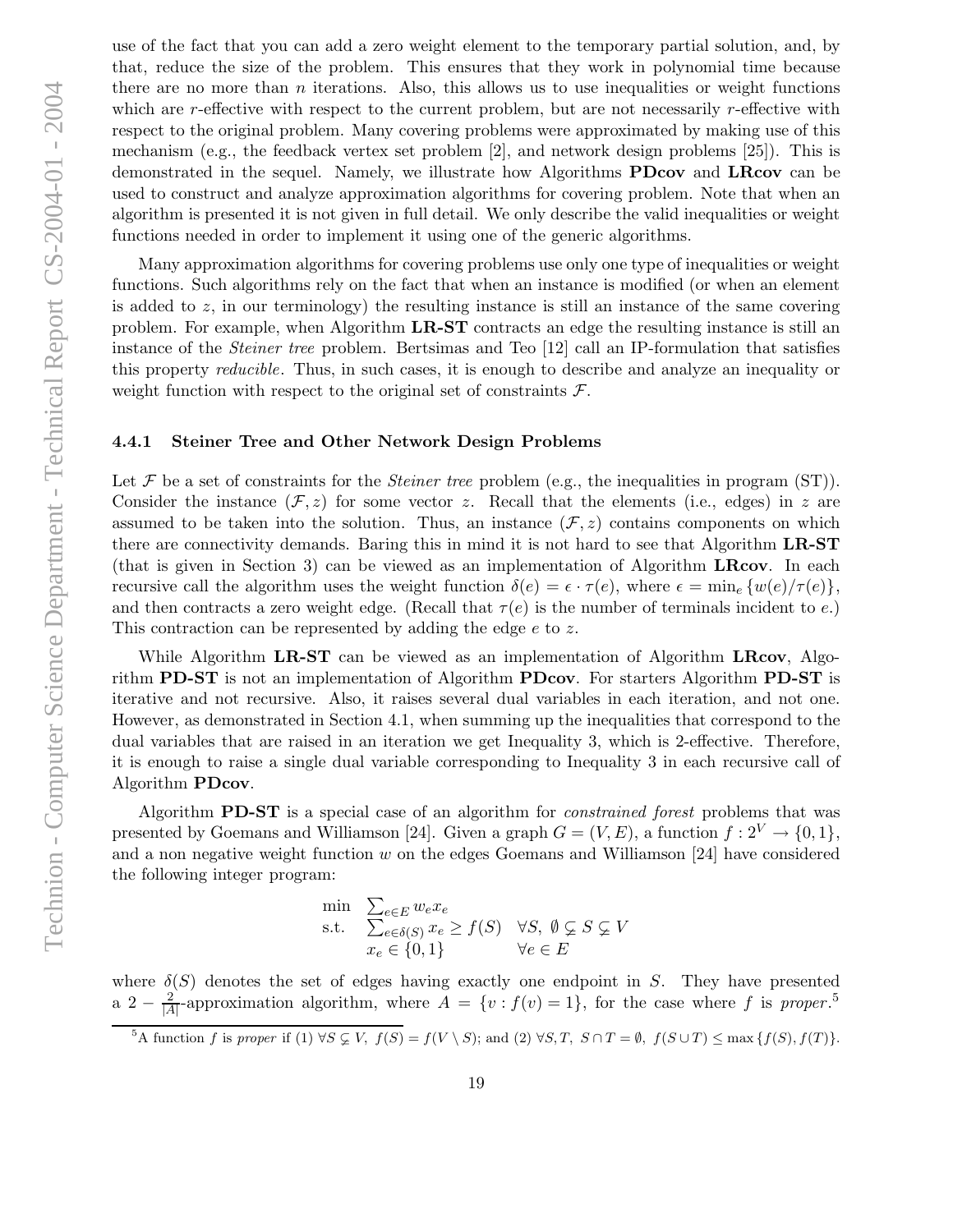In [25] Goemans and Williamson have shown that the same algorithm outputs 2-approximate solution in the case of *downwards monotone* functions.<sup>6</sup> Williamson et al. [36] have generalized this algorithm for the class of *uncrossable* functions<sup>7</sup>, and used this generalization to present a multi-phase primal-dual  $2f_{\text{max}}$ -approximation algorithm for general proper functions, where  $f_{\text{max}} =$  $\max_{S} f(S)$ . They reduced the problem to a sequence of hitting set problems, and applied the primaldual approximation algorithm for *uncrossable* functions to each subproblem. Thus, the solution to the original problem is the union of the solutions of the subproblems. Consequently, Goemans et al. [23], improved the approximation ratio to  $2\mathcal{H}(f_{\text{max}})$ , where H is the harmonic function. (For more details see [25].)

Bertsimas and Teo  $[12]$  show that Inequality 3 is 2-effective even when f is *uncrossable*. Thus, all the above algorithms can be implemented using Algorithm **PDcov**. Moreover, because  $\tau$  is a 2effective weight function, all of them can be explained by local ratio means using Algorithm  $LRcov$ . In fact, the multi-phase primal-dual algorithms from [36, 23] can be analyzed as multi-phase local ratio algorithms. In [5] Bar-Yehuda et al. present the algorithm from [24] in local ratio terms, and, in particular, show that  $\tau$  is 2-effective for *proper* and *downwards monotone* functions.

### 4.4.2 Generalized Hitting Set

The *generalized hitting set* problem is defined as follows. Given a collection of subsets S of a ground set E, a non negative weight  $w(s)$  for every set  $s \in S$ , and a non negative weight  $w(u)$  for every element  $u \in E$ , find a minimum-weight collection of objects  $C \subseteq E \cup S$ , such that for all  $s \in S$ , either there exists  $u \in C$  such that  $u \in s$ , or  $s \in C$ . As in the *hitting set* problem our objective is to hit all the sets in  $S$  by using elements from  $E$ . However, in this case, we are allowed not to cover a set s, provided that we pay a tax  $w(s)$ . The hitting set problem is the special case where the tax is infinite for all sets. The generalized hitting set problem can be formalized as follows:

min 
$$
\sum_{u \in E} w(u)x_u + \sum_{s \in S} w(s)x_s
$$
  
s.t.  $\sum_{u \in s} x_u + x_s \ge 1$   $\forall s \in S$   
 $x_t \in \{0, 1\}$   $\forall t \in E \cup S$ 

where  $x_u = 1$  if and only if u is in the cover, and  $x_s = 1$  if and only if s is not hit.

 $\sum_{u\in s} x_u + x_s \ge 1$  is a  $\Delta$ -effective inequality for any set  $s \in S$ , where  $\Delta = \max\{|s| : s \in S\}$ . The Observe that paying the tax  $w(s)$  is required only when s is not hit. Thus, the inequality corresponding ∆-effective weight function is:

$$
\delta(t) = \begin{cases} \epsilon, & t \in \{s\} \cup s \\ 0, & \text{otherwise} \end{cases}
$$

Thus, a ∆-approximation algorithm can be constructed using one of the frameworks.

A linear time ∆-approximation algorithm can be obtained by extending the ∆-approximation algorithm for hitting set [6]. First, we use all the above inequalities (weight functions) in an arbitrary order; then a zero weight minimal feasible solution can be found: pick all zero weight elements and all the sets which are not hit by some zero weight element. This would be a  $\Delta$ -approximate

<sup>&</sup>lt;sup>6</sup>A function f is downwards monotone if  $f(S) = 1$  implies  $f(S') = 1$  for all nonempty  $S' \subseteq S$ .

<sup>&</sup>lt;sup>7</sup>A function f is uncrossable if (1)  $\forall S \subsetneq V$ ,  $f(S) = f(V \setminus S)$ ; and (2) if S, T are intersecting sets such that  $f(S) = f(T) = 1$  then either  $f(S \setminus T) = f(T \setminus S) = 1$ , or  $f(S \cap T) = f(S \cup T) = 1$ .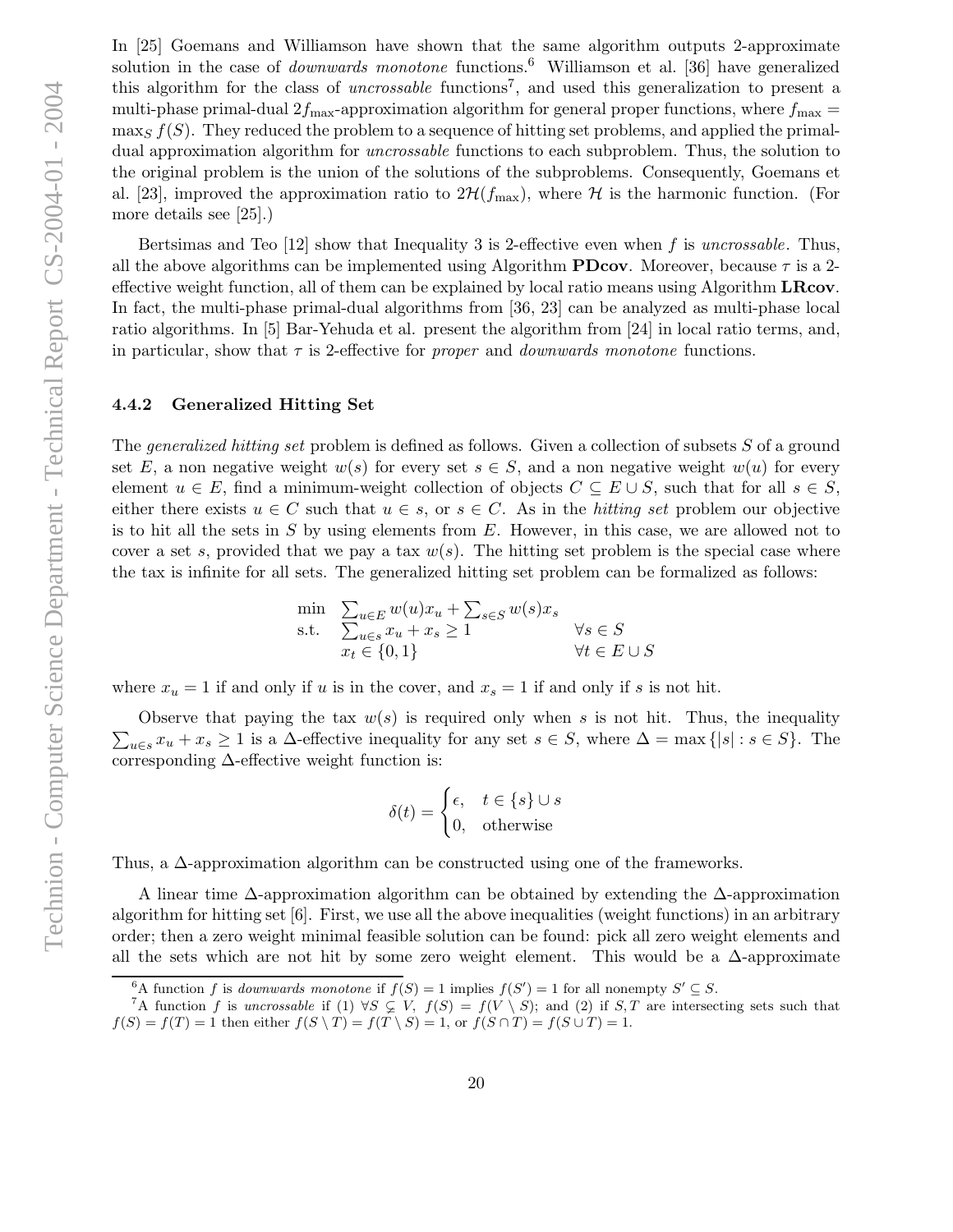solution. When  $\Delta = 2$  we get a special case called the *generalized vertex cover* problem, for which Hochbaum [29] present an  $O(nm \log \frac{n^2}{m})$  $\frac{m^2}{m}$ ) 2-approximation algorithm.

We remark that the above inequalities remain  $\Delta$ -effective if we use any value between 1 and  $\Delta$ as  $x_s$ 's coefficient. Analogously, any value between  $\epsilon$  and  $\Delta \cdot \epsilon$  is acceptable for  $\delta(s)$ .

### 4.4.3 Feedback Vertex Set in Tournaments

A tournament is an orientation of a complete (undirected) graph, i.e., it is a directed graph with the property that for every unordered pair of distinct vertices  $\{u, v\}$  it either contains the arc  $(u, v)$ or the arc  $(v, u)$ , but not both. The *feedback vertex set in tournaments* problem is the following. Given a tournament and a weight function  $w$  on its vertices, find a minimum-weight set of vertices whose removal leaves a graph containing no directed cycles.

It is not hard to verify that a tournament contains a directed cycle if and only if it contains a triangle, where a triangle is a directed cycle of length 3. Thus, we may restrict our attention to triangles, and formulate the problem as follows:

(FVST) min 
$$
\sum_{v \in V} w_v x_v
$$
  
s.t.  $\sum_{v \in T} x_v \ge 1 \quad \forall \text{ triangle } T$   
 $x_v \in \{0, 1\} \quad \forall v \in V$ 

We say that a triangle is *positive* if all of its vertices have strictly positive weights. Clearly, the set of all zero-weight vertices is an optimal solution (of zero weight) if and only if the tournament contains no positive triangles. Thus we obtain a local ratio 3-approximation algorithm by means of the following 3-effective weight function. Let  $\{v_1, v_2, v_3\}$  be a positive triangle, and let  $\epsilon =$  $\min\{w(v_1), w(v_2), w(v_3)\}.$  Define:

$$
\delta(v) = \begin{cases} \epsilon & v \in \{v_1, v_2, v_3\}, \\ 0 & \text{otherwise.} \end{cases}
$$

The maximum cost, with respect to  $\delta$ , of a feasible solution is clearly at most  $3\epsilon$ , while the minimum cost is at least  $\epsilon$ , since every feasible solution must contain at least on of  $v_1, v_2, v_3$ . The corresponding 3-effective inequality is  $x_{v_1} + x_{v_2} + x_{v_3} \geq 1$ .

Note that any feasible solution is 3-approximate with respect to  $\delta$  (not only minimal solutions). Equivalently, the inequality  $x_{v_1} + x_{v_2} + x_{v_3} \leq 3$  holds for any feasible solution. Thus, the weight function and inequality are fully r-effective.

#### 4.4.4 Feedback Vertex Set

A set of vertices in an undirected graph is called a feedback vertex set (FVS for short) if its removal leaves an acyclic graph (i.e., a forest). In other words, the set must cover all cycles in the graph. The *feedback vertex set* problem is: given a vertex-weighted graph to find a minimum weight FVS.

In [2] Bafna et al. have presented a local ratio 2-approximation algorithm for the feedback vertex set problem. Their algorithm can be implemented using Algorithm **LRcov** with the following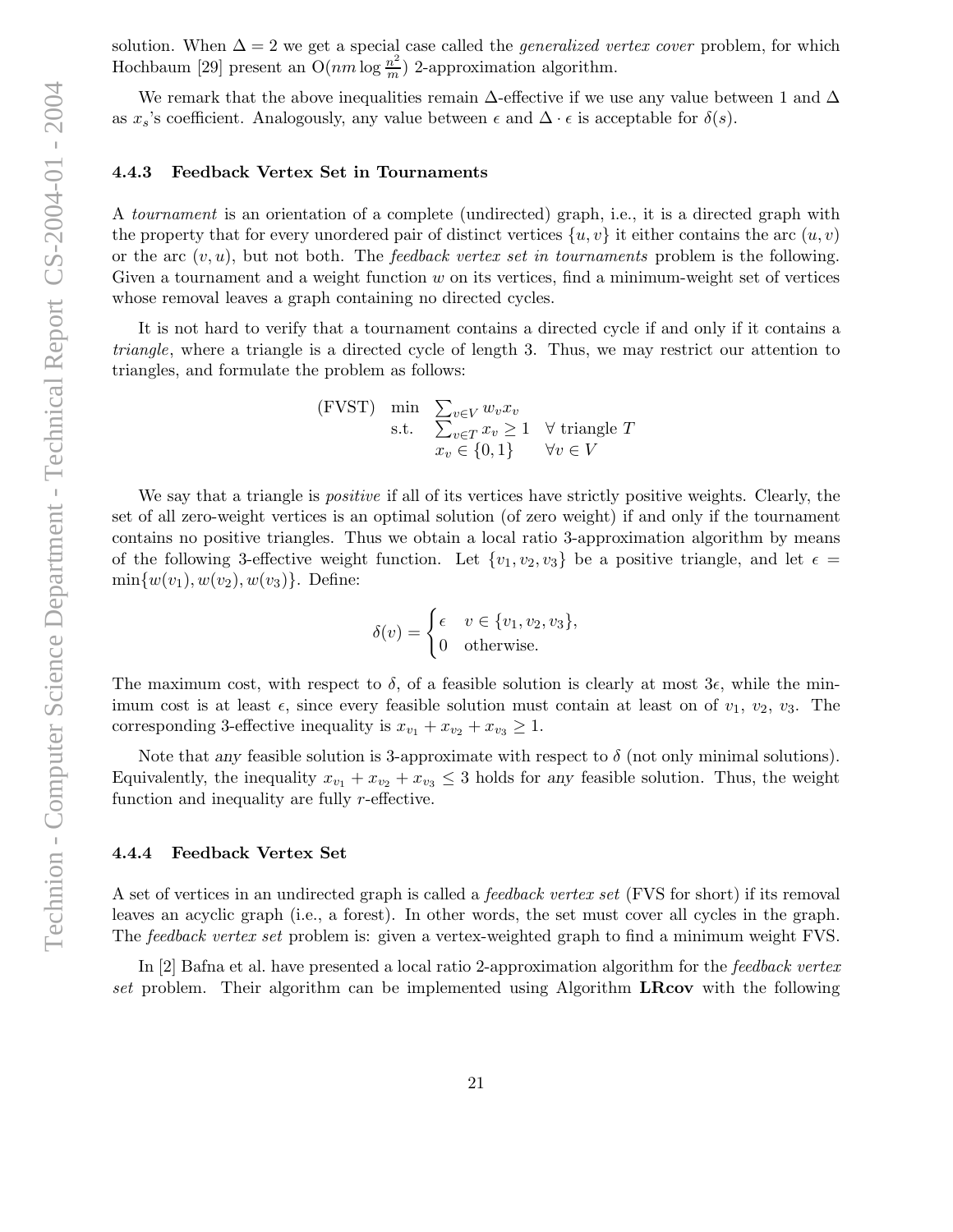weight functions. If G contains a semi-disjoint cycle<sup>8</sup> C let  $\epsilon = \min_{v \in C} w(v)$ , and use the weight function

$$
\delta_1(v) = \begin{cases} \epsilon & v \in C, \\ 0 & \text{otherwise,} \end{cases}
$$

otherwise use the weight function  $\delta_2(v) = \epsilon \cdot (\deg(v) - 1)$ , where  $\epsilon$  is defined to be  $\min_{v \in V} \{w(v)/(\deg(v) - 1)\}\.$  It is not hard to see that if there exist a semi-disjoint cycle C then  $\delta_1$  is 1-effective. Bafna et al. [2] showed that  $\delta_2$  is 2-effective in graphs that (1) do not contain semi-disjoint cycles; and (2) deg(v)  $\geq 2$  for every  $v \in V$ . In order implement this algorithm within the primal-dual schema one should use the following valid inequalities:  $\sum_{v \in C} x_v \ge 1$  in case G contains a *semi-disjoint* cycle C, and  $\sum_{v \in V} (\deg(v) - 1) \cdot x_v \ge |E| - |V| + 1$ , otherwise.

Another 2-approximation algorithm is due to Becker and Geiger [11]. In [4] Bar-Yehuda indicated that their algorithm can be restated in local ratio terms with the weight function  $\delta(v) = \deg(v)$ , which is 2-effective. It can be shown that the corresponding 2-effective inequality is  $\sum_{v \in V} \deg(v)x_v \ge |E| - |V| + 1 + \tau$ , where  $\tau$  is the cardinality of the smallest FVS in G. Therefore, a primal-dual analysis to this algorithm can be given by using Algorithm **PDcov**. It is important to note that we do not need to know the value  $\tau$  in order to execute the algorithm. In fact, this value is NP-hard to compute.

Chudak et al. [15] have explained both algorithms using primal-dual arguments, and added a third 2-approximation algorithm which is similar to the one from [2]. We present it as an implementation of Algorithm PDcov. That is, we show which inequality to use in each recursive call. Choose an *end-block*<sup>9</sup> B, and use the following inequality:  $\sum_{v \in V} (\deg(v) - 1)x_v \ge |E| - |V| + 1$ . The corresponding weight function is

$$
\delta(v) = \begin{cases} \epsilon \cdot (\deg(v) - 1) & v \in B, \\ 0 & \text{otherwise.} \end{cases}
$$

A local ratio implementation of all three algorithms, and a detailed analysis of the one from [11] can be found in [5].

# 5 Minimization Frameworks

The recursive algorithms for covering problems can be divided into three primitives: the recursion base, the way that an instance is modified before a recursive call, and the way in which the solution returned by a recursive call is fixed. The frameworks for covering problems heavily rely on the fact that the set of constraints  $\mathcal F$  is monotone. In each recursive call a zero-weight element j is added to z, and by that a new instance is created. A solution to this new instance is returned by the recursive call, and then fixed in a very straightforward manner—add j to the solution if it is not feasible. By adding an new element to  $z$  in each recursive call the algorithm is bound to arrive to the recursion base which is the empty instance, for which the empty set is always a minimal optimal solution. In this section we present a more general framework that can explain many algorithms that do not fall within the scope of our generic algorithms for covering. This is done by means of extending each of the three primitives mentioned above. This time we start with the local ratio framework.

<sup>&</sup>lt;sup>8</sup>A cycle C is semi-disjoint if  $\exists x \in C$  such that  $\deg(u) = 2$  for every vertex  $u \in C \setminus \{x\}.$ 

 $9^9$ An *end-block* is a biconnected component containing at most one articulation point.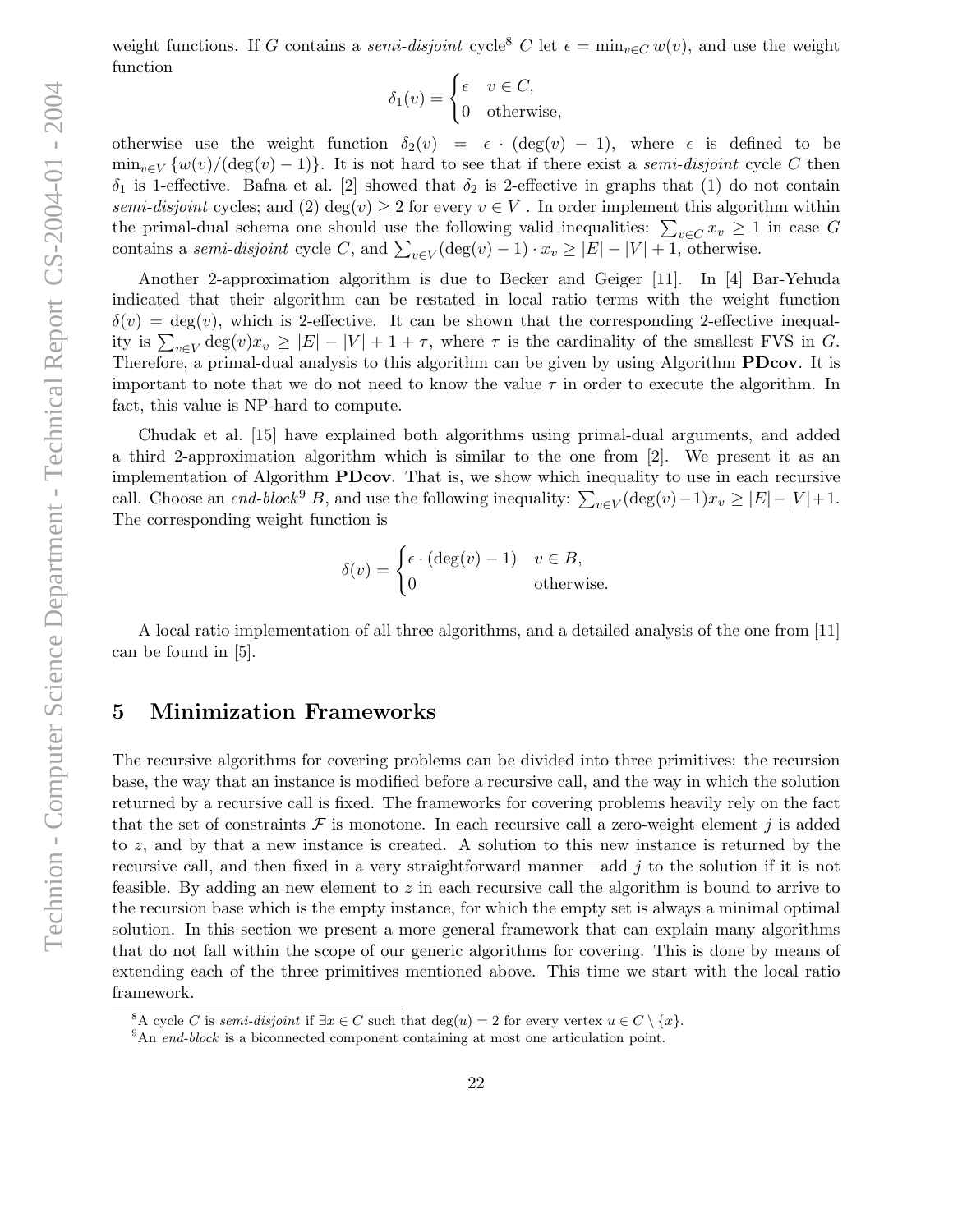Algorithm **LRcov** modifies the current instance by assuming that a zero-weight element is taken into the solution (i.e., by adding a zero-weight element to  $z$ ). This can be done because in covering problems adding a zero-weight element to the solution is never a bad move. However, in non covering problem, a solution containing this element may not even exist. Also, in non boolean problems, there are several possible assignments for a zero-weight variable. Thus, we need extend the algorithms for covering by considering more ways in which to modify the instance.

After each recursive call Algorithm LRcov fixes, if necessary, the solution returned in order to turn it into a "good" solution, i.e., into a minimal solution. This is done because the algorithm uses weight functions that are  $r$ -effective. It turns out that an algorithm may use weight functions for which good solutions are solutions that satisfy a certain property different from minimality. In fact, this property can be, simply, the solutions returned by the algorithm. We refer to such weight functions as r-effective with respect to a property  $P$ . Clearly, in such cases, the algorithm may be forced to fix the solution returned by a recursive call in a way that is very different from simply adding a single element in case the current solution is not feasible.

In [7] Bar-Yehuda and Even developed a  $\left(2-\frac{\log_2\log_2 n}{2\log_2 n}\right)$  $\frac{2 \log_2 n}{2 \log_2 n}$  -approximation algorithm for vertex cover which is partly based on local-ratio. Their algorithm starts with a local ratio phase that removes short odd cycles from the graph, and then continues to the next phase that finds approximate solutions for graphs that do not have short odd cycles. This can be explained by a variant of Algorithm LRcov in which the recursion base (Line 1) is replaced by the invocation of an approximation algorithm that only works for a certain kind of inputs and returns r-approximate minimal solutions. (The solution need not be minimal if the weight functions used are fully r-effective.)

Our framework can be described as follows. In each recursive call the algorithm constructs and uses a weight function, and modifies the instance. Then, it recursively solves the problem on the new instance and the new objective function. Afterwards, it fixes the solution returned. The recursion base is performed if an instance satisfies some property Q.

The algorithm uses the following three subroutines:

• Base( $\mathcal{F}, w$ ): Given a problem instance that satisfies Q returns an r-approximate solution.

In most cases, the base of the recursion is simply to return an empty set when the instance is an empty. However, the recursion base may be a complicated operation, as shown in Section 5.4.1, or in [7].

• Modify $(F, w)$ : Modifies the current instance by assigning values to zero-weight variables, and then removing them.

In most algorithms the modification involve a single zero-weight element. A more complicated modification is described in Section 5.4.2.

• Fix $(x')$ : Given an r-approximate solution x' for the instance **Modify** $(\mathcal{F}, w)$ , returns an rapproximate solution x for the instance  $(F, w)$  satisfying some property P. (Note that each recursive call may use a different property.)

Typically, when dealing with covering problems a solution is fixed by adding a zero-weight element if necessary. In cases where the property  $P$  is not minimality the transformation may be somewhat more involved as demonstarted in Sections 5.4.3.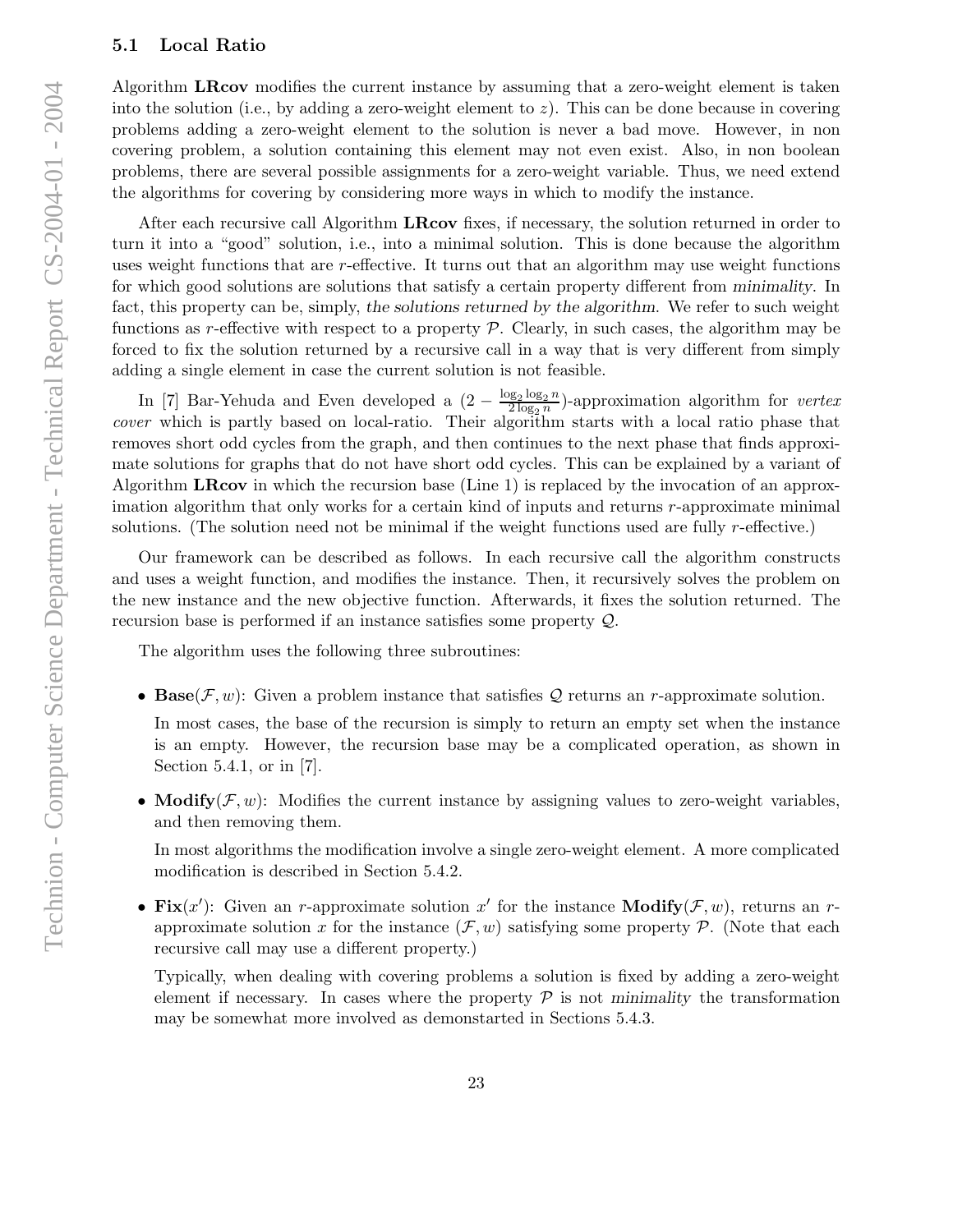| Algorithm LRmin $(F, w)$ |                                                                                                                          |  |  |  |
|--------------------------|--------------------------------------------------------------------------------------------------------------------------|--|--|--|
| 1.                       | If F satisfies Q return <b>Base</b> $(F, w)$                                                                             |  |  |  |
| 2.                       | Construct a weight function $\delta$ which is r-effective with respect to<br>a property P, such that $w - \delta \geq 0$ |  |  |  |
|                          | 3. $\mathcal{F}' \leftarrow \textbf{Modify}(\mathcal{F}, w - \delta)$                                                    |  |  |  |
|                          | 4. $x' \leftarrow \mathbf{LRmin}(\mathcal{F}', w - \delta)$                                                              |  |  |  |
|                          | 5. $x \leftarrow$ Fix $(x')$                                                                                             |  |  |  |
| 6.                       | Return $x$                                                                                                               |  |  |  |

The analysis of Algorithm **LRmin** is similar to the analysis given for Algorithm **LRcov**. We prove that the algorithm returns an r-approximate solution by induction on the recursion. The recursion base is trivial because Subroutine Base returns r-approximate solutions by definition. For the inductive step, consider the solution  $x'$  that was returned by the recursive call. By the inductive hypothesis x' is r-approximate with respect to  $(\mathcal{F}', w - \delta)$ . Due to Subroutines Modify and Fix x is r-approximate with respect to  $(\mathcal{F}, w - \delta)$  and satisfies property P. Furthermore,  $\delta$ is r-effective with respect to  $\mathcal{P}$ . Thus, by the Local Ratio Theorem x is also r-approximate with respect to  $(\mathcal{F}, w)$ .

# 5.2 Primal-Dual

Algorithm PDmin is our primal-dual approximation algorithm. It uses the same three primitives that are used by Algorithm LRmin.

Algorithm  $\text{PDmin}(\mathcal{F}, w)$ 1. If F satisfies Q return  $\text{Base}(\mathcal{F}, w)$ 

2. Construct an inequality  $\alpha x \geq \beta$  which is r-effective with respect to a property P, such that  $w - \alpha \geq 0$ 3.  $\mathcal{F}' \leftarrow \textbf{Modify}(\mathcal{F}, w - \alpha)$ 

 $4.$  $\mathcal{C}' \leftarrow \textbf{PDmin}(\mathcal{F}', w - \alpha)$ 

5.  $x \leftarrow \textbf{Fix}(x')$ 

6. Return x

Before presenting our primal-dual analysis, we need to set the following two conditions.

- 1. Subroutine Modify modifies an instance such that any valid inequality with respect to the modified instance is also valid with respect to the original instance.
- 2. Subroutine **Base** returns a solution whose weight is no more than  $r$  times the optimal solution of the LP-relaxation of an IP-formulation of its input.

These conditions make sure that a primal-dual analysis is possible. The exact role of the conditions will become apparent shortly. We remark that both conditions are met in the case of our primal-dual framework for covering problems.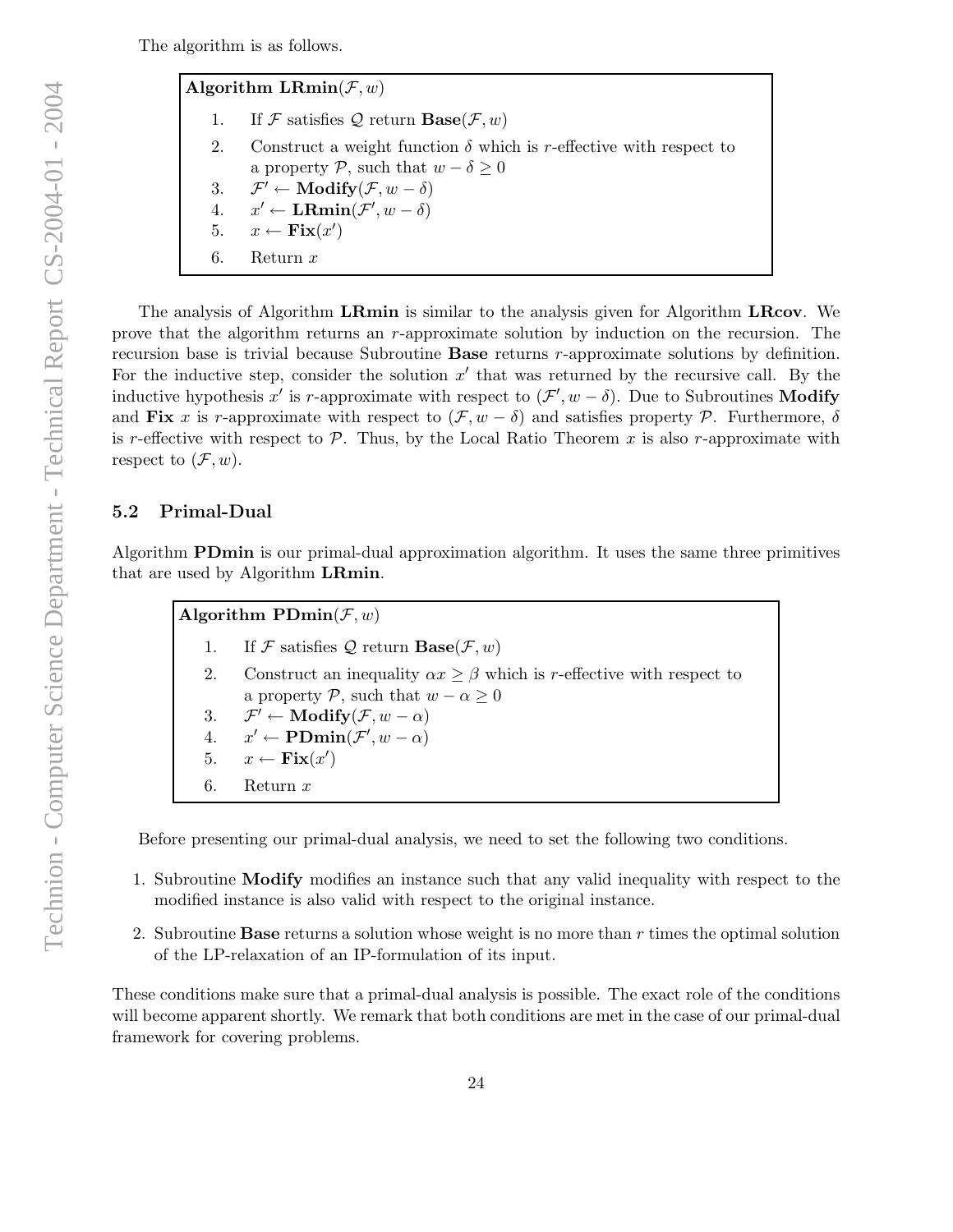First, due to Subroutine Fix, Algorithm PDmin returns feasible primal solutions. We show that it returns r-approximate solutions. We do that by generalizing the analysis of Algorithm PDcov. Let  $(\mathcal{F}_k, w_k)$  be the instance given to the kth recursive call, let  $x^k$  be the solution returned by the kth recursive call, and let  $t + 1$  be the recursion depth. Consider the following linear program:

(P) min 
$$
wx
$$
  
\ns.t.  $\alpha^k x \ge \beta^k$   $k \in \{1, ..., t + m\}$   
\n $x \ge 0$ 

where,  $\alpha^k x \geq \beta^k$  for  $k \leq t$  is the inequality used in the kth recursive call, and  $\{\alpha^k x \geq \beta^k : k \in \{t+1,\ldots,t+m\}\}\$ is a set of linear constraints that describes the base instance  $\mathcal{F}_{t+1}$ . By Condition 1, P is a relaxation of  $\mathcal{F}$ , and therefore  $\text{OPT}(P) \leq \text{OPT}(\mathcal{F},w)$ .

Next, we build a solution to the dual of P, called D. Let  $P_k$  be the LP that we get from P by discarding the first  $k-1$  inequalities, and changing the objective function to  $w_k x$ . Also, let  $D_k$  be the dual of  $P_k$ . Consider the base instance  $(\mathcal{F}_{t+1}, w_{t+1})$ . By Condition 2 Subroutine **Base** returns a solution  $x^{t+1}$  whose weight is no more than r times the optimal solution of  $P_{t+1}$  (the LP-relaxation of an IP-formulation of  $(\mathcal{F}_{t+1}, w_{t+1})$ . Thus,  $w_{t+1}x^{t+1}$  is bounded by r times the value of  $y^*$ , where  $y^*$  is an optimal solution to  $D_{t+1}$ . We define a vector y as follows:

$$
y_k = \begin{cases} 1 & k \le t, \\ y_{k-t}^* & k > t \end{cases}
$$

That is, y consists of t 1s, and then the coefficients of  $y^*$ . Let  $y^k$  be the vector that consists of  $t - k$  1s followed by the coefficients of y<sup>\*</sup>. That is, y<sup>k</sup> is a vector that contains the last  $m + t - k$ coefficients of y. We prove by induction that  $y^k$  is a solution to  $D_k$ . And because  $y = y^1$ , and  $D = D_1$  we get that y is a dual solution to D. At the base of the recursion,  $y^{t+1} = y^*$  is an optimal solution to  $D_{t+1}$  by definition. For the inductive step, we assume that  $y^{k+1}$  is a solution to  $D_{k+1}$ , and prove that  $y^k$  is a solution to  $D_k$ . First, we claim that  $(0, y^{k+1})$  (a vector that consists of a zero followed by the coefficients of  $y^{k+1}$ ) is a feasible solution to  $D_k$ . To see this notice that a packing of constraints from  $P_{k+1}$  is also a packing of constraints from  $P_k$ . Moreover,  $y^k = (1, y^{k+1})$  is also a packing of constraints from  $P_k$ , since  $w_k = w_{k+1} + \alpha$ .

We prove by induction that  $w^k x^k \leq r \sum_{l \geq k} y_l \beta^l$ . For  $k = t + 1$ , by Condition 2 we know that  $w^{t+1}x^{t+1} \leq r \cdot \sum_{l \geq t+1} y_l \beta^l$ . For  $k \leq t$  we have,

$$
w^{k}x^{k} = (w^{k+1} + \alpha^{k})x^{k}
$$
  
= 
$$
w^{k+1}x^{k+1} + y_{k}\alpha^{k}x^{k}
$$
 (6)

$$
\leq r \sum_{l>k+1} y_l \beta^l + y_k r \beta^k \tag{7}
$$

$$
r \sum_{l \geq k} y_l \beta^l
$$

where  $(6)$  is stems from the fact that Subroutine **Modify** removes only zero-weight elements from an instance, and  $(7)$  is due to the induction hypothesis, and the r-effectiveness of the inequality  $\alpha^k x \geq \beta^k$ . Finally,

= r

$$
wx = w^1x^1 \le r \sum_{l \ge 1} y_l\beta^l \le r \cdot \text{OPT}(P) \le r \cdot \text{OPT}(\mathcal{F}, w)
$$

and we are done.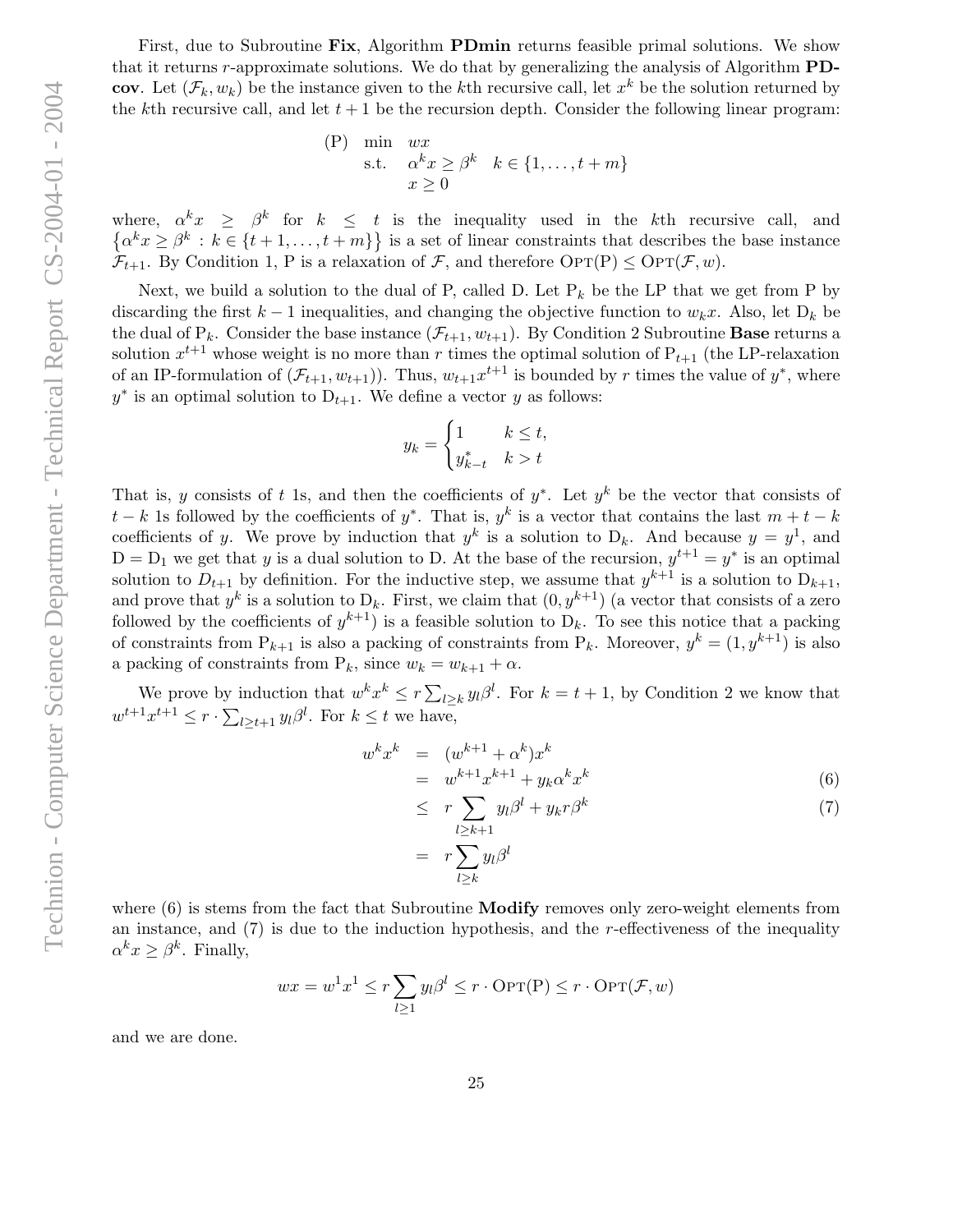#### 5.3 Discussion

The only unknown elements in the framework for covering are the  $r$ -effective inequalities (weight functions). That is, in order to construct an algorithm for a covering problem one has to find the appropriate inequalities (weight functions) and the rest is determined by the framework. The task of designing an algorithm may be much more complicated when one chooses to use the framework given in this section. For starters one has to come up with a suitable and polynomial implementation of Subroutines Base, Modify, and Fix. Also, the resulting algorithm must reach the recursion base in polynomial time. Intuitively, after finding an  $r$ -effective inequality (weight function) we must ask ourselves the following question: How should we remove zero-weight elements? We must be able to remove zero-weight elements in a way that enables us to later fix the solution returned by the recursive call. A good answer to this question is an implementation of Subroutines Modify, and Fix. Note that, as in the covering setting, our generic algorithms may use a different type of inequality (weight function) in each recursive call. Moreover, they may use a different property in each recursive call. However, this may require to implement several versions of Subroutines Modify, and Fix. When using a non trivial recursive base, we can look at the primal-dual (local ratio) phase of the algorithm as a clean-up phase whose output is an instance of a certain type that we know how to solve by Subroutine Base.

The minimization frameworks can be applied on a large family of algorithms. They can be used in cases of non covering problems as demonstarted in Section 5.4.2 on a problem called minimum 2-satisfiability. They can be used to analyze algorithms that have a non standard recursion base. A 2.5-approximation algorithm for *feedback vertex set in tournaments* that has a non standard base is given in Section 5.4.1. The frameworks can be used to explain algorithms that do not use r-effectiveness with respect to minimality, and use a non standard instance modification. They can also be used on problems whose solutions are non boolean. An algorithm using a non standard instance modification that approximates a non boolean *bandwidth trading* problem is given in Section 5.4.3. Another example of an algorithm approximating a non boolean problem is an algorithm by Guha et al. [26] for capacitated vertex cover . A local ratio version of this primal-dual algorithm can be found in [5].

Another important point is that due to Lemma 2 Algorithm **LRmin** and **PDmin** are equivalent. Thus, putting aside for a minute the conditions made in the primal-dual case, the equivalence between the two paradigms that was shown with respect to algorithms for covering problems continue to hold even in a more general setting. Having said that we must return to the issue of the conditions made in the primal-dual case. As we have seen the analysis of Algorithm LRmin did not require the conditions. This is because the local ratio technique uses a *local* approach. A typical local ratio advancement step is local in the sense that it can be analyzed independently from the rest of the algorithm (see also [4]). Therefore, local ratio algorithms tend to be recursive, and their analyses inductive. The analysis of algorithm **LRmin** is no exception to this rule. On the other hand, primal-dual analyses use a more global approach. A typical primal-dual algorithm is iterative, and rely (unnecessarily) on a predetermined LP-formulation. In order to bound the weight of the primal solution a dual solution must be constructed, and the ratio between the weight of the primal and the weight of the dual determines the performance ratio of the algorithm. This global approach makes it difficult for primal-dual to analyze Algorithm PDmin, and therefore we had to add the two conditions. These conditions make sure that we are able to build a program that relaxes the original problem, and to construct the desired dual solution.

The discussion above suggests that the local approach is stronger than the global approach, or at least easier to use, because we do not have to show that the conditions are satisfied when using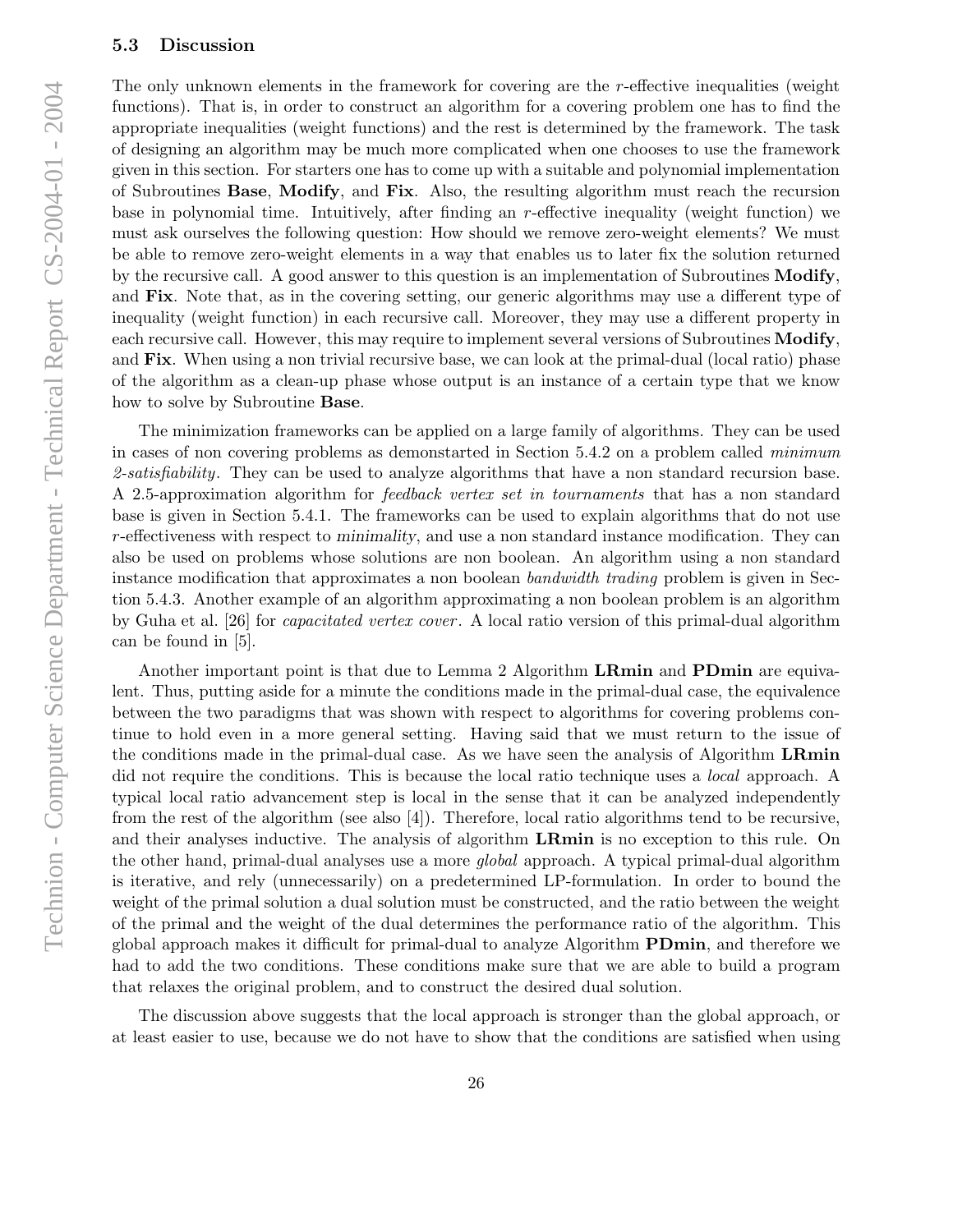

Figure 1: Forbidden sub-tournaments.

local ratio. However, the global approach of primal-dual has its advantages too. For example, the algorithms for covering use reverse deletion in order to transform the solution into a minimal solution. However, in several primal-dual algorithms for covering problems (e.g., [24]) it can be shown that this transformation can be done in ways other than reverse deletion. This can also be done when using local ratio, but it is less natural.

# 5.4 Applications of the Minimization Frameworks

#### 5.4.1 Feedback Vertex Set in Tournaments

Cai et al. [14] present a 2.5-approximation algorithm for feedback vertex set in tournaments problem (that was defined in Section 4.4.3). The algorithm is divided into two parts: a local ratio phase that disposes of certain forbidden sub-tournaments, and an algorithm that finds an optimal solution in any tournament that does not contain forbidden sub-tournaments. The forbidden sub-tournaments are shown in Figure 1 (where the two arcs not shown in  $T_1$  may take any direction). The local ratio phase employs the following fully 2.5-effective weight function. Let  $F$  be a set of five positive-weight vertices inducing a forbidden sub-tournament and define:

$$
\delta(v) = \begin{cases} \epsilon & v \in F, \\ 0 & \text{otherwise.} \end{cases}
$$

where  $\epsilon = \min \{w(v) : v \in F\}$ .  $\delta$  is fully 2.5-effective since the cost of every feasible solution is clearly at most  $5 \cdot \epsilon$ , whereas the minimum weight is at least  $2 \cdot \epsilon$  (as every set of four vertices in F contain a triangle). After removing at least one vertex from every forbidden sub-tournament using local ratio, the problem can be solved optimally on the remaining graph. (A detailed presentation of the local ratio part of this algorithm can be found in [5].)

This algorithm can be seen as a specific implementation of Algorithm **LRmin** in which the Subroutines Modify and Fix are standard, and Subroutine Base is the algorithm that solve the problem on tournaments that do not contain forbidden sub-tournaments. (In other words, it can be implemented by a version of Algorithm **LRcov** in which the recursion base is modified as mentioned above.)

Using our primal-dual framework, this algorithm can be also analyzed using primal-dual arguments. This can be done by using 2.5-effective inequalities of the form  $\sum_{u \in F} x_u \geq 2$ , where F is a set of five positive-weight vertices inducing a forbidden sub-tournament. Clearly, these inequalities are valid with respect to the original instance, and therefore Condition 1 is satisfied. In [14], Cai et al. show that the integrality gap of program (FVST) (see Section 4.4.3) is 1 in the case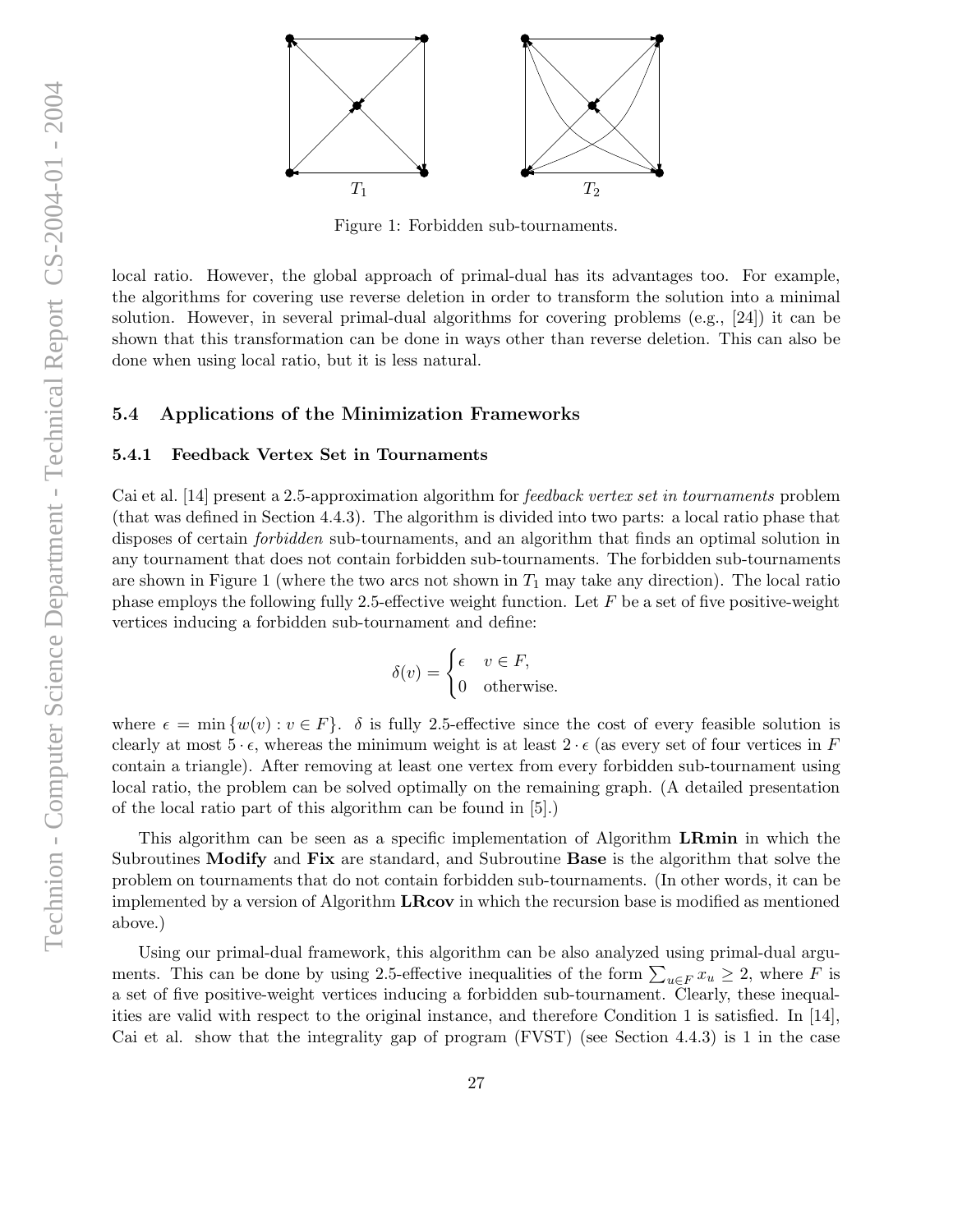of tournaments that does not contain forbidden sub-tournaments.<sup>10</sup> Thus, the implementation of Subroutine Base satisfies Condition 2.

# 5.4.2 Minimum Weight 2-satisfiability

Given a 2CNF formula  $\varphi$  on the variables  $x_1, \ldots, x_n$ , and a weight function w on the variables, the weight of a truth assignment  $x \in \{0,1\}^n$  is  $\sum_{i=1}^n w_i x_i$ . The minimum weight 2-satisfiability problem (or min-2SAT for short) is to find a minimum weight truth assignment  $x \in \{0,1\}^n$  which satisfies  $\varphi$ , or determine that no such assignment exists. We formulate min-2SAT as follows:

| min  | $\sum_{i=1}^n w_i x_i$ |                                                            |
|------|------------------------|------------------------------------------------------------|
| s.t. | $x_i + x_j \geq 1$     | $\forall (x_i \vee x_j) \in \varphi$                       |
|      | $x_i - x_j \geq 0$     | $\forall (x_i \vee \overline{x}_i) \in \varphi$            |
|      | $-x_i-x_j\geq -1$      | $\forall (\overline{x}_i \vee \overline{x}_j) \in \varphi$ |
|      | $x_i \in \{0,1\}$      | $\forall i \in \{1, \ldots, n\}$                           |

Gusfield and Pitt [27] presented an  $O(mn)$  time 2-approximation algorithm for min-2SAT, where  $n$  is the number of variables and  $m$  is the number of clauses. Though they did not use local ratio arguments explicitly, their algorithm can be easily analyzed via the local ratio technique. At about the same time Hochbaum et al. [30] have presented a 2-approximation algorithm for the two variables per constraint integer programming problem (2VIP) that generalizes min-2SAT. Later, Bar-Yehuda and Rawitz [9] have presented a local ratio 2-approximation algorithm for 2VIP that is more efficient than the algorithm from [30]. On the special case of min-2SAT this algorithm becomes a variant of the Gusfield and Pitt algorithm [27]. We remark that min-2SAT can be approximated using an approximation preserving reduction to vertex cover [28, pp. 131–132].

First, we can check whether  $\varphi$  is satisfiable by using the algorithm from [19]. Therefore, we may assume that  $\varphi$  is satisfiable. In order to construct a 2-approximation algorithm we need to find 2-effective inequalities (or weight functions). Given a literal  $\ell$ , let  $T(\ell)$  be the set of variables which must be assigned TRUE whenever  $\ell$  is assigned TRUE. (Constructing  $T(\ell)$  for some literal  $\ell$ can be done efficiently by using constraint propagation.) Let  $x_i, x_j$  and  $x_k$  be variables such that  $x_j \in T(x_i)$  and  $x_k \in T(\overline{x}_i)$ . For such variables the inequality  $x_j + x_k \ge 1$  is valid. Note that one can get inequalities of this form by summing up the appropriate inequalities from the above LP formulation of 2SAT. Moreover, it is not hard to see that this inequality is fully 2-effective. Instead of using these inequalities one at a time, we can use an inequality of the form

$$
\sum_{x_j \in T(x_i)} a_j x_j + \sum_{x_k \in T(\overline{x}_i)} b_k x_k \ge \beta
$$

where all the  $a_j$ s and  $b_k$ s are non negative and  $\beta = \sum_j a_j = \sum_k b_k$ . This is due to the fact that this inequality is a linear combination of inequalities of the form  $x_j + x_k \geq 1$ .

Let  $\alpha x \geq \beta$  be such an inequality in which  $\beta = \min\{\sum_{x_j \in T(x_i)} w_j, \sum_{x_k \in T(\overline{x_i})} w_k\}$ . Assume without loss of generality that  $\sum_{x_i \in T(x_1)} w_i \leq \sum_{x_j \in T(\overline{x}_1)} w_j$ . Observe that if we subtract  $\alpha$  from the objective function, assigning TRUE to all literals in  $T(x_i)$  is free of charge. It can be shown that this partial assignment does not change the satisfiability of the formula. That is, if  $\varphi'$  is the formula we get by performing this zero-weight partial assignment to the variables of a formula  $\varphi$ ,

 $10$ Cai et al. [14] actually prove a stronger claim. They show that in tournaments that does not contain forbidden sub-tournaments both primal and dual programs have integral optimal solutions whose weights are the same.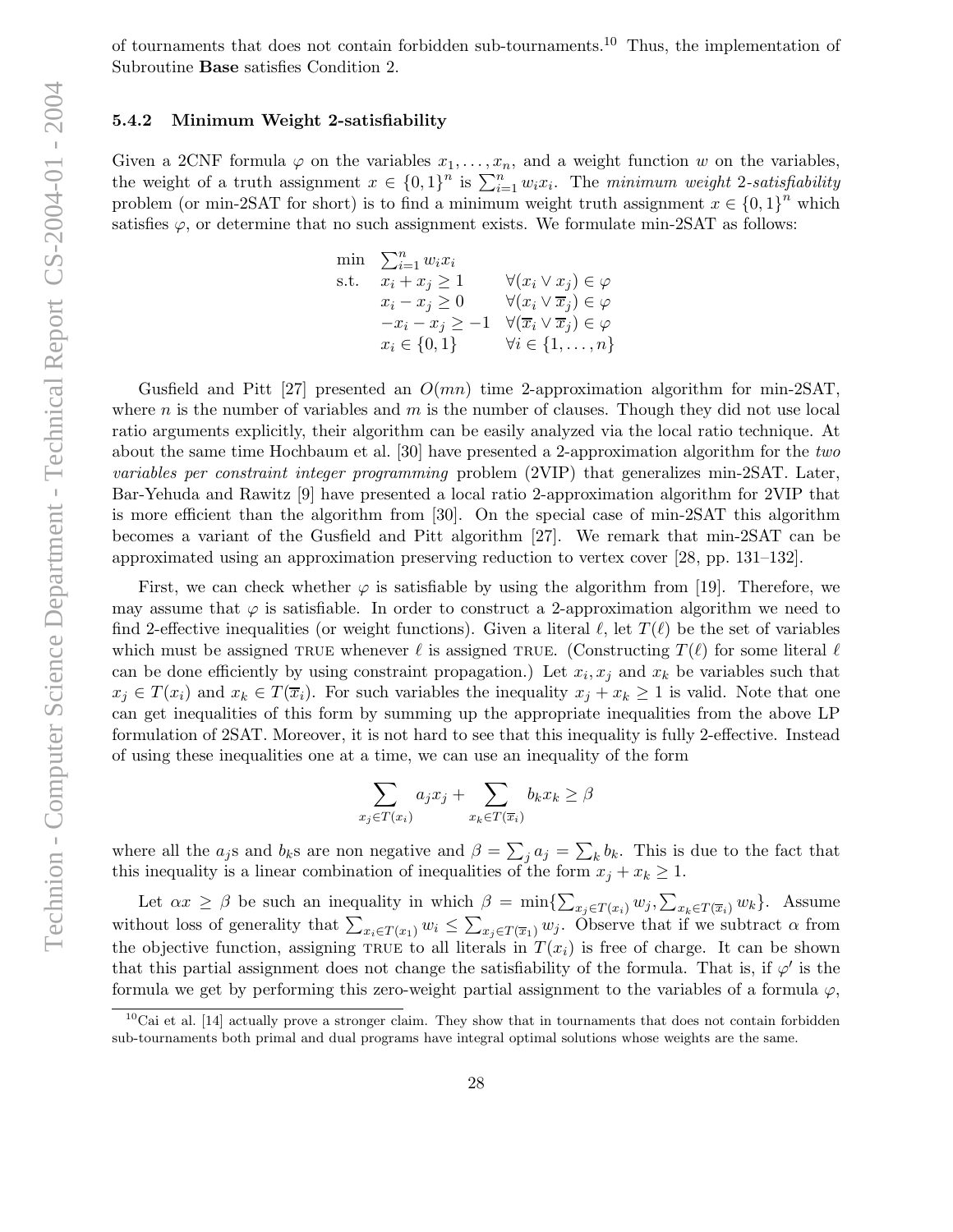$\varphi'$  is satisfiable if and only if  $\varphi$  is satisfiable. After performing this instance modification the rest of the assignment is found recursively.

Thus, the primal-dual implementation of the algorithm is as follows. At the recursion base we return an empty assignment on the empty formula. Clearly, Condition 2 is satisfied in this case. If the formula  $\varphi$  is not empty, we pick a variable  $x_i$ , and construct an inequality  $\alpha x \geq \beta$  as shown above. Note that such inequalities are valid with respect to the original instance, and therefore Condition 1 is satisfied. We call Subroutine **Modify** that in this case constructs a zero-weight partial assignment for  $\varphi$ , and creates a new formula  $\varphi'$ . Then, we recursively solve the problem on  $\varphi'$ . Afterwards, Subroutine Fix combines the assignment for  $\varphi'$  that was returned and the partial assignment that was constructed by Subroutine Modify. For the local ratio implementation, it is enough to notice that that  $\alpha$  is a fully 2-effective weight function. (For more details see [9].)

#### 5.4.3 A Bandwidth Trading Problem

Bhatia et al. [13] have studied the following bandwidth trading problem. In this problem we are given a set of machine types  $\mathcal{T} = \{T_1, \ldots, T_m\}$  and a set of jobs  $J = \{1, \ldots, n\}$ . Each machine type  $T_i$  is defined by two parameters: a time interval  $I(T_i)$  during which it is *available*, and a weight  $w(T_i)$ , which represents the weight of allocating a machine of this type. Each job j is defined by a single time interval  $I(j)$  during which it must be processed. We say that job j contains time t if  $t \in I(j)$ . A given job j may be scheduled feasibly on a machine of type T if type T is available throughout the job's interval, i.e., if  $I(j) \subseteq I(T)$ . A schedule is a set of machines together with an assignment of each job to one of them. It is feasible if every job is assigned feasibly and no two jobs with intersecting intervals are assigned to the same machine. The weight of a feasible schedule is the total cost of the machines it uses, where the weight of a machine is defined as the weight associated with its type. The goal is to find a minimum-weight feasible schedule. We assume that a feasible schedule exists. (This can be checked easily.)

Bhatia et al. [13] have presented a primal-dual 3-approximation algorithm for this bandwidth trading problem. A detailed local ratio analysis of their algorithm can be found in [5]. This algorithm constructs weight functions or inequalities that are r-effective weight functions with respect to a property  $\mathcal P$  different from minimality, and modifies solution returned by a recursive call in a rather elabotare manner.

We present the algorithm in local ratio terms.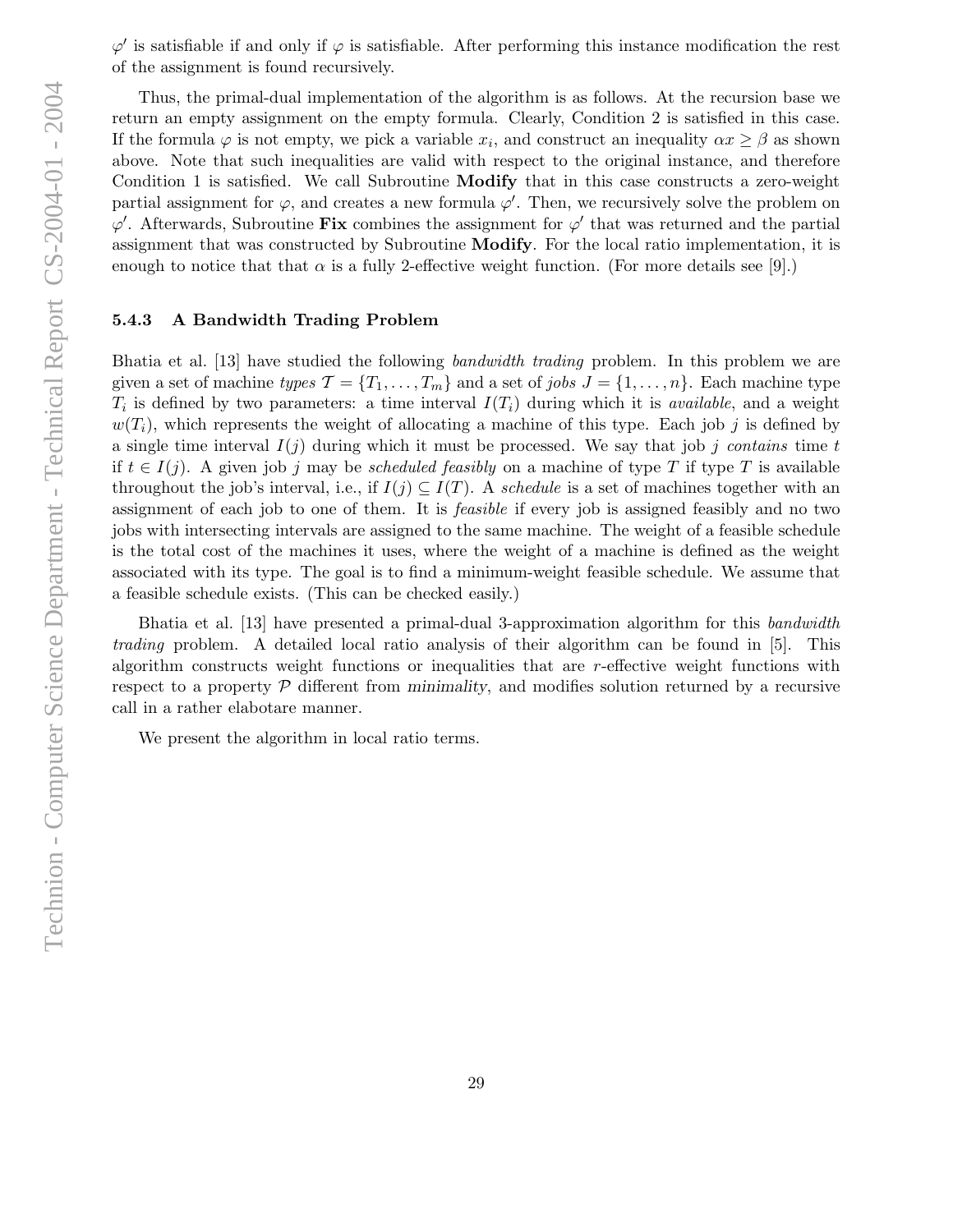

Figure 2: Jobs containing time  $t$  (top, dark), and machine types available at time  $t$  (bottom, dark).

Algorithm  $BT(T, J, w)$ 1. If  $J = \emptyset$ , return  $\emptyset$ 2. Let  $t$  be a point in time contained in a maximum number of jobs, and let  $\mathcal{T}_t$  be the set of machine types available at time t (see Figure 2) 3. Let  $\epsilon = \min \{w(T) : T \in \mathcal{T}_t\}$ 4. Define the weight function  $\delta(T) = \begin{cases} \epsilon & T \in \mathcal{T}_t, \\ 0 & \epsilon \end{cases}$ 0 otherwise, /∗ Subroutine Modify ∗/ 5. Let  $T'_t = \{T : T \in T_t, w(T) = \delta(T)\}\$ 6. Let  $J' = \{j \in J : \exists T \in T'_t, I(j) \subseteq I(T)\}\$ 7.  $\mathcal{I}' \leftarrow \mathbf{BT}( \mathcal{T} \setminus \mathcal{T}'_t, J \setminus J', w - \delta)$ /∗ Subroutine Fix ∗/ 8. Extend  $S'$  to all J by allocating  $|J'|$  machines and scheduling one job from  $J'$  on each. Job  $j \in J'$  is assigned to a machine of type  $T \in \mathcal{T}'_t$ such that  $I(j) \subseteq I(T)$ . 9. Transform  $S'$  into a new schedule  $S$  in a manner that is discussed below 10. Return S

To complete the description of the algorithm we need to describe the transformation of  $S'$  to S referred to in Line 9. Instead, we just point out two facts relating to this transformation. (The details of the transformation appear in [13] and also in [5].)

- 1. For all machine types  $T$ ,  $S$  does not use more machines of type  $T$  than  $S'$ .
- 2. Let k be the number of jobs containing time t (Line 2). The number of machines used by  $S$ whose types are in  $\mathcal{T}_t$  is at most 3k.

Based on these fact, we show that Algorithm **BT** is a specific implementation of Algorithm LRmin that returns 3-approximate solutions. By Fact 1,  $w'(S) \leq w'(S')$ , where  $w' = w - \delta$ , and therefore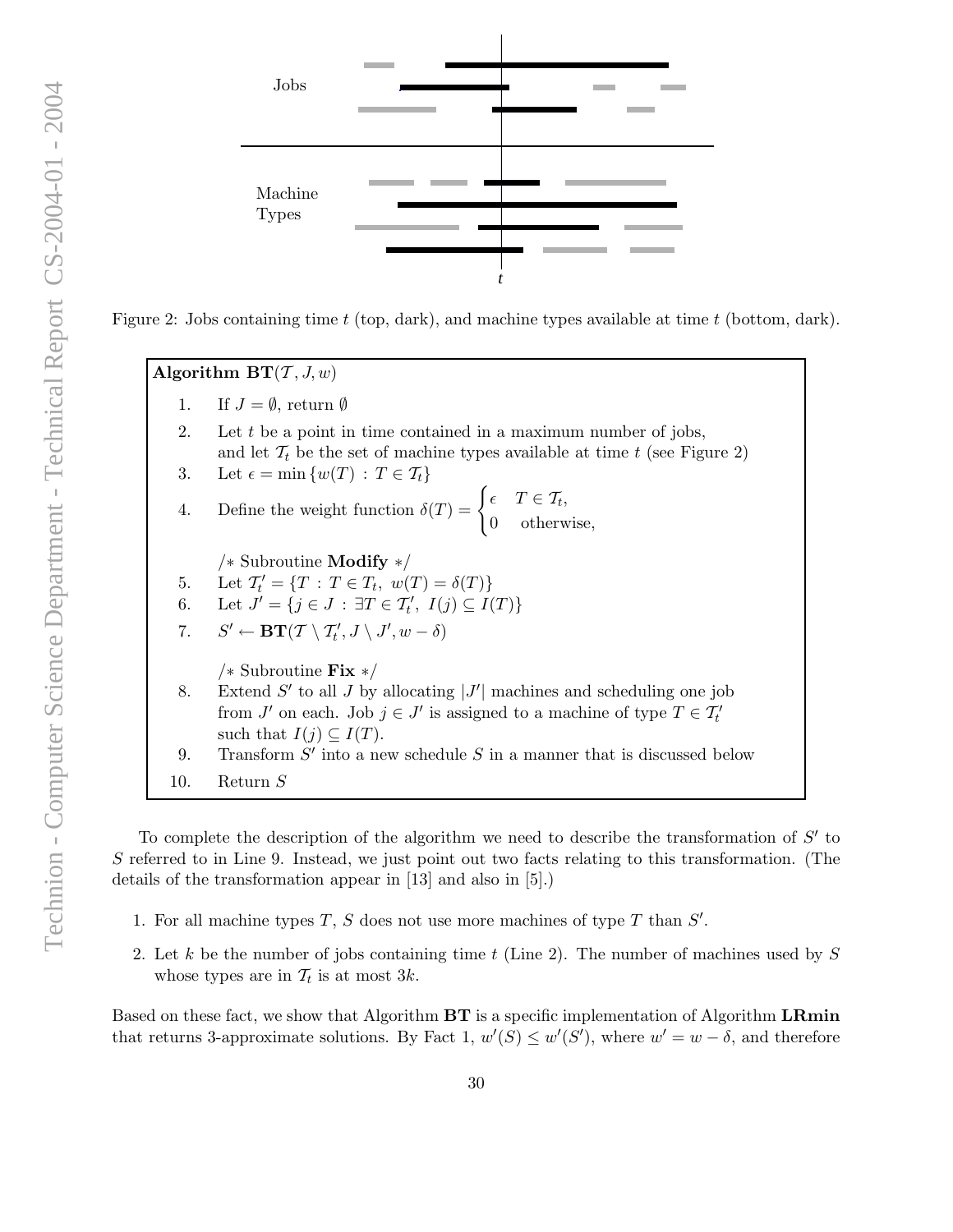S to is 3-approximate with respect to  $w'$ . Thus, Subroutines Modify and Fix work as required. (Subroutine **Base** is standard in this case.) Also, by Fact 2,  $\delta(S) \leq 3k\epsilon$ , and because there are k jobs containing time  $t$ —each of which can be scheduled only on machines whose types are in  $\mathcal{T}_t$ , and no two of which may be scheduled on the same machine—the optimum cost is at least  $k\epsilon$ . Thus, S is 3-approximate with respect to  $\delta$ .

We now turn to the primal-dual analysis. Bhatia et al. [13] have formulated the bandwidth trading problem by the following program:

min 
$$
\sum_{i=1}^{n} w(T_i)x_i
$$
  
\ns.t.  $\sum_i y_{ij} \ge 1$   $\forall j \in J$   
\n $x_i - \sum_{j \in J(t)} y_{ij} \ge 0$   $\forall T_i \in T, \forall t \in E \cap I(T_i)$   
\n $x_i \in \mathbb{N}$   $\forall T_i \in T$   
\n $y_{ij} \in \{0, 1\}$   $\forall T_i \in T, j \in J$ 

where,

- $x_i$  represents the number of machines allocated of type  $T_i$ .
- $y_{ij} = 1$  if and only if job j is assigned to machine type  $T_i$ . Note that  $y_{ij}$  is defined only if  $I(j) \subseteq I(T_i)$ , where i is of type T.
- $E$  is the set of endpoints of job intervals.

• 
$$
J(t) = \{j : t \in I(j)\}.
$$

In order to turn Algorithm BT into a primal-dual algorithm, we use the inequality  $\delta \cdot x \geq k\epsilon$ (instead of using the weight function  $\delta$ ). Similarly to the local ratio case, it can be shown that this version of Algorithm BT is a specific implementation of Algorithm PDmin. To see that Condition 1 is satisfied notice that the above inequality is valid with respect to the original instance. This is because if there are k jobs whose interval contains time t, then at least k machines whose types belong to  $T_t$  must be allocated. Condition 2 holds trivially.

We remark that our primal-dual analysis is slightly different from the analysis in [13]. Specifically, their algorithm uses similar but not identical inequalities that can be described as linear combinations of inequalities from the above formulation.

# 6 Maximization Problems

In [3] Bar-Noy et al. used the local-ratio technique to develop constant factor approximation algorithms for various resource allocation and scheduling problems. They also presented primal-dual algorithms for these problems. This was the first time a local ratio or primal-dual approximation algorithm for a natural maximization problem was presented. In this section we present two equivalent generic approximation algorithms for maximization problems that can be used to analyze the algorithms from [3]. We demonstarte this on one of the problems that was discussed in [3] called interval scheduling. Also, we show that our generic algorithms can explain the exact optimization (or, 1-approximation) algorithm for the longest path in a DAG problem.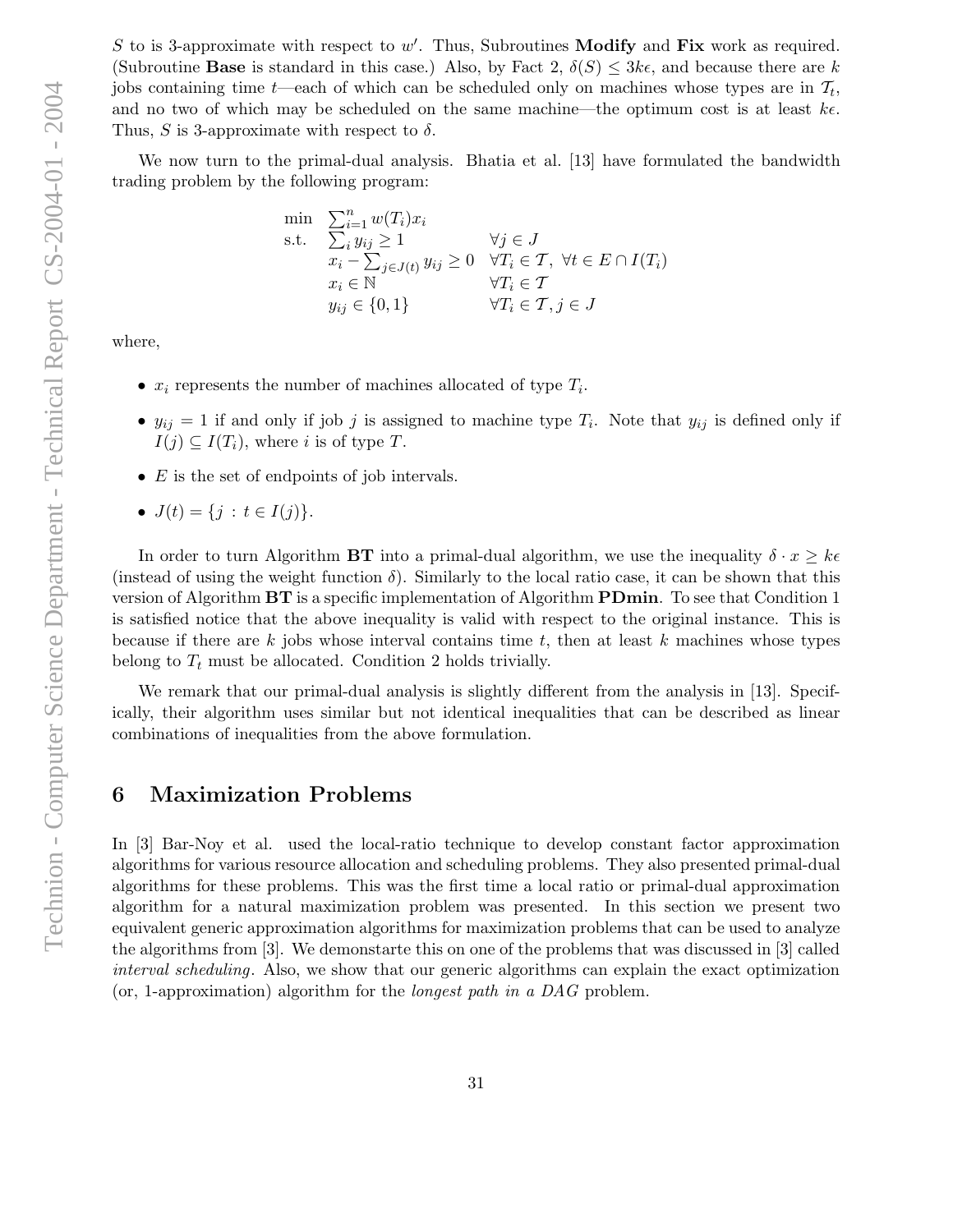Before describing the generic algorithms we address the issue of  $r$ -effectiveness in the context of maximization. We discuss the issue in terms of weight functions, but a similar discussion can be made in terms of inequalities. Recall that  $\delta$  is r-effective with respect to a property  $\mathcal P$  if there exists β such that  $\beta \leq \delta x \leq r \cdot \beta$  for every solution x that satisfies P. In the maximization setting it is more convenient to consider the following equivalent definition.  $\delta$  is r-effective with respect to a property  $P$  if there exists  $\beta$  such that  $\frac{\beta}{r} \leq \delta x \leq \beta$  for every solution x that satisfies  $P$ . This way it is clear that any feasible solution that satisfies  $P$  is r-approximate with respect to  $\delta$ .

Our frameworks are recursive and and work as follows. If the instance is empty return an the empty set (the recursion terminates). Otherwise, construct a weight function (inequality) that is r-effective with respect to some property  $\mathcal{P}$ . Subtract the weight function (coefficients of inequality) from the objective function  $w$ . Remove all non positive weight elements from the instance. Then, recursively solve the problem with respect to the new instance and weights. Upon returning from the recursive call the solution returned is fixed such that it satisfies  $P$ . It is important to note that the weight function (inequality) is built in a way that ensures the ability to fix the solution returned by the recursive call.

We start with our generic local ratio approximation algorithm for maximization problems— Algorithm LRmax. (The initial call is  $\mathbf{LRmax}(\{1,\ldots,n\},w)$ .) A recursive call of Algorithm LRmax considers the instance that is induced by the set of elements N that corresponds to the set of positive weight elements. It starts with the construction of a weight function  $\delta$ . Then, a recursive call is made on the instance that is induced by the objective function  $w - \delta$  and the set  $N \setminus N^-$ , where  $N^-$  is a set that contains non positive weight elements with respect to  $w-\delta$ . Subroutine Fix is used to fix the solution returned by adding only zero weight elements with respect to  $w - \delta$ . The resulting solution satisfies property P.

Algorithm  $\text{LRmax}(N, w)$ 1. If  $N = \emptyset$ , return  $\emptyset$ 2. Construct a weight function  $\delta$  which is r-effective w.r.t.  $(\mathcal{F}, N)$  and  $\mathcal{P}$ 3. Let  $N^- \subseteq \{j : w_j - \delta_j \leq 0\}$ 4.  $x' \leftarrow \textbf{LRmax}(N \setminus N^-, w - \delta)$ 5.  $x \leftarrow \textbf{Fix}(x, w - \delta)$ 6. Return x

We prove by induction that Algorithm  $LRmax$  returns an  $r$ -approximate solutions with respect to  $(N, w)$ . In the base case,  $\emptyset$  is an optimal solution. For the inductive step, examine x at the end of the recursive call. By the induction hypothesis x' is r-approximate with respect to  $(N \setminus N^-, w - \delta)$ . Moreover, due to the fact that  $w_j - \delta_j \leq 0$  for any  $j \in N^-$ , x is r-approximate with respect to  $(N, w - \delta)$ . (Recall that Subroutine Fix adds only zero weight elements with respect to  $w - \delta$ .) Finally, x satisfies P due to Subroutine Fix, therefore by the r-effectiveness of  $\delta$  with respect to P, and the Local Ratio Theorem we get that x is r-approximate respect to  $(N, w)$  as well.

Algorithm **PDmax** is very similar to Algorithm LRmax. Obviously, Algorithm **PDmax** uses inequalities instead of weight functions. Also, as in the minimization case, we assume that the inequalities that are used by the algorithm are valid with respect to the original set of constraints  $F$ . This condition is imperative to the construction of a feasible dual solution.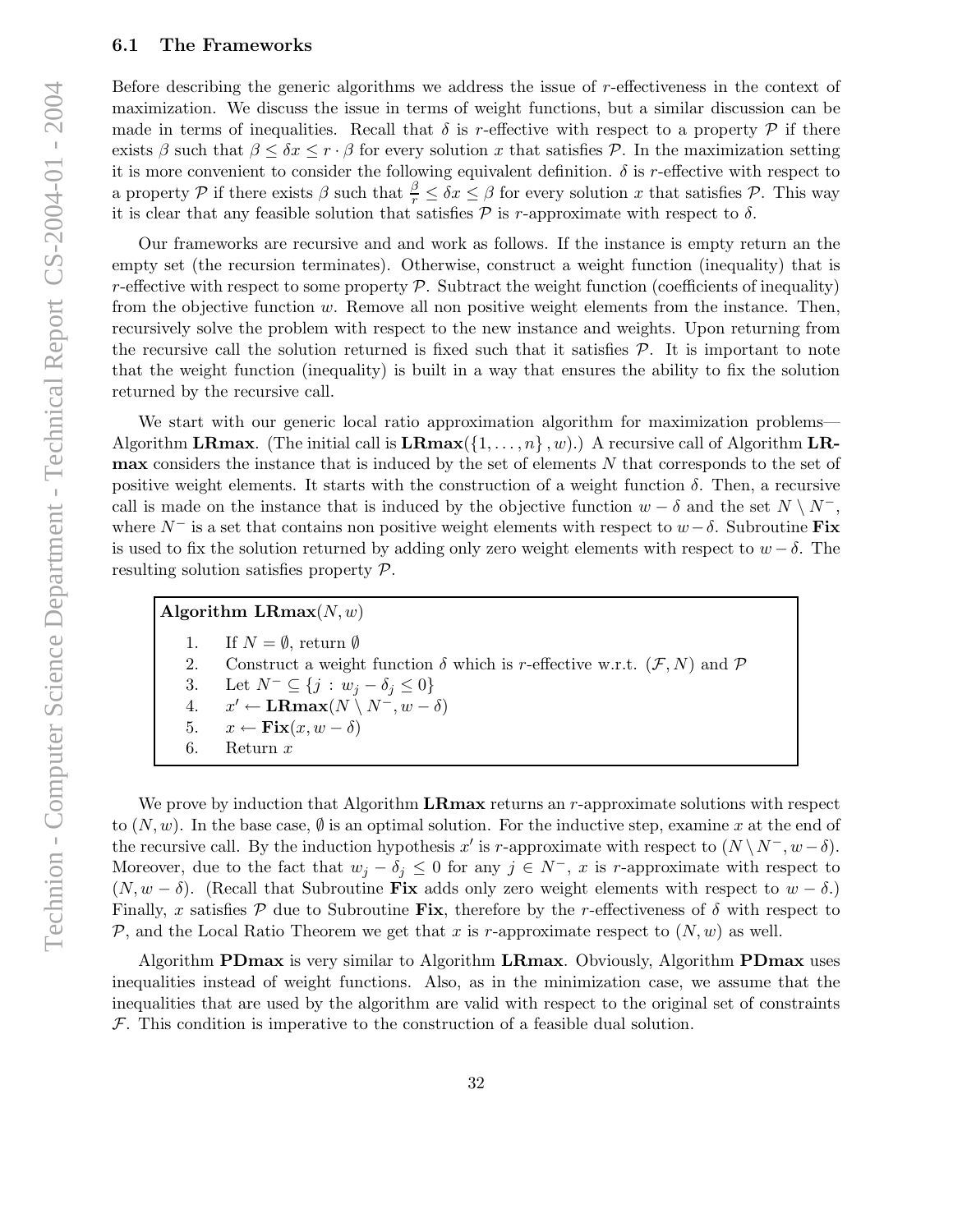Algorithm  $\text{PDmax}(N, w)$ 

1. If  $N = \emptyset$ , return  $\emptyset$ 2. Construct a valid inequality  $\alpha^k x \leq \beta^k$  which is r-effective w.r.t.  $(\mathcal{F}, N)$  and  $\mathcal{P}$ 3. Let  $N^- \subseteq \{j : w_j \leq \alpha_j\}$ 4.  $x' \leftarrow \text{PDmax}(N \setminus N^-, w - \alpha)$ 5.  $x \leftarrow \text{Fix}(x, w - \alpha)$ 6. Return x

We show that Algorithm **PDmax** returns r-approximate solutions. Let a notation with subscript k denote the appropriate object in the kth iteration, and let  $t + 1$  be the recursion depth. Consider the following linear program:

> $(P)$  min  $wx$ s.t.  $\alpha^k x \leq \beta^k \quad k \in \{1, \ldots, t\}$  $x \geq 0$

where,  $\alpha^k x \leq \beta^k$  is the inequality used in the kth recursive call. Every feasible solution satisfies the constraints in P, namely  $SOL(\mathcal{F}) \subseteq SOL(P)$ . Thus,  $x \in SOL(P)$ , and  $OPT(P) \geq OPT(\mathcal{F}, w)$ .

Consider the dual of P:

(D) min 
$$
\sum_{k=1}^{t} \beta^k y_k
$$
  
s.t. 
$$
\sum_{k=1}^{t} \alpha_j^k y_k \ge w_j \quad j \in \{1, ..., n\}
$$

$$
y \ge 0
$$

We claim that  $y = 1$  is a feasible solution to D. To do that we conceptually add the following between Line 2 and Line 3:  $y_k \leftarrow 1$ . Clearly, the resulting dual solution is  $y = 1$ . In terms of the dual solution, elements leave the set N only when their corresponding dual constraint is satisfied. Algorithm **PDmax** terminates when the current instance is empty, namely when  $N = \emptyset$ . Therefore, at termination all dual constraints are satisfied.

We prove by induction that  $w^k x^k \geq \frac{1}{r} \sum_{l \geq k} y_l \beta^l$ . At the induction basis,  $0 = w^{t+1} x^{t+1} \geq$  $\frac{1}{r} \sum_{l \geq k} y_l \beta^l = 0$ . For  $k \leq t$  we have

$$
w^{k}x^{k} = (w^{k+1} + \alpha^{k})x^{k} = w^{k+1}x^{k+1} + y_{k}\alpha^{k}x^{k} \ge \frac{1}{r} \cdot \sum_{l \ge k+1} y_{l}\beta^{l} + \frac{\beta^{k}}{r} = \frac{1}{r} \cdot \sum_{l \ge k} y_{l}\beta^{l}
$$

where the second equality is due to the fact that Subroutine  $\text{Fix}$  uses only zero-weight elements, and the inequality is implied by the induction hypothesis, and the  $r$ -effectiveness of the  $k$ th inequality. Therefore,  $wx = w^1x^1 \ge \frac{1}{r}\sum_{l\ge 1}y_l\beta^l \ge \frac{1}{r} \cdot \text{OPT}(P) \ge \frac{1}{r} \cdot \text{OPT}(\mathcal{F},w)$ .

It is important to notice that the maximization case is different from the minimization case. In the latter we keep the weights non-negative, while in the former weights are allowed to be negative. Moreover, the weight function in the maximization case is expected to be non-positive when the algorithm terminates. This means, in primal-dual terms, that the dual solution is initially not feasible, and its feasibility is improved during the execution of the algorithm. Also, at termination, the negative coordinates of the weight function correspond to the non-tight dual constraints. This difference makes life a bit more complicated when dealing with maximization problem. Specifically, in the minimization case, the weight function  $\delta$  is constructed such that it satisfies two conditions: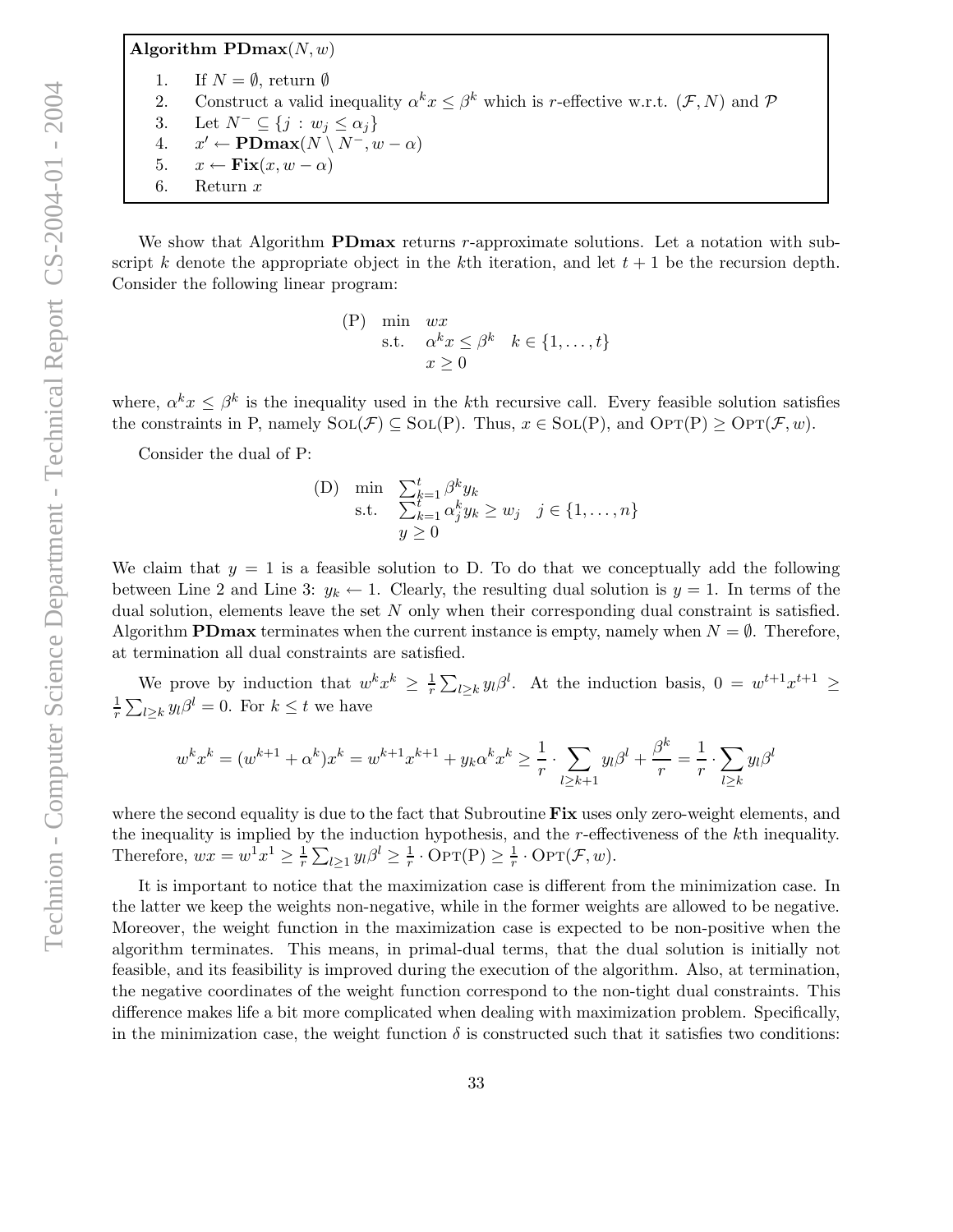(1)  $\delta \leq w$ , and (2) there exists an element j for which  $w_j = \delta_j$ . In the maximization case, the second condition is satisfied, but the first is not.

We remark that, in order to simply the presentation, our maximization frameworks are not as general as our minimization frameworks. Namely, the maximization frameworks use a limited version of Subroutine **Modify** that simply removes non-positive elements from the instance. (This is characteristic to algorithm for packing problems.) Also, they do not use a version Subroutine Base at all.

# 6.2 Applications of the Frameworks for Maximization

#### 6.2.1 Interval Scheduling

As mentioned before, in [3] Bar-Noy et al. present local ratio approximation algorithms for several resource allocation and scheduling problems that can be explained by our frameworks. We demonstrate this by analyzing one of the algorithms from [3] that approximates a problem called interval scheduling. Bar-Noy et al. also present primal-dual algorithms for the same problems. However, in order to do so they modified the original algorithms. We show that there is no need to change the algorithms in order to supply a primal-dual analysis.

In the interval scheduling problem we are given a set of *activities*, each requiring the utilization of a given resource. The activities are specified as a collection of sets  $A_1, \ldots, A_m$ . Each set represents a single activity: it consists of all possible *instances* of that activity. An instance  $I \in \mathcal{A}_i$ is defined by the following parameters:

- 1. A half-open time interval  $[s(I), e(I))$  during which the activity will be executed.  $s(I)$  and  $e(I)$  are called the *start-time* and *end-time* of the instance; And,
- 2. The weight  $w(I) \geq 0$  gained by scheduling this instance of the activity.

A schedule is a collection of instances. It is feasible if it contains at most one instance of every activity, and at most one instance for all time instants t. In the interval scheduling problem our goal is to find a schedule that maximizes the total weight accrued by instances in the schedule.

The interval scheduling problem can be formulated by means of an integer program on the boolean variables  $\{x_I : I \in \mathcal{A}_i, 1 \le i \le m\}.$ 

$$
\begin{array}{ll}\n\max & \sum_I w(I)x_I \\
\text{s.t.} & \sum_{I:s(I)\leq t
$$

The 2-approximation algorithm for interval scheduling from [3] can be viewed as an application of Algorithm LRmax. In order to describe it as such, we need to show how to construct a weight function  $\delta$  that is 2-effective with respect to some property  $P$ , which elements are removed from the instance (i.e., which elements are taken into  $N^-$ ), and how to fix the solution returned by the recursive call (i.e., describe Subroutine  $Fix$ ). Let J be an instance with minimum end-time, and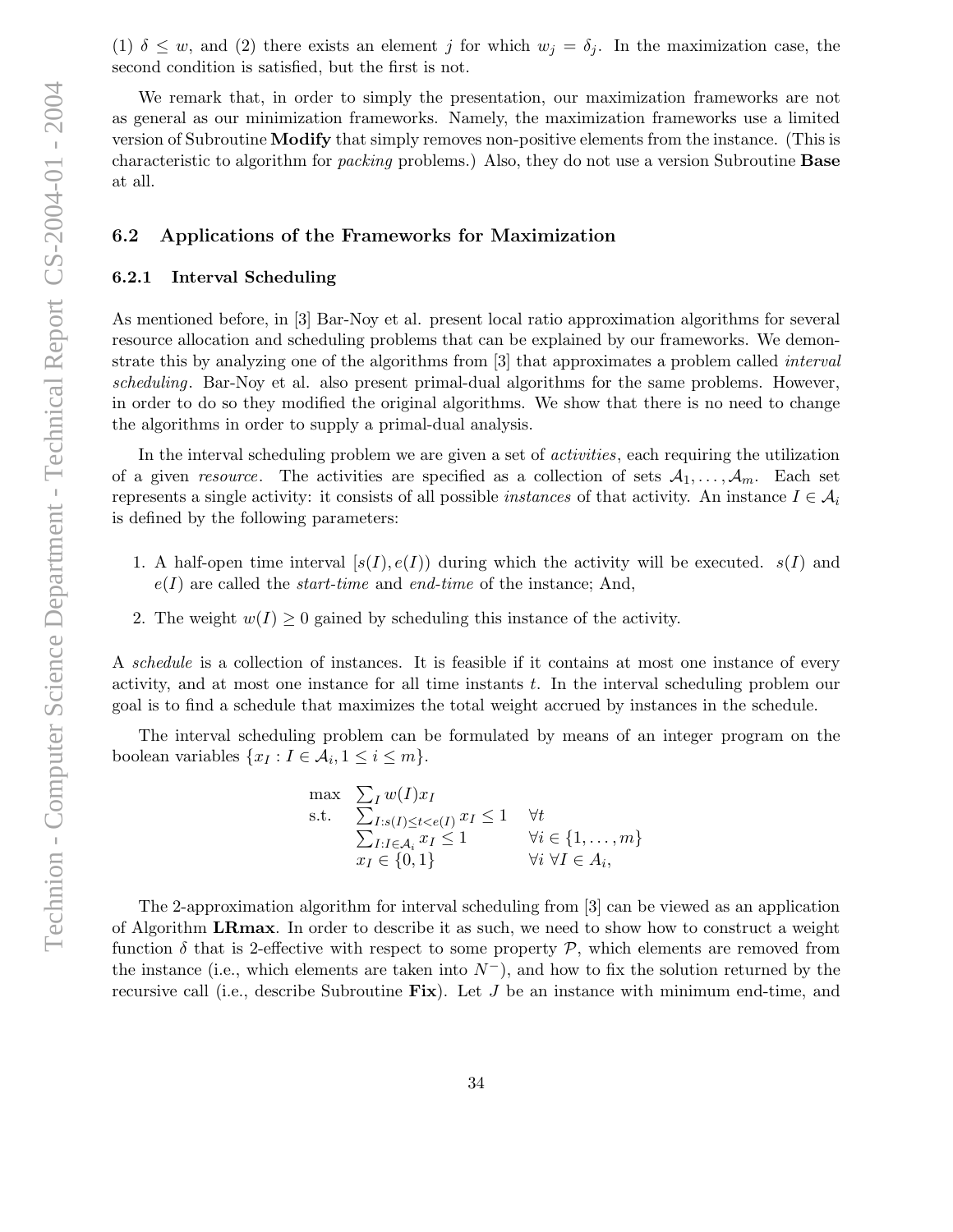

Figure 3:  $J, \mathcal{A}(J), \mathcal{I}(J)$ : heavy lines represent  $A(J)$ , dashed lines represent  $\mathcal{I}(J)$ .

let  $\mathcal{A}(J)$  and  $\mathcal{I}(J)$  be the activity to which instance J belongs and the set of instances intersecting  $J$  (including  $J$ ), respectively. (See Figure 3.) Define

$$
\delta(I) = \begin{cases} w(J) & I \in \mathcal{A}(J) \cup \mathcal{I}(J), \\ 0 & \text{otherwise.} \end{cases}
$$

We show that  $\delta$  is 2-effective with respect to some property P. We say that a feasible schedule S is J-maximal if either it contains  $J$  or  $J$  cannot be added to  $S$  without rendering it infeasible. It is not hard to verify that the weight of every J-maximal schedule with respect to  $\delta$  is at least  $w(J)$ and no more than  $2 \cdot w(J)$ . (Notice that a feasible schedule contains no more than two instances from  $\mathcal{A}(J) \cup \mathcal{I}(J)$ .) Now, the elements that are taken into N<sup>-</sup> are all non positive elements with respect to  $w - \delta$ . Finally, we describe Subroutine Fix. Let S' be the schedule returned by the recursive call. If  $S' \cup \{J\}$  is a feasible solution return  $S = S' \cup \{J\}$ . Otherwise, return  $S = S'$ . Clearly, S is J-maximal.

As mentioned before, Bar-Noy et al. [3] also presented primal-dual algorithms that are slightly different from their local ratio algorithms. In terms of the interval scheduling problem they modified the original algorithm by using a different 2-effective weight function:

$$
\delta'(I) = \begin{cases} w(J) & I = J, \\ \frac{1}{2}w(J) & I \in \mathcal{A}(J) \cup \mathcal{I}(J) \setminus \{J\}, \\ 0 & \text{otherwise.} \end{cases}
$$

The corresponding inequality is  $\frac{1}{2} \sum_{I \in \mathcal{I}(J)} x_I + \frac{1}{2}$  $\frac{1}{2} \sum_{I \in A(J)} x_I \leq 2$ . Note that this inequality is a linear combination of two inequalities from the above integer program. The original algorithm can be explained by the 2-effective inequality  $\sum_{I \in \mathcal{I}(J) \cup \mathcal{A}(J)} x_I \leq 2$ . The difference between  $\delta$  and  $\delta'$  (or between their corresponding inequalities) is the ratio between the weight of J and the weights of the other instances in  $\mathcal{A}(J) \cup \mathcal{I}(J)$ . In fact, any value between 1 and 2 is acceptable.

#### 6.2.2 Longest Path in a DAG

The longest path problem is, given an arc-weighted directed graph  $G = (V, A)$  and two distinguished vertices s and t, find a simple path from s to t of maximum length, where the length of a path is defined as the sum of weights of its arcs. For general graphs (either directed or undirected) the problem is NP-hard [22], but for directed acyclic graphs (DAGs) it is solvable in linear time by a Dijkstra-like algorithm that processes the nodes in topological order. The problem of finding the longest path in a DAG (also called *critical path*) arises in the context of PERT (Program Evaluation and Review Technique) charts. For more details see [16, page 538] or [18, pp. 138–142].

In this section we show that the above mentioned linear time algorithm can be seen as an implementation of Algorithms LRmax and PDmax. (A detailed, but slightly different, local ratio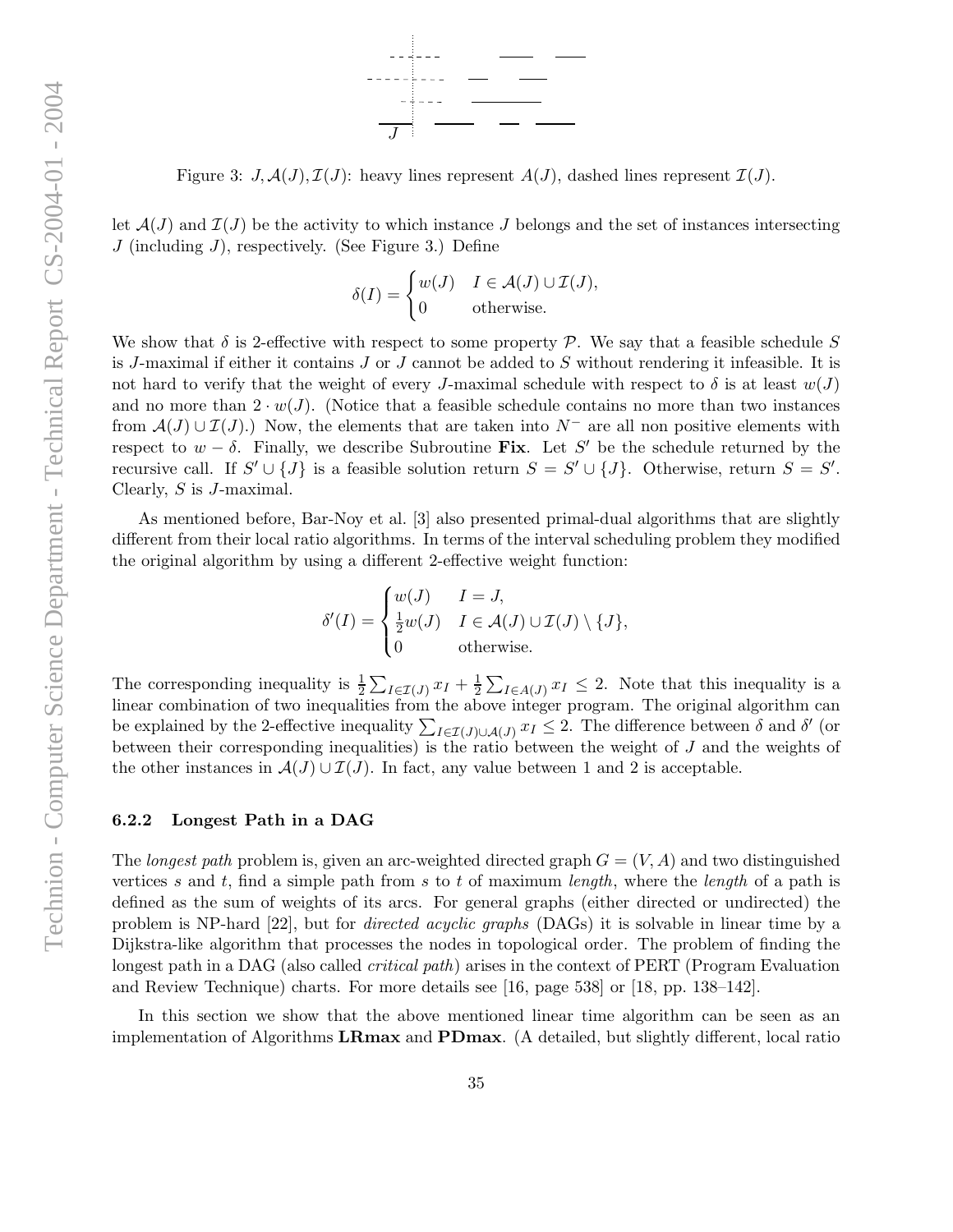analysis of this algorithm is given in [5].) We allow negative arc weights, and we assume, without loss of generality, that every vertex is reachable from s. (Otherwise, simply delete all vertices that are unreachable from s.) We also assume that the vertices of  $G$  were topologically sorted, and that t is the last vertex in this topological sort. Instead of solving the original problem we solve the following more general problem. Namely, instead of searching for a longest path from  $s$  to  $t$  we would like to find the longest path from some vertex in a set  $S$  to  $t$  without using arcs within  $S$ . Note that in the original problem  $S = \{s\}$ . Also, if  $s \in S$  and for all  $u \in S$  the longest path from  $s$  to  $u$  is of length zero, then the problem is equivalent to the original problem as well.

Consider a cut  $(S, \overline{S})$  such that  $s \in S, t \in \overline{S}$ , and there is no arc that leaves  $\overline{S}$  and enters S. Note that if we take the first  $k$  vertices in the topological sort we get such a cut. We define the following weight function:

$$
\delta(e) = \begin{cases} \epsilon & e \in S \times \bar{S} \\ 0 & \text{otherwise.} \end{cases}
$$

Clearly, any path from s to t must cross the cut  $(S,\overline{S})$  exactly once, thus  $\delta$  is fully 1-effective. Equivalently, the equality  $\sum_{e \in S \times \bar{S}} x_e = 1$  is valid. Having defined a suitable weight function or equality we continue with a description of the algorithm. We describe a recursive call of the algorithm using local ratio terms. Let v be the vertex which is the first in  $\overline{S}$  according to the topological sort. Let  $\epsilon = \max_{u \in S} \{w(u, v)\}\$ , and let  $e = (u, v)$  be an arc such that  $u \in S$  and  $w(u, v) = \epsilon$ . If  $v = t$  then return a path containing u and t. Otherwise, solve the problem recursively on  $(G, S \cup \{v\}, w)$ . Now, let  $v_1, \ldots, v_\ell$  be the path returned. If  $v_1 = v$  then return the path  $u, v_1, \ldots, v_\ell$ , otherwise return  $v_1, \ldots, v_\ell$ .

# Acknowledgments

We thank Guy Even, Eran Mann, Seffi Naor, and especially Ari Freund for helpful comments and discussions.

# References

- [1] A. Agrawal, P. Klein, and R. Ravi. When trees collide: An approximation algorithm for the generalized Steiner problem on networks. SIAM Journal on Computing, 24(3):440–456, 1995.
- [2] V. Bafna, P. Berman, and T. Fujito. A 2-approximation algorithm for the undirected feedback vertex set problem. SIAM Journal on Discrete Mathematics, 12(3):289–297, 1999.
- [3] A. Bar-Noy, R. Bar-Yehuda, A. Freund, J. Naor, and B. Shieber. A unified approach to approximating resource allocation and schedualing. Journal of the  $ACM$ ,  $48(5)$ :1069–1090, 2001.
- [4] R. Bar-Yehuda. One for the price of two: A unified approach for approximating covering problems. Algorithmica, 27(2):131–144, 2000.
- [5] R. Bar-Yehuda, K. Bendel, A. Freund, and D. Rawitz. Local Ratio: A unified framework for approximation algorithms. Submitted, 2003.
- [6] R. Bar-Yehuda and S. Even. A linear time approximation algorithm for the weighted vertex cover problem. Journal of Algorithms, 2:198–203, 1981.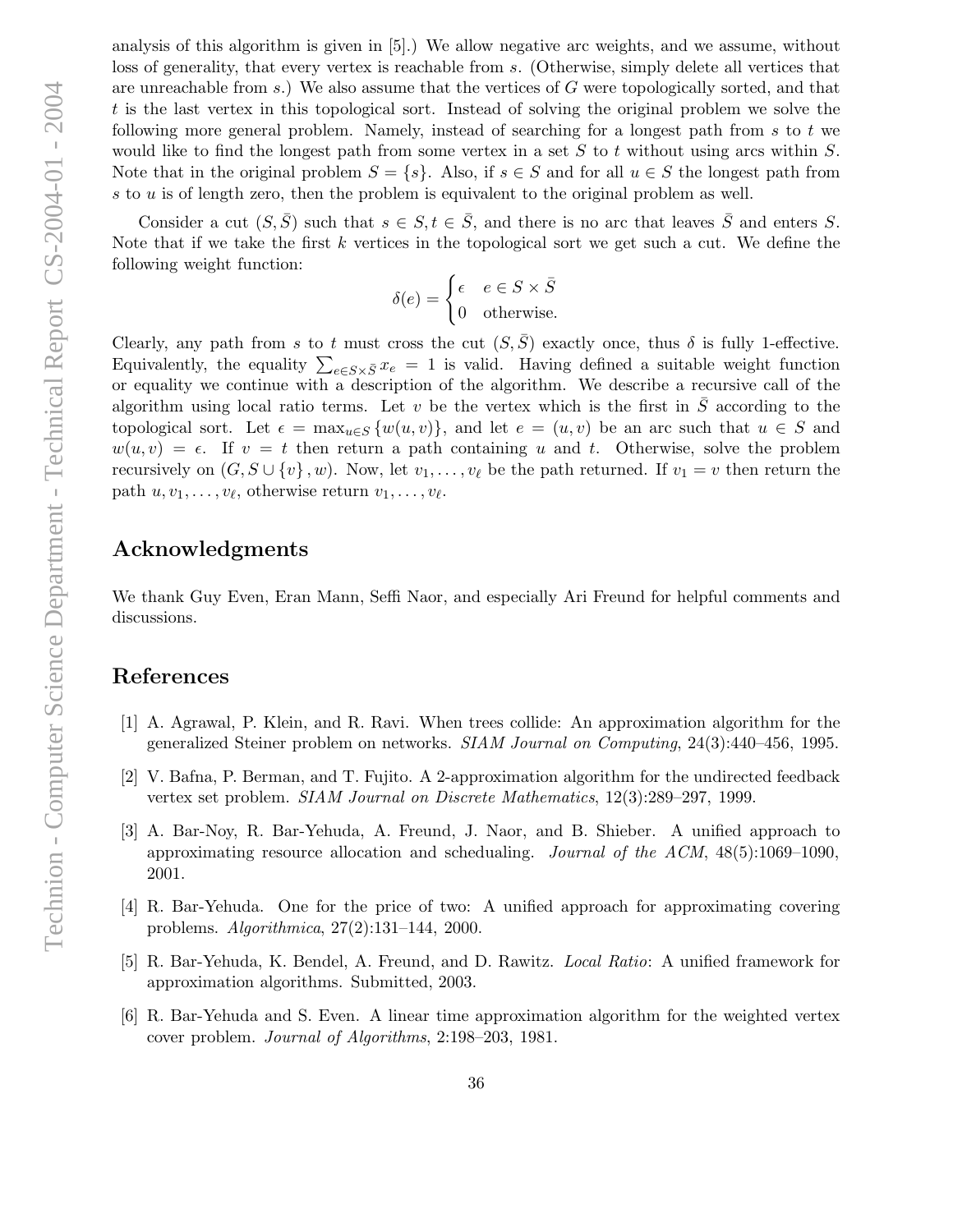- [7] R. Bar-Yehuda and S. Even. A local-ratio theorem for approximating the weighted vertex cover problem. Annals of Discrete Mathematics, 25:27–46, 1985.
- [8] R. Bar-Yehuda, M. M. Halldórsson, J. Naor, H. Shachnai, and I. Shapira. Scheduling split intervals. In 13th Annual ACM-SIAM Symposium on Discrete Algorithms, pages 732–741, 2002.
- [9] R. Bar-Yehuda and D. Rawitz. Efficient algorithms for bounded integer programs with two variables per constraint. Algorithmica, 29(4):595–609, 2001.
- [10] R. Bar-Yehuda and D. Rawitz. On the equivalence between the primal-dual schema and the local-ratio technique. In 4th International Workshop on Approximation Algorithms for Combinatorial Optimization Problems, volume 2129 of LNCS, pages 24–35, 2001.
- [11] A. Becker and D. Geiger. Optimization of Pearl's method of conditioning and greedy-like approximation algorithms for the vertex feedback set problem. Artificial Intelligence, 83(1):167– 188, 1996.
- [12] D. Bertsimas and C. Teo. From valid inequalities to heuristics: A unified view of primal-dual approximation algorithms in covering problems. Operations Research, 46(4):503–514, 1998.
- [13] R. Bhatia, J. Chuzhoy, A. Freund, and J. Naor. Algorithmic aspects of bandwidth trading. In 30th International Colloquium on Automata, Languages, and Programming, volume 2719 of LNCS, pages 751–766, 2003.
- [14] M. Cai, X. Deng, and W. Zang. An approximation algorithm for feedback vertex sets in tournaments. SIAM Journal on Computing, 30(6):1993–2007, 2001.
- [15] F. A. Chudak, M. X. Goemans, D. S. Hochbaum, and D. P. Williamson. A primal-dual interpretation of recent 2-approximation algorithms for the feedback vertex set problem in undirected graphs. Operations Research Letters, 22:111–118, 1998.
- [16] T. H. Cormen, C. E. Leiserson, and R. L. Rivest. Introduction to Algorithms. The MIT Press, 1990.
- [17] G. B. Dantzig, L. R. Ford, and D. R. Fulkerson. A primal-dual algorithm for linear programs. In H. W. Kuhn and A. W. Tucker, editors, *Linear Inequalities and Related Systems*, pages 171–181. Princeton University Press, 1956.
- [18] S. Even. *Graph Algorithms*. Computer Science Press, 1979.
- [19] S. Even, A. Itai, and A. Shamir. On the complexity of timetable and multi-commodity flow problems. SIAM Journal on Computing, 5(4):691–703, 1976.
- [20] A. Freund and D. Rawitz. Combinatorial interpretations of dual fitting and primal fitting. In Workshop on Approximation and Online Algorithms, volume 2909 of LNCS, pages 137–150, 2003.
- [21] T. Fujito. A unified approximation algorithm for node-deletion problems. Discrete Applied Mathematics and Combinatorial Operations Research and Computer Science, 86:213–231, 1998.
- [22] M. R. Garey and D. S. Johnson. Computers and Intractability; A Guide to the Theory of NP-Completeness. W.H. Freeman and Company, 1979.